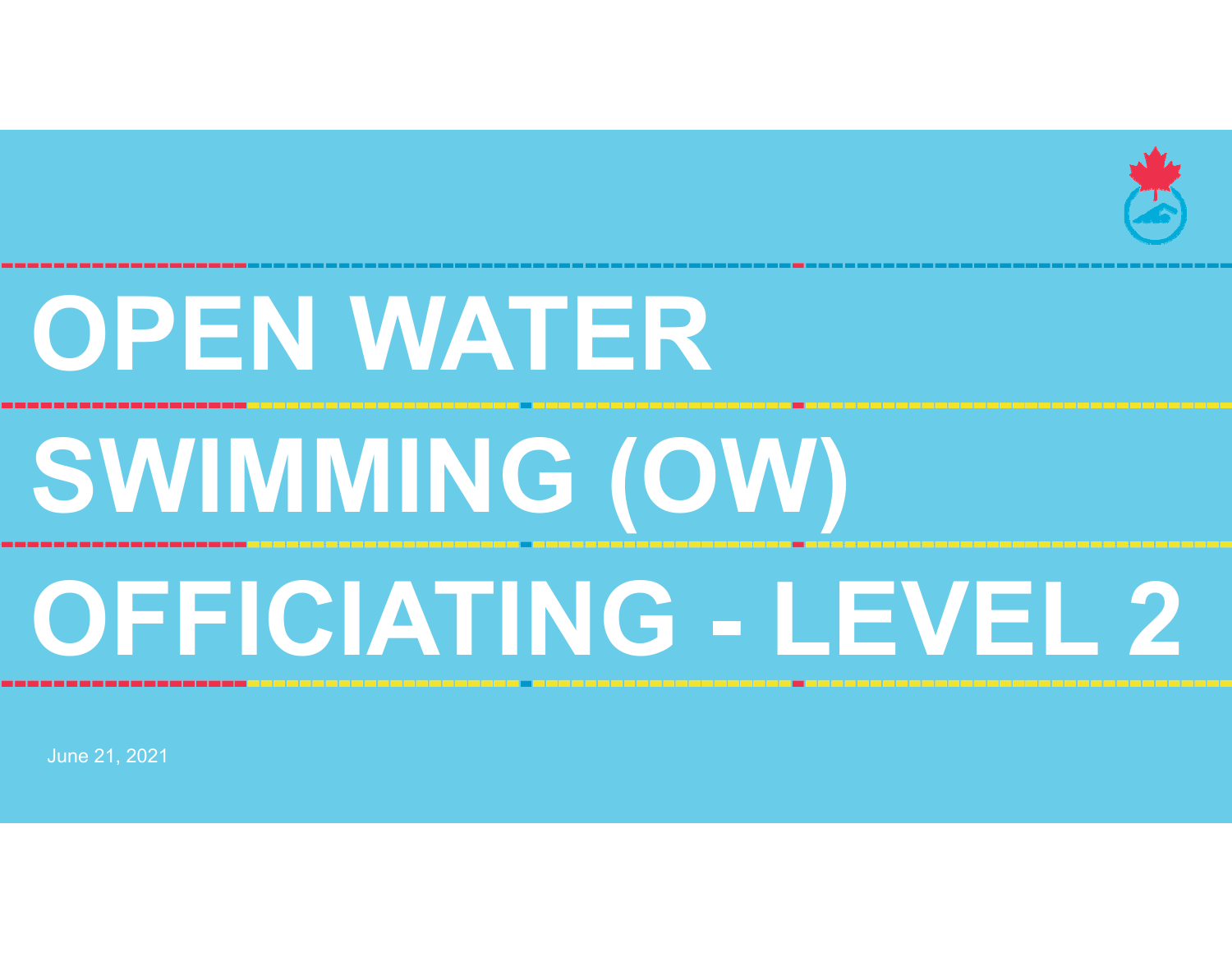

## **PREFERRED PREREQUISITES**

- •Introduction to Open Water Swimming Officiating (Level 1) required
- •A general interest in the sport of swimming
- •An interest in the fair conduct of sport
- $\bullet$  An up to date, Open Water Swimming rule book in hand: https://swimming.ca/content/uploads/2018/05/2017-Rulebook-05-03-18- 12pt-1.pdf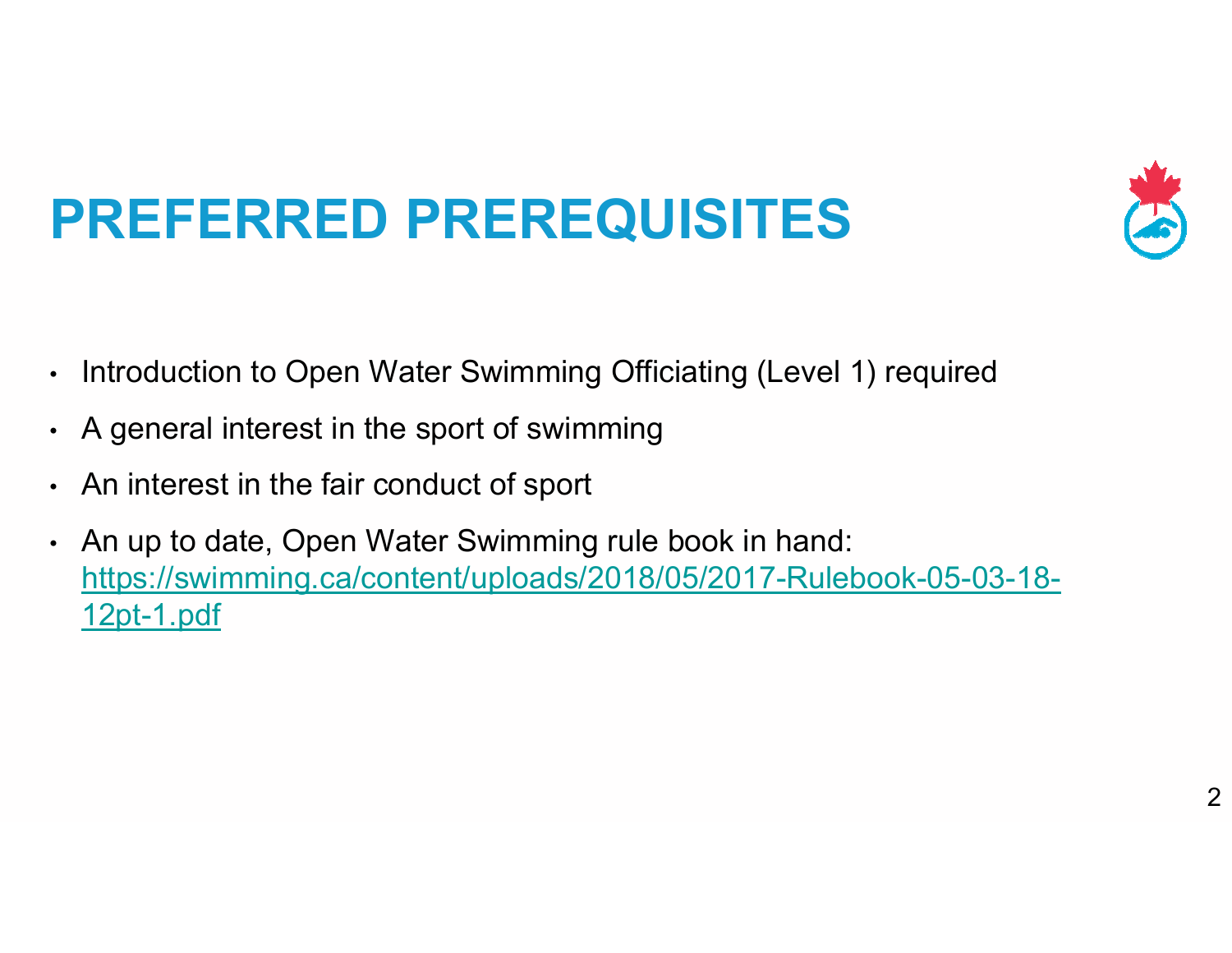## **OFFICIATING PATHWAY**



In order to complete your certification as a Level 1 Open Water official you must obtain the following experiences in an open water swimming competition:

- •1 experience as Turn Judge
- •1 experience as Timekeeper or Finish Judge

You may participate in the Open Water Level 2 Clinic, however you are not eligible for Level 2 certification until you have met both Level 1 and Level 2 certification criteria.

*Note:* The Level 3 Open Water Certification Clinic is only available to certified Level 2 Open Water officials.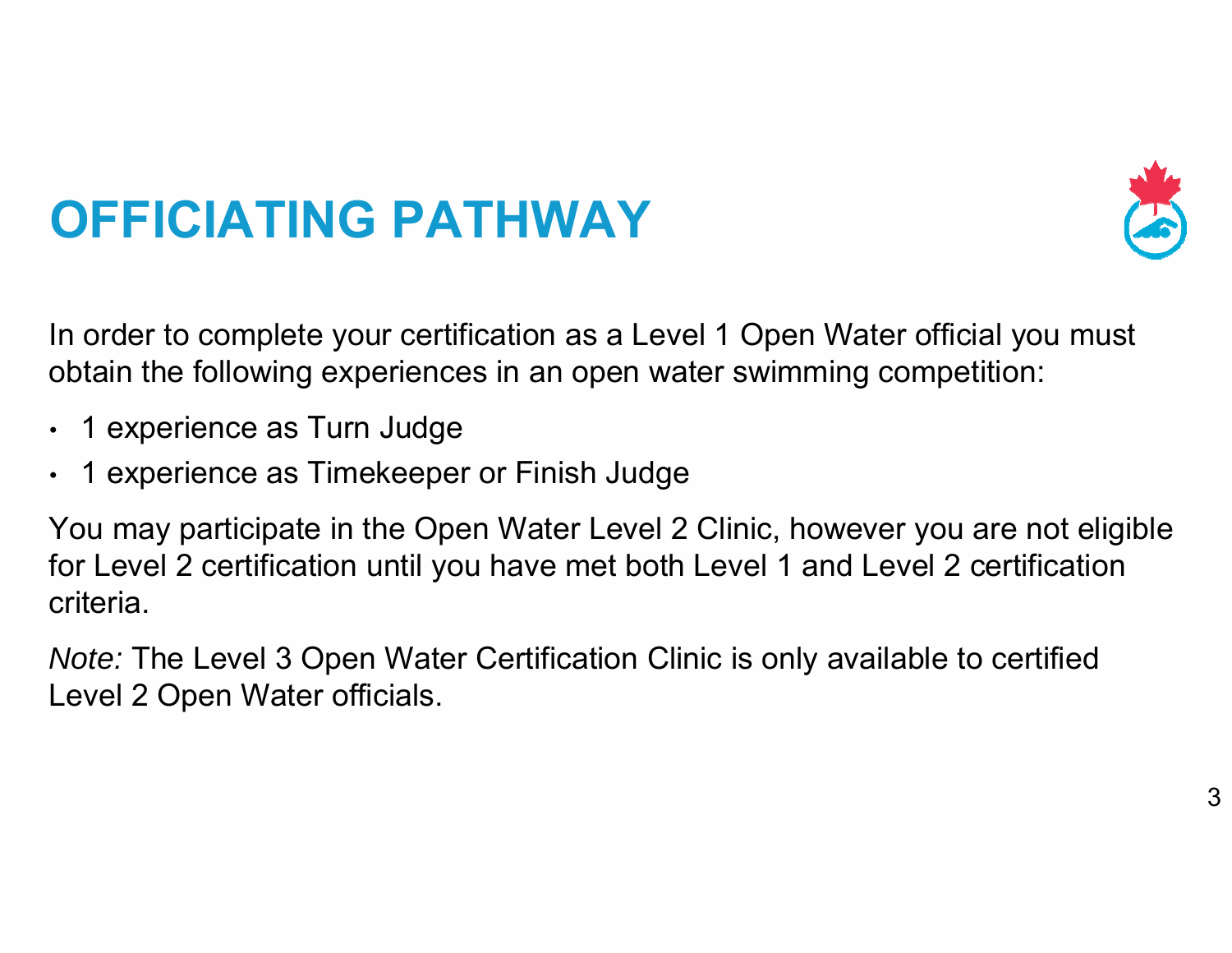

4

## **CONTENT**

- $\bullet$ Brief Review
- $\bullet$  Officiating (Roles)
	- o Event Director / Meet Manager
	- $\, \circ \,$  Safety Officer
	- o Recorder
	- oClerk of Course
	- $\circ~$  Course Officer
	- o Starter
	- oChief Timekeeper
	- $\,\circ\,$  Chief Finish Judge
- Apparel Review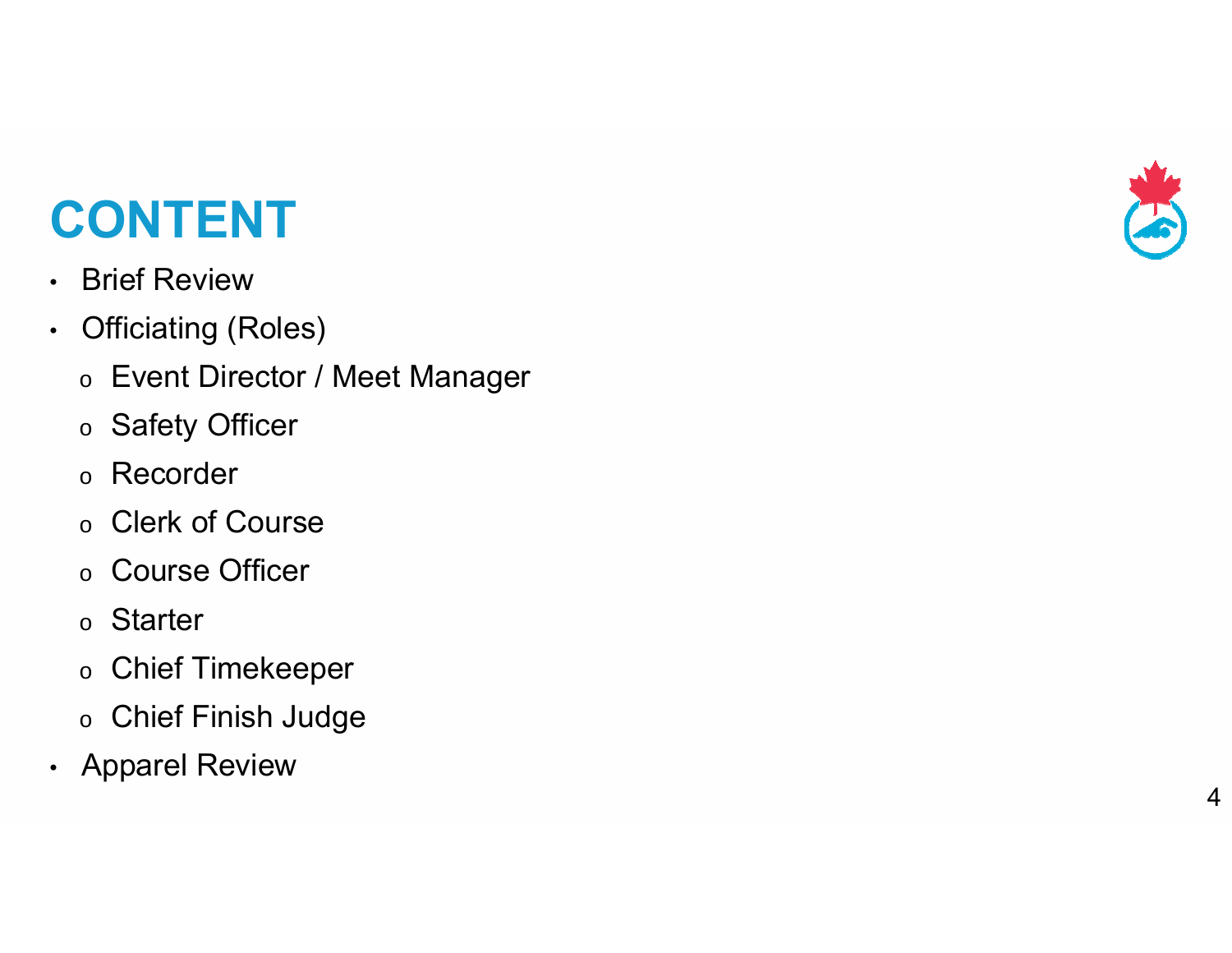

## **TERMS/ACRONYMS**

- •**CMOWS** - Canadian Masters Open Water Swimming rule
- $\bullet$ **COWS** - a Canadian Open Water Swimming rule
- •**FINA** - Fédération Internationale de Natation
- •**OWS** - Open Water Swimming Rule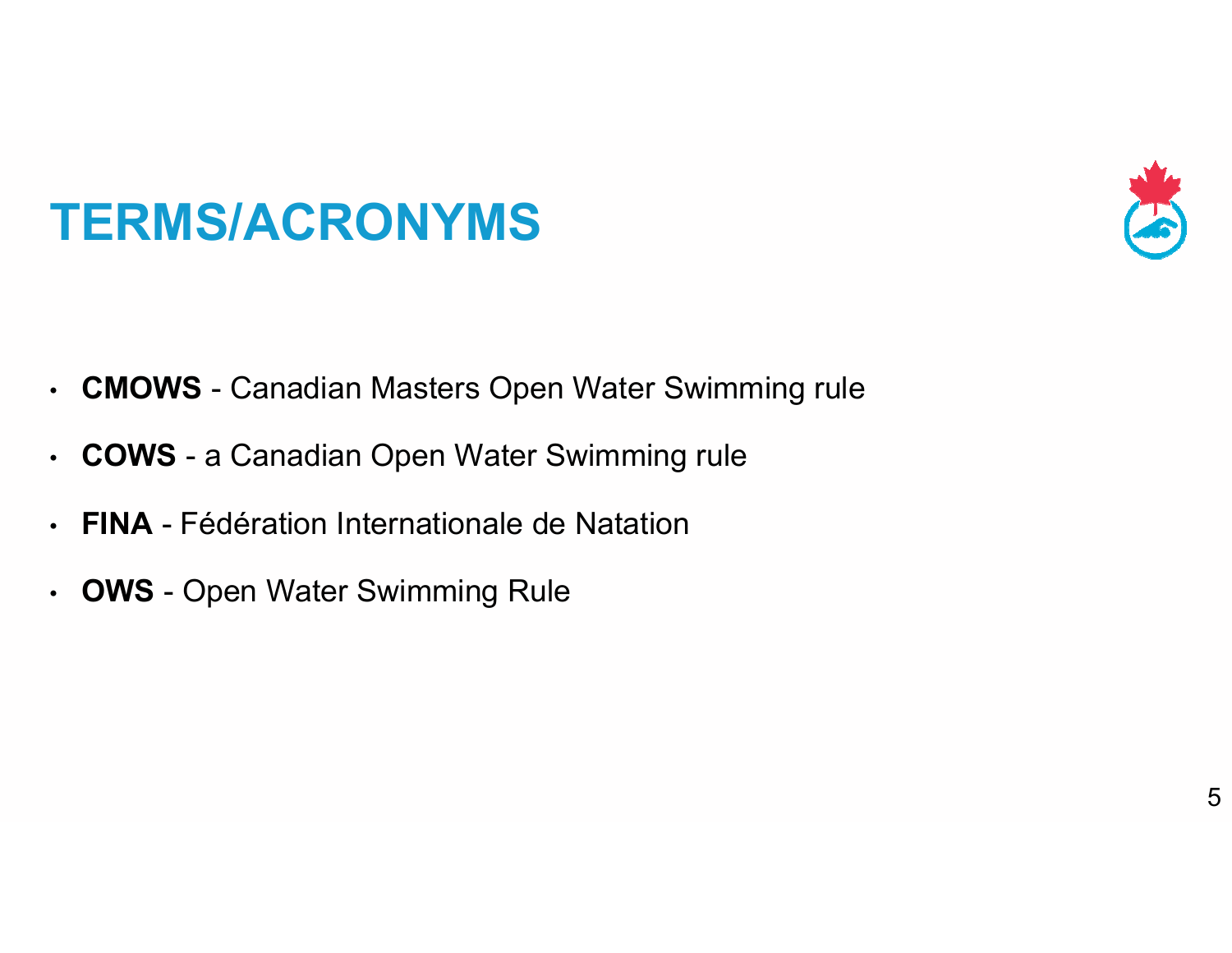

## **THE COURSE**

- Starting line
	- o Dock start  $\circ$  In water start
- Markers
	- $\circ$  Turns
	- $\circ$  Course markers
- Finish line
	- $\circ$  Funnel entrance
	- $\circ$  Vertical plane











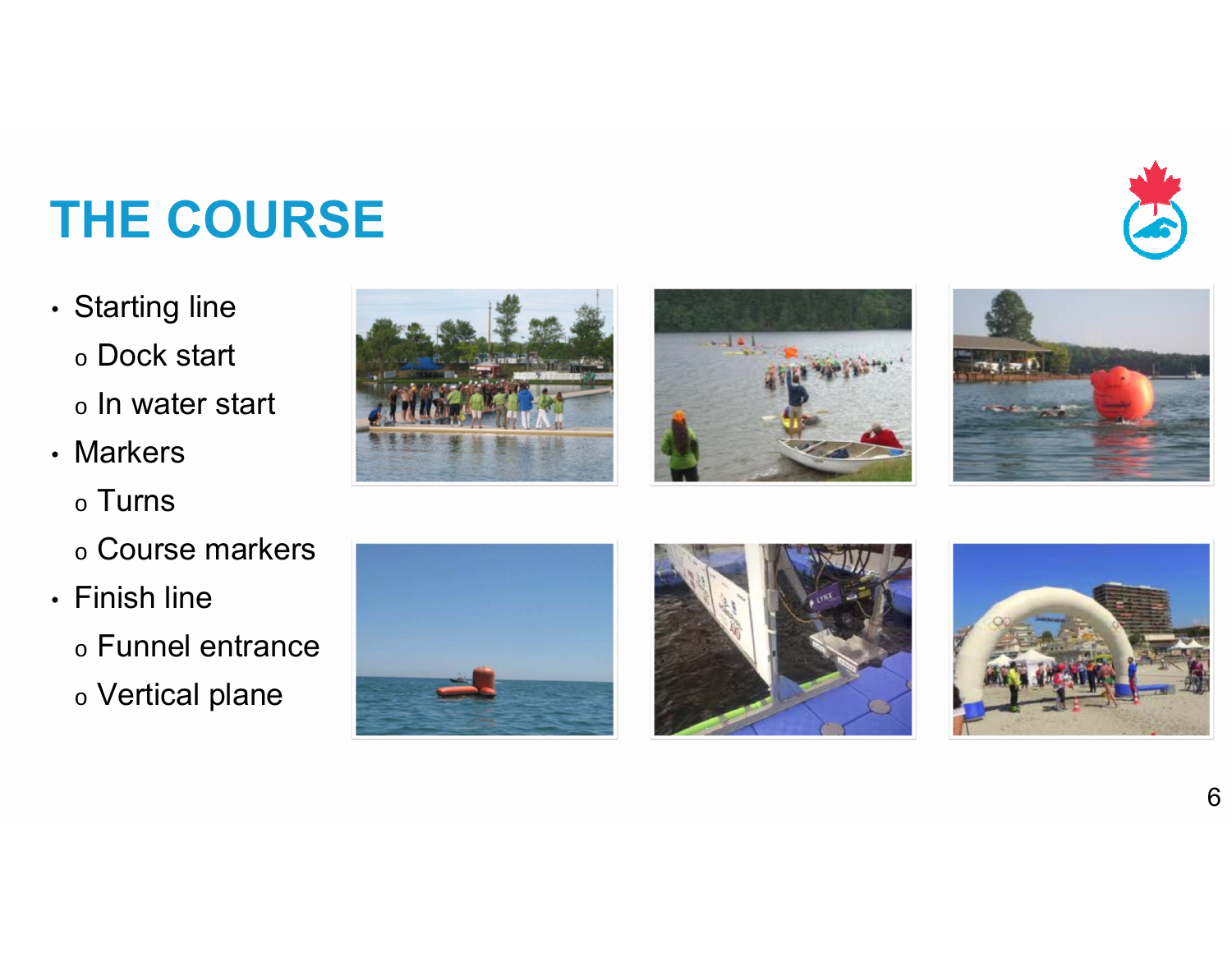## **THE COURSE**

- Parallel to a shoreline
- Point to point
- Lake and river swims
- Closed course marked by buoys
- Ocean swims
- Any combination of above









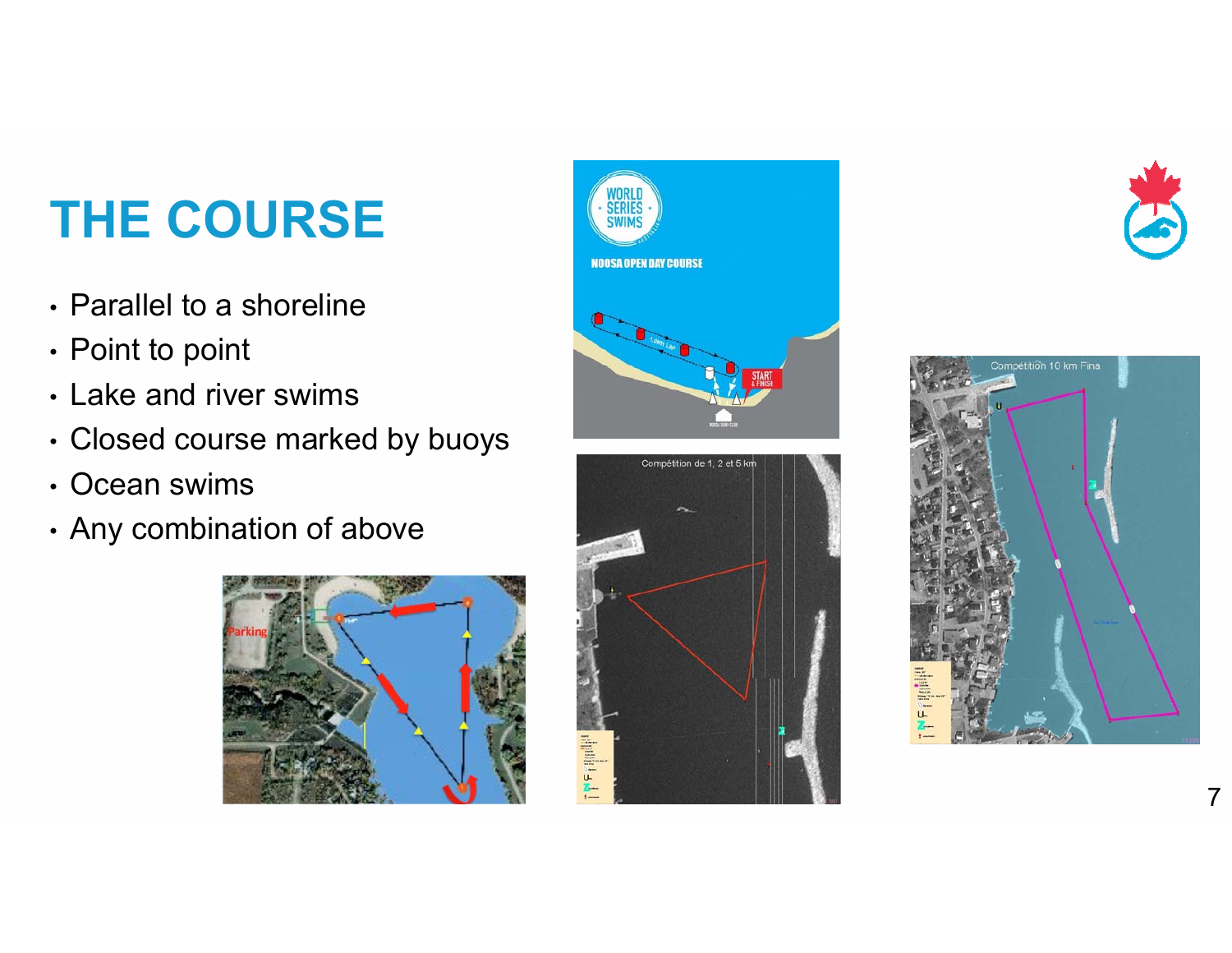## **THE FINISH**

- Finish Judges and Timekeepers placed in an exclusive area so they can easily observe finish (clusters of swimmers)
- Easy for swimmer representatives to get from escort safety craft to assist swimmers leaving water



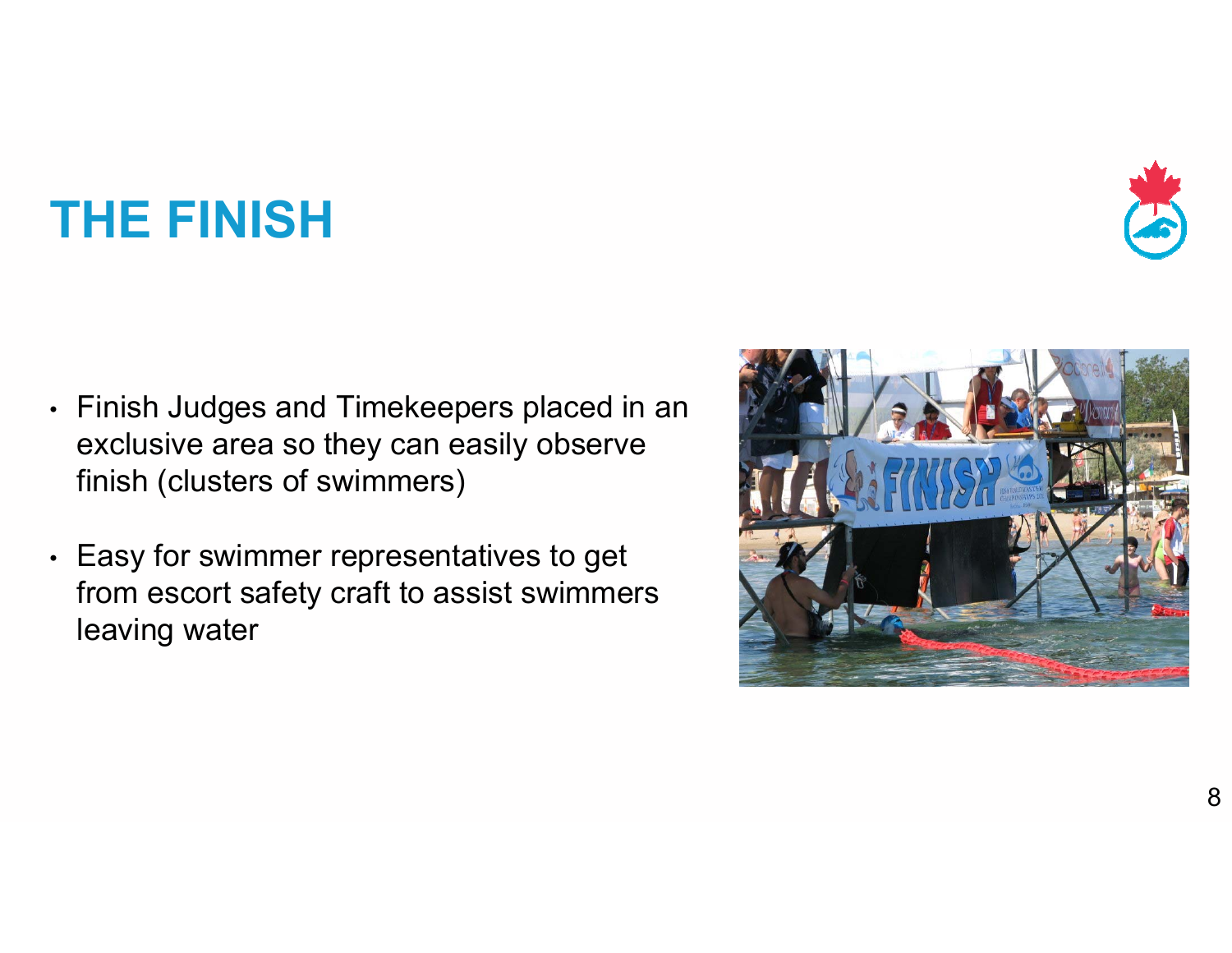

# **EVENT DIRECTOR DUTIES**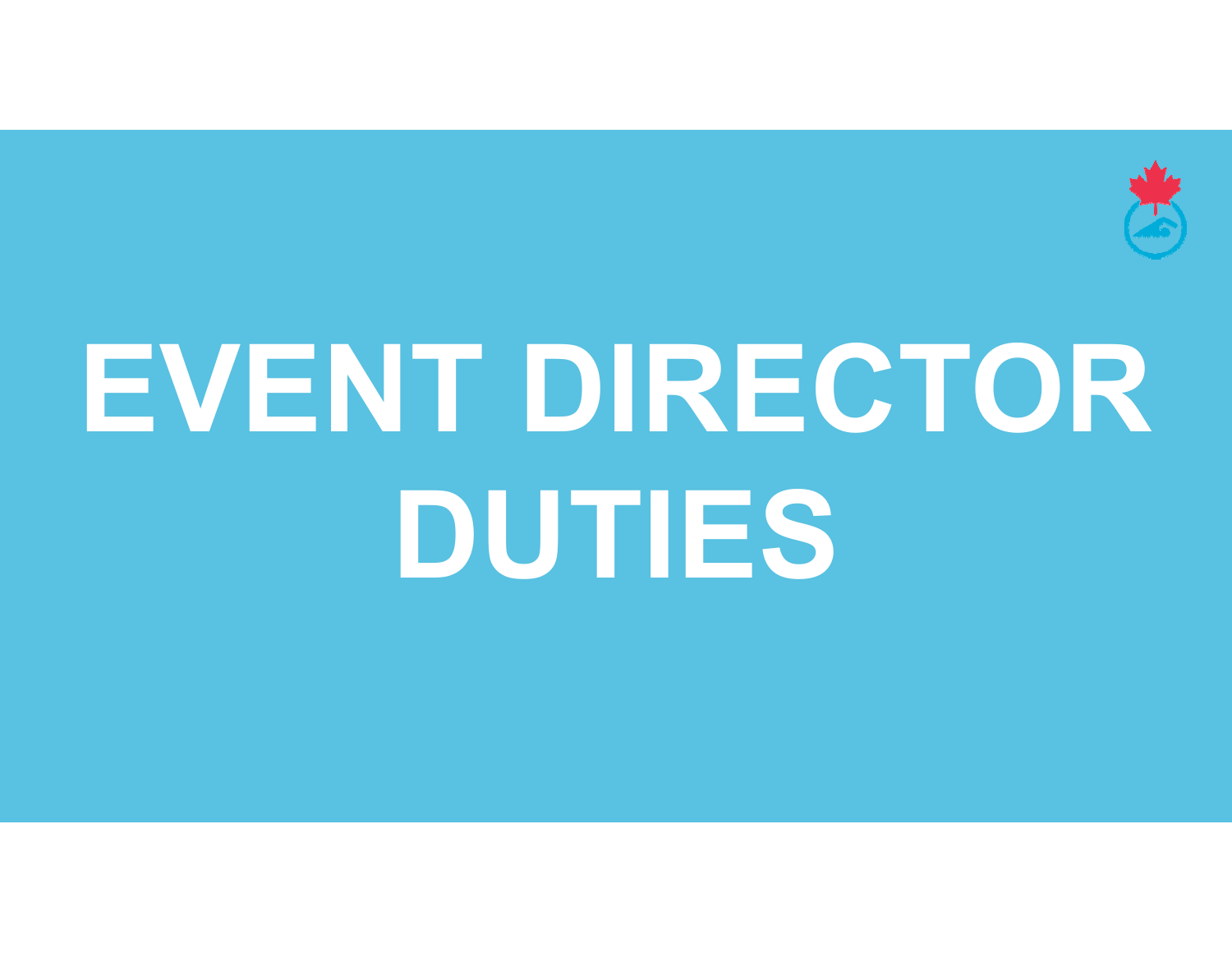## **EVENT DIRECTOR (MEET MANAGER) DUTIES**



The role of the Event director is not defined in the FINA Open Water Swimming Rules however the role is essential to the planning and delivery of a successful Open Water Swimming competition.

#### **Responsibilities**

- The Event director (meet manager) is responsible for coordinating the planning, organization and delivery of the competition. They centralize the communication and assures the resolution of organizational problems.
- • They are also the general manager of the entire competition. They have duties before, during and after the event.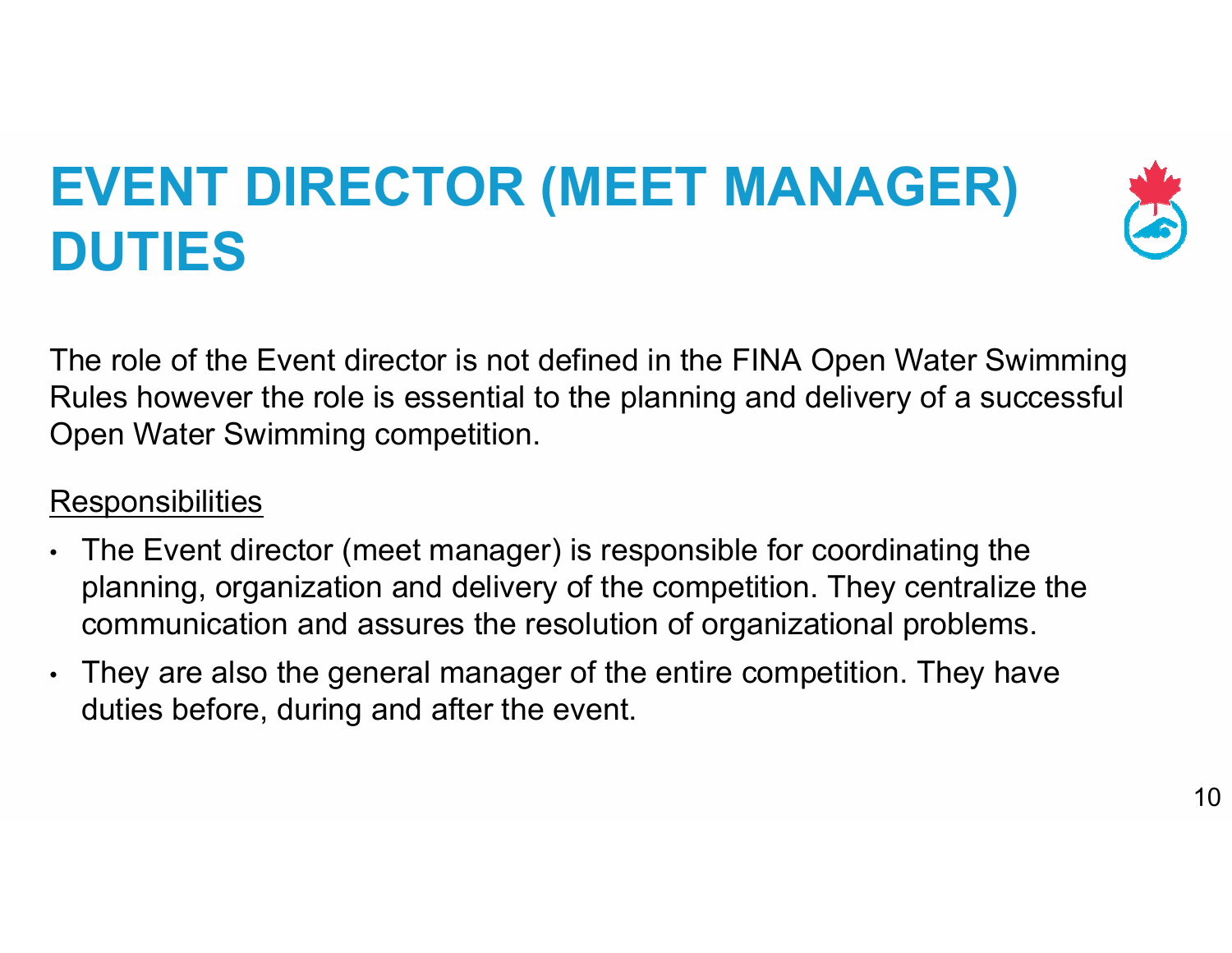## **BEFORE THE EVENT**

- Along with the organizing committee, prepare the operations plan for the Open Water competition
	- $\circ$  Venue (courses on water and land location)
	- $\circ$  Safety
	- $\circ$  Schedule, etc ...
- Receive the start lists from the Recorder
- Ensure that Officials, Technical and Safety Meetings are held
- See that set timelines are respected
- Ensure the liaison of the different groups present on the site. (Organizing committee, officials, volunteers, etc.)

Mandatory Minimum Equipment

• Radio for communication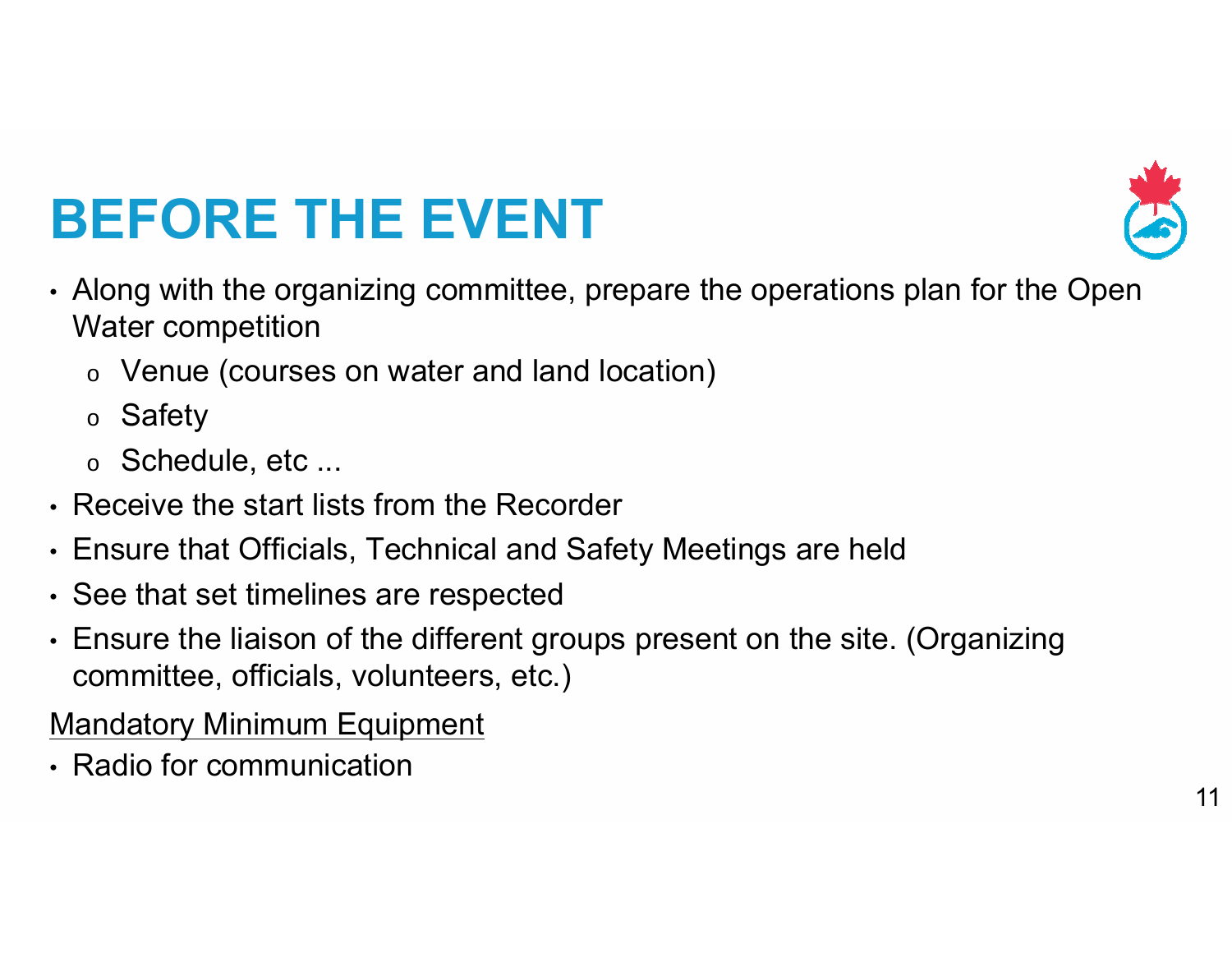## **DURING & AFTER THE EVENT**



#### During the event

- Centralize information.
- Work with volunteers and officials (Chief Referee, Safety Officer, Clerk of Course, etc…) to ensure the smooth running of the competition and that all tasks are looked after.
- Anticipate and communicate any issues that may arise with special attention to issues concerning safety (ex: swimmer in difficulty).
- Distribute blankets or other clothing to warm boat drivers and medical personnel, and swimmers upon exiting the water.

#### After the event

- Co-ordinate the site breakdown.
- Ensure that everything is finalized. (i.e.: results, anti-doping)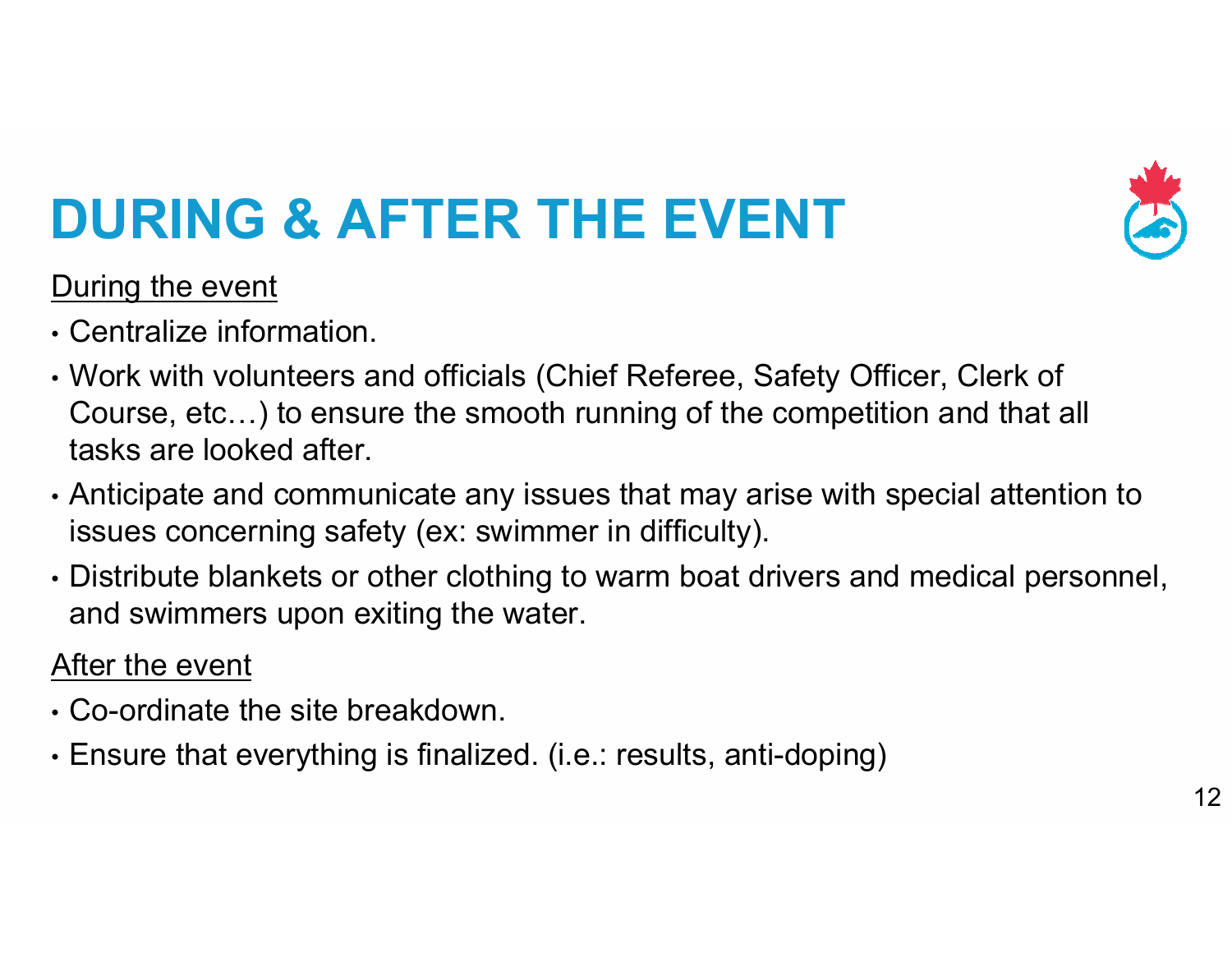

# **THE OFFICIALS**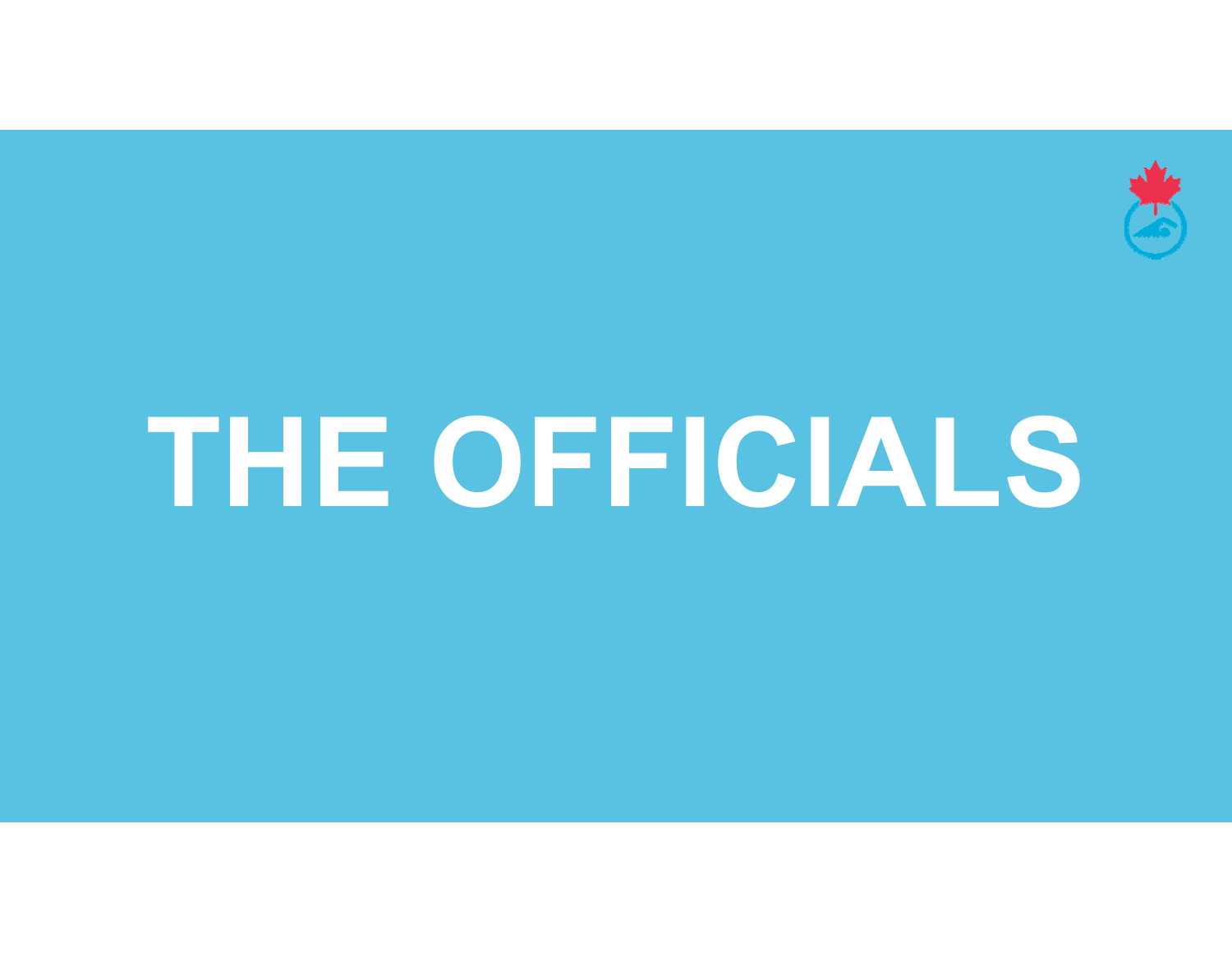

# **SAFETY OFFICER DUTIES**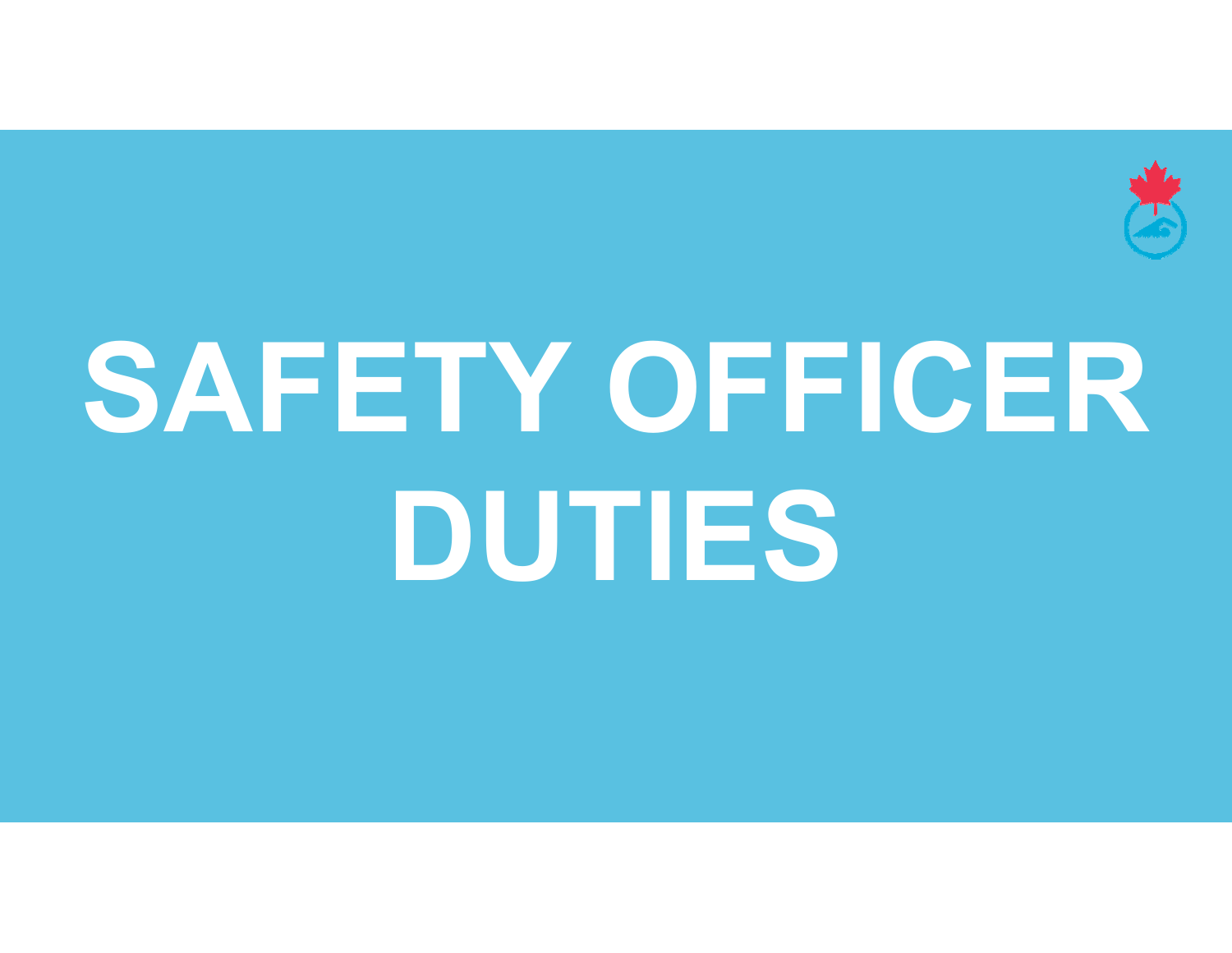

## **BEFORE THE EVENT**

- Verify the start and arrival zones are safe and free of hazards
- Verify the course with the Chief Referee, Course Officer and, at international meets, the FINA Delegate
- Confirm the safety protocol confirm the number and role of the rescuers
- Hold a safety meeting with all those involved with event safety doctor, land and water rescue units, water security – share all information regarding hazardous conditions, at least one hour before the start
- If necessary, distribute information signaling particular dangers (tide, currents, obstacles, etc.) to the participants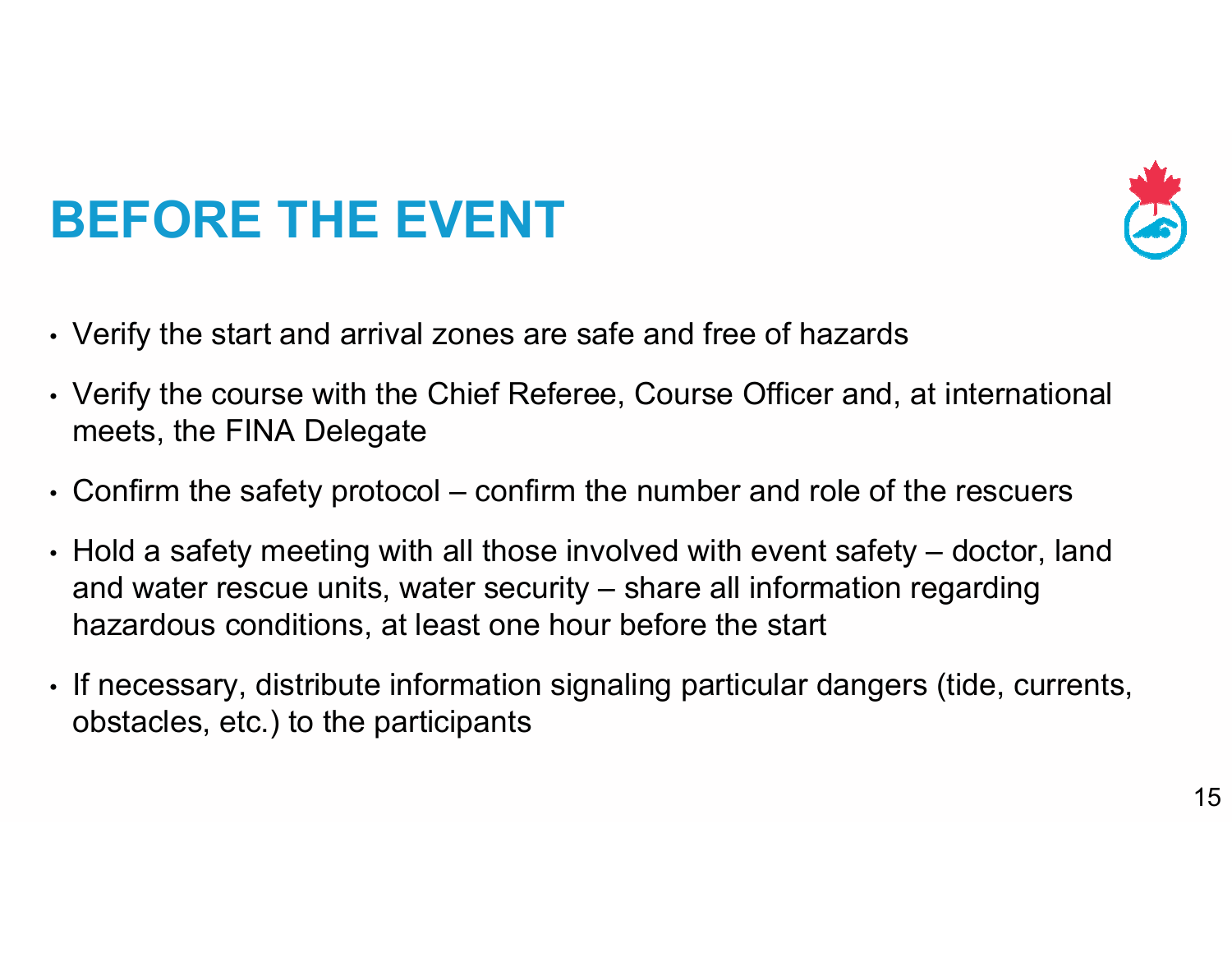

## **BEFORE THE EVENT (cont'd)**

- Receive the start lists from the Recorder.
- Submit Safety Officer report to the Chief Referee at the least 15 minutes prior to the start of the race.
- Identify safety boats with numbers and ensure radio contact.

#### **Minimum Material Requirements**

- Paper and pencils
- Radio contact with all first responders, safety personnel and officials on the course.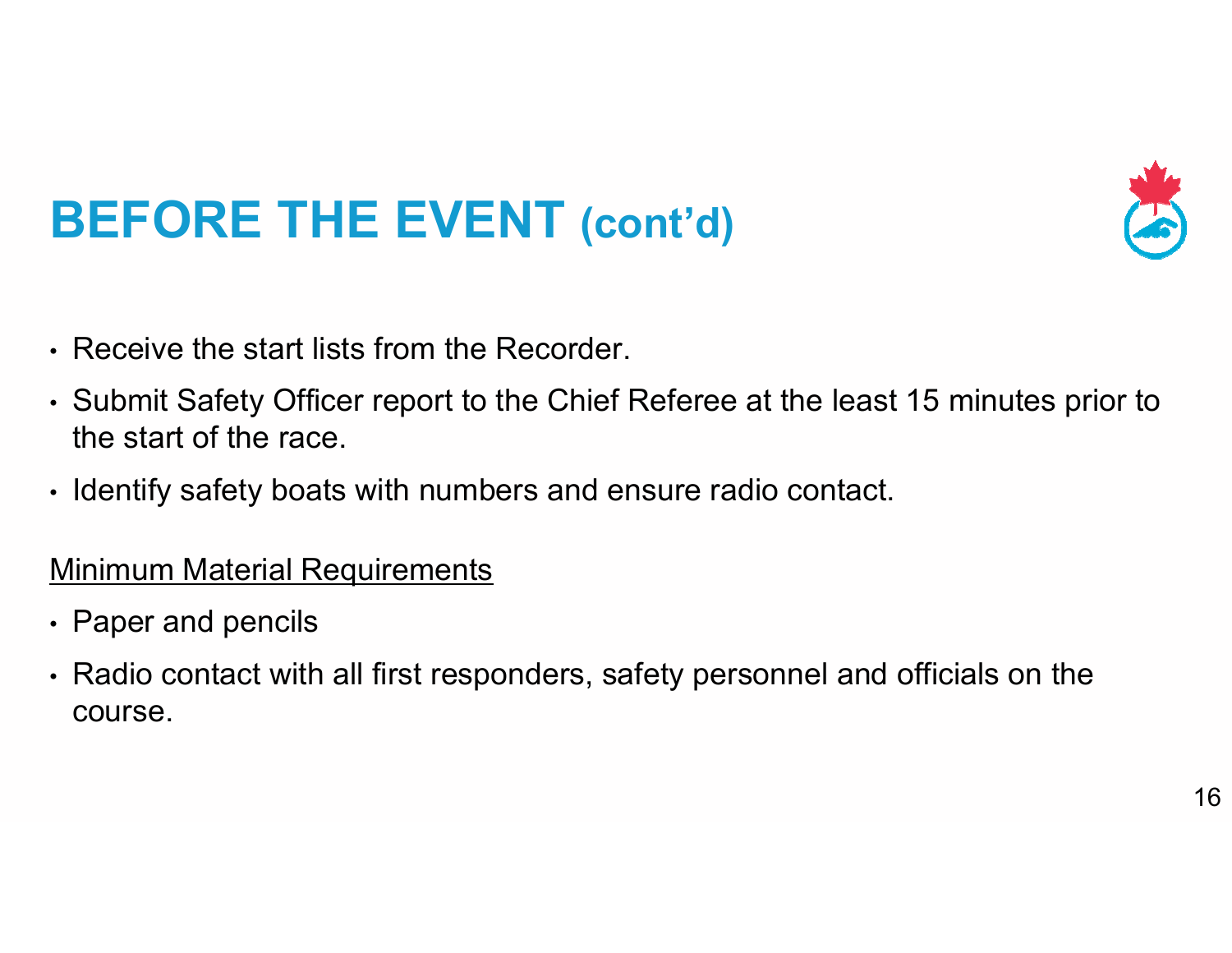

## **DURING THE EVENT**

The Safety Officer follows the event from land.

- Co-ordinate safety
- Verify, with the withdrawal official, the return to land of all contestants who abandon the race.
- Inform safety personnel and Referees of all incidents.



#### **SAFETY IS A LIFESTYLE**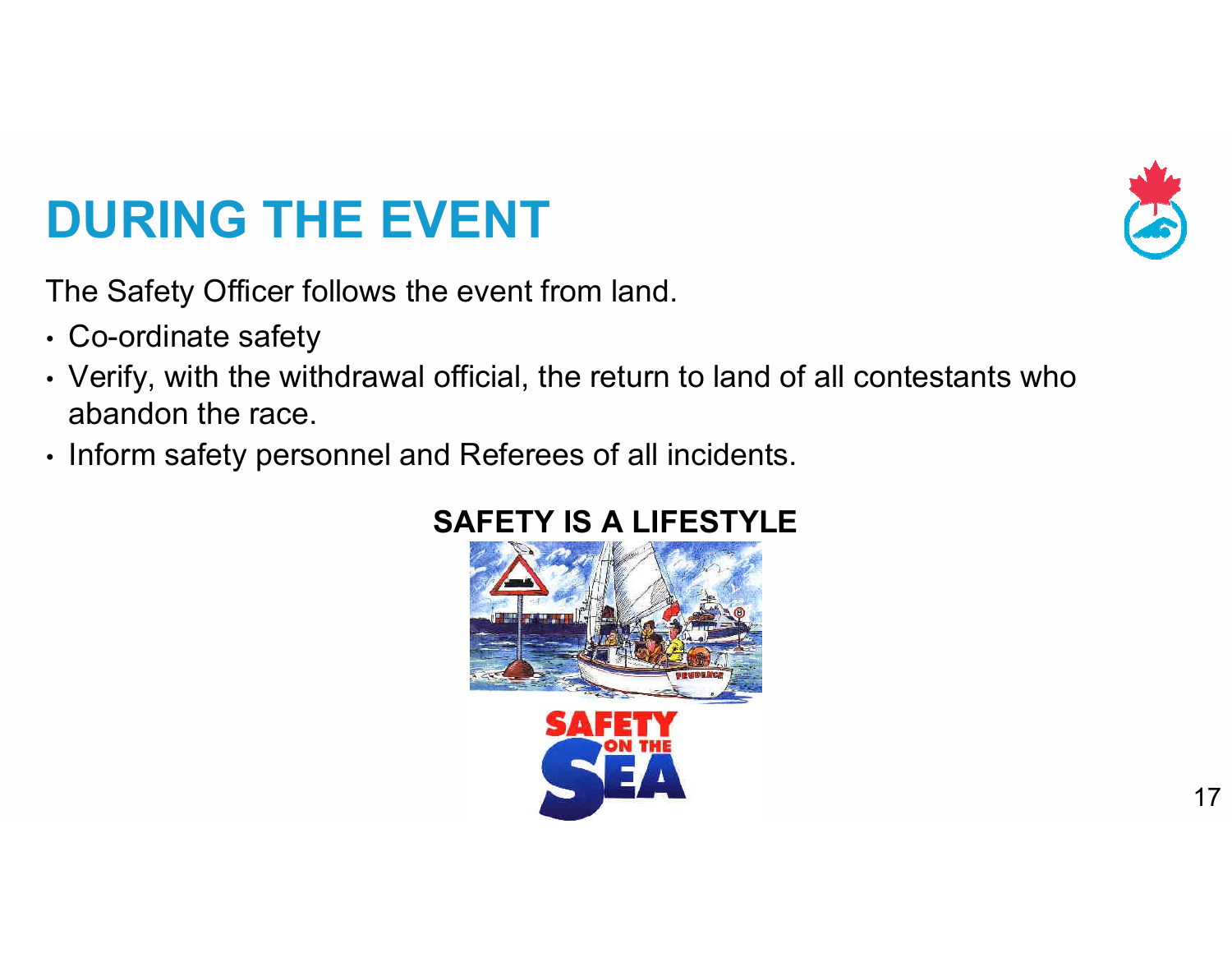## **FINA OPEN WATER SWIMMING RULES RELATED TO SAFETY OFFICER ROLE**



*OWS 3.34 - Be responsible to the Referee for all aspects of safety related to the conduct of the competition.* 

*OWS 3.35 - Check that the entire course, with special regard to the start and finish areas, is safe, suitable, and free of any obstruction.*

*OWS 3.36 - Be responsible for ensuring that sufficient powered safety craft are available during the competition so as to provide full safety backup to the escort safety craft.*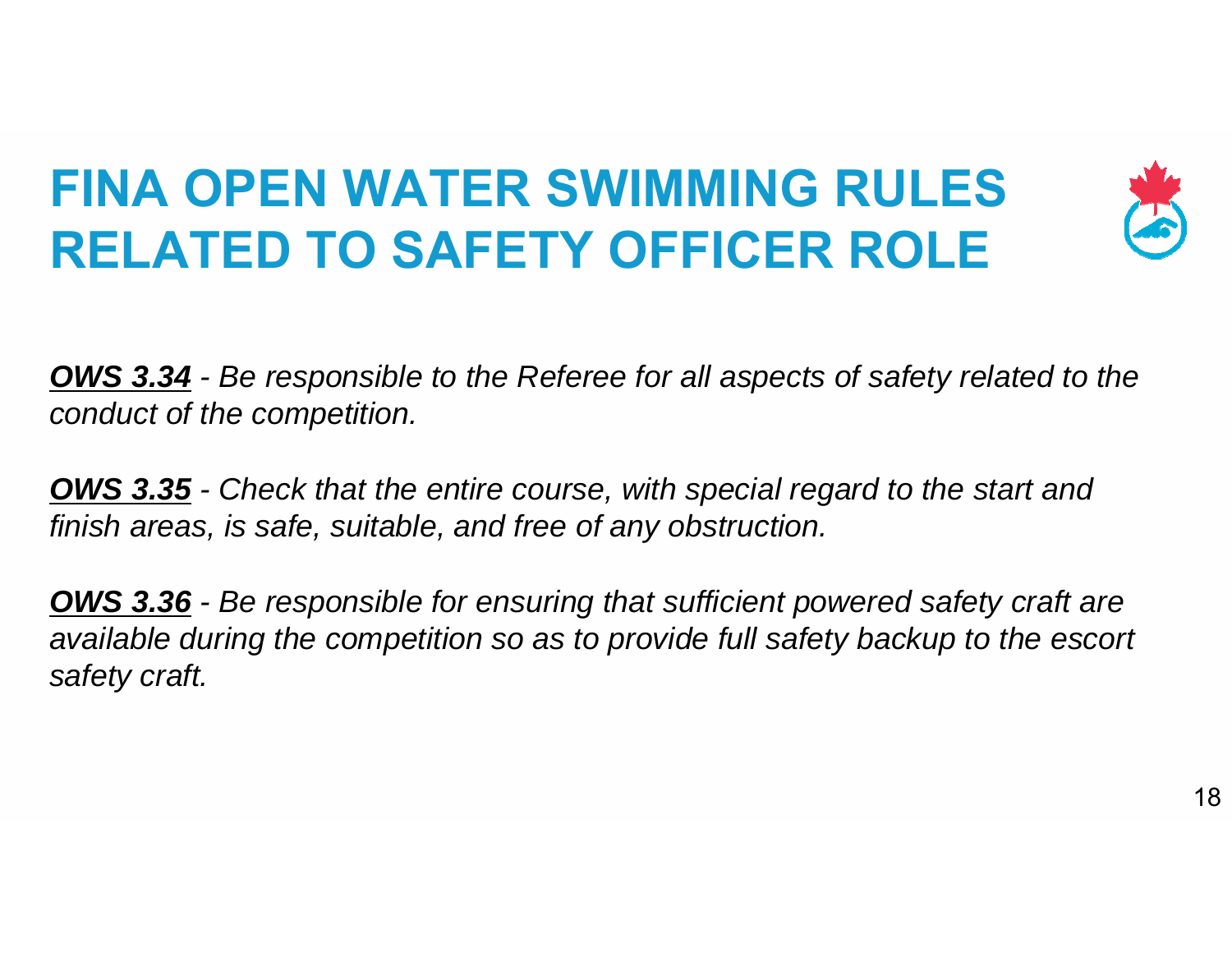## **FINA OPEN WATER SWIMMING RULES RELATED TO SAFETY OFFICER ROLE**



### **(cont'd)**

*OWS 3.37 - Provide prior to the competitions to all swimmers a tide/current chart clearly indicating the time of tide changes on the course and showing the effect of tides or current on a swimmer's progress along the course.*

*OWS 3.38 - In conjunction with the Medical Officer advise the Referee if, in their opinion, conditions are unsuitable for staging the competition and make*  recommendations for the modification of the course or the manner in which the *competition is conducted.*

*OWS 5.5.1 The Safety Officer shall monitor temperature conditions periodically during the race.*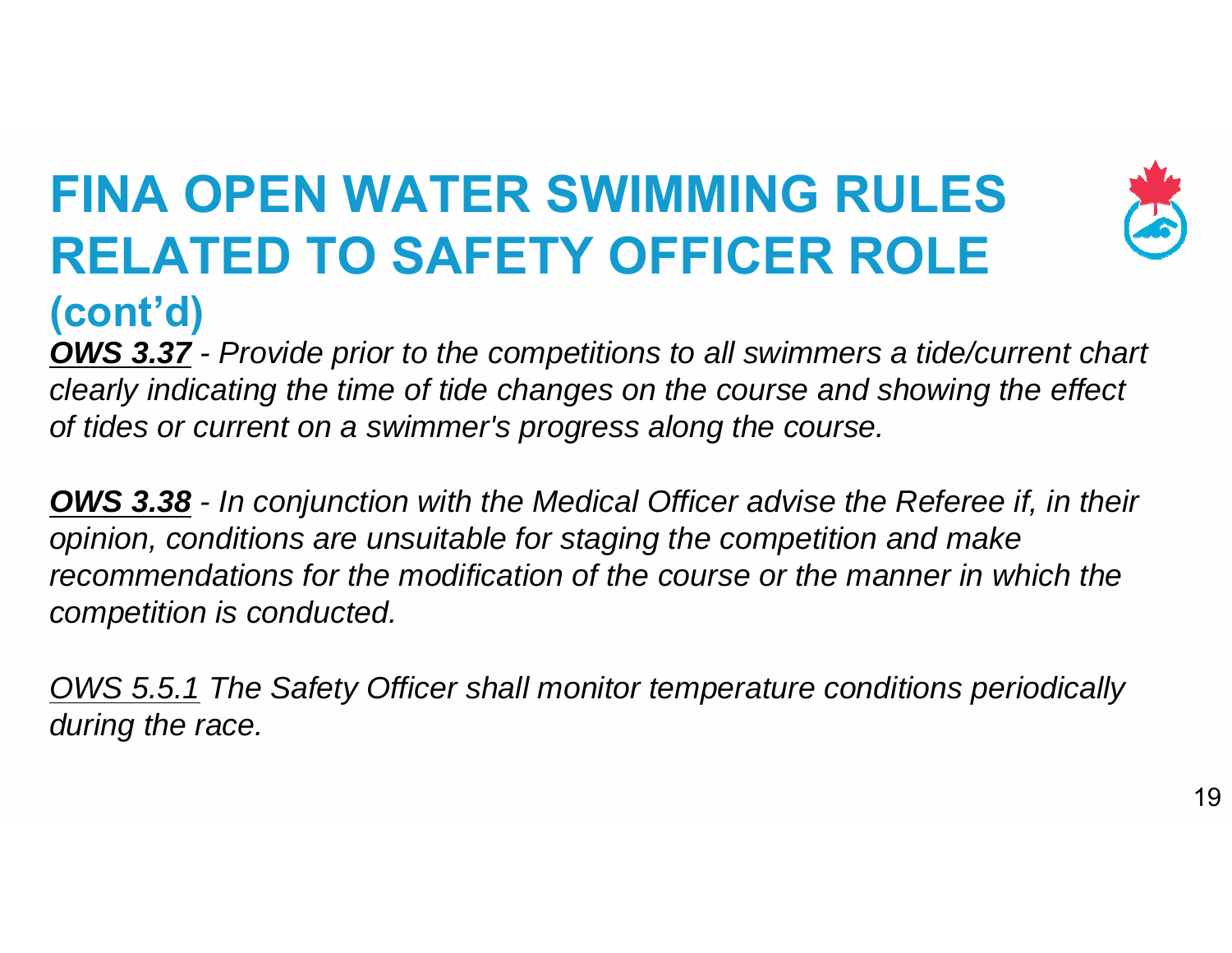

# **RECORDER DUTIES**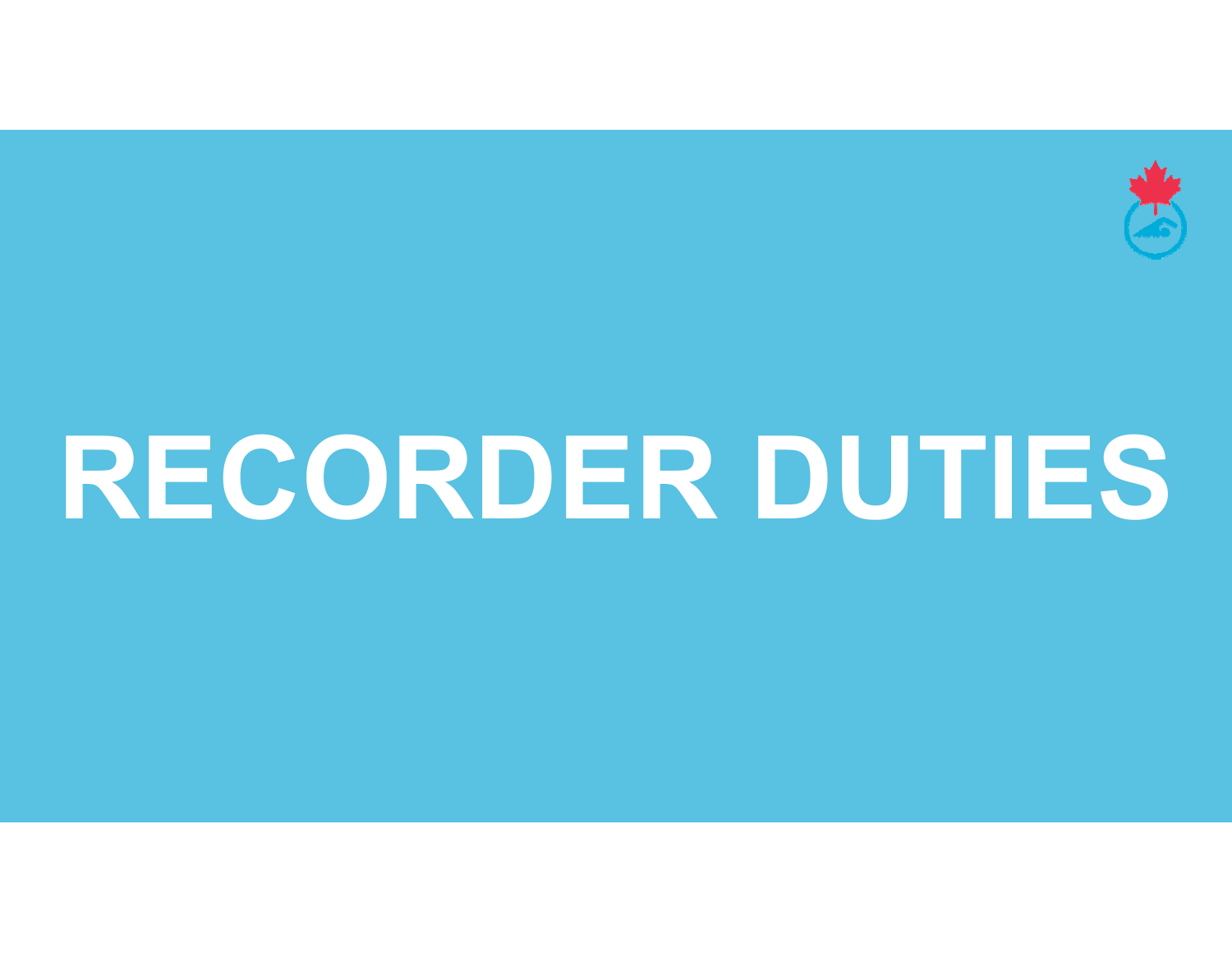## **BEFORE THE EVENT**

- •Record the scratches
- $\bullet$ Finalize the start lists
- •Distribute the start lists to all officials and the announcer

#### **Minimum Material Requirements**

- •**Computer**
- $\bullet$ Printer with copying capabilities
- •Radio or communication system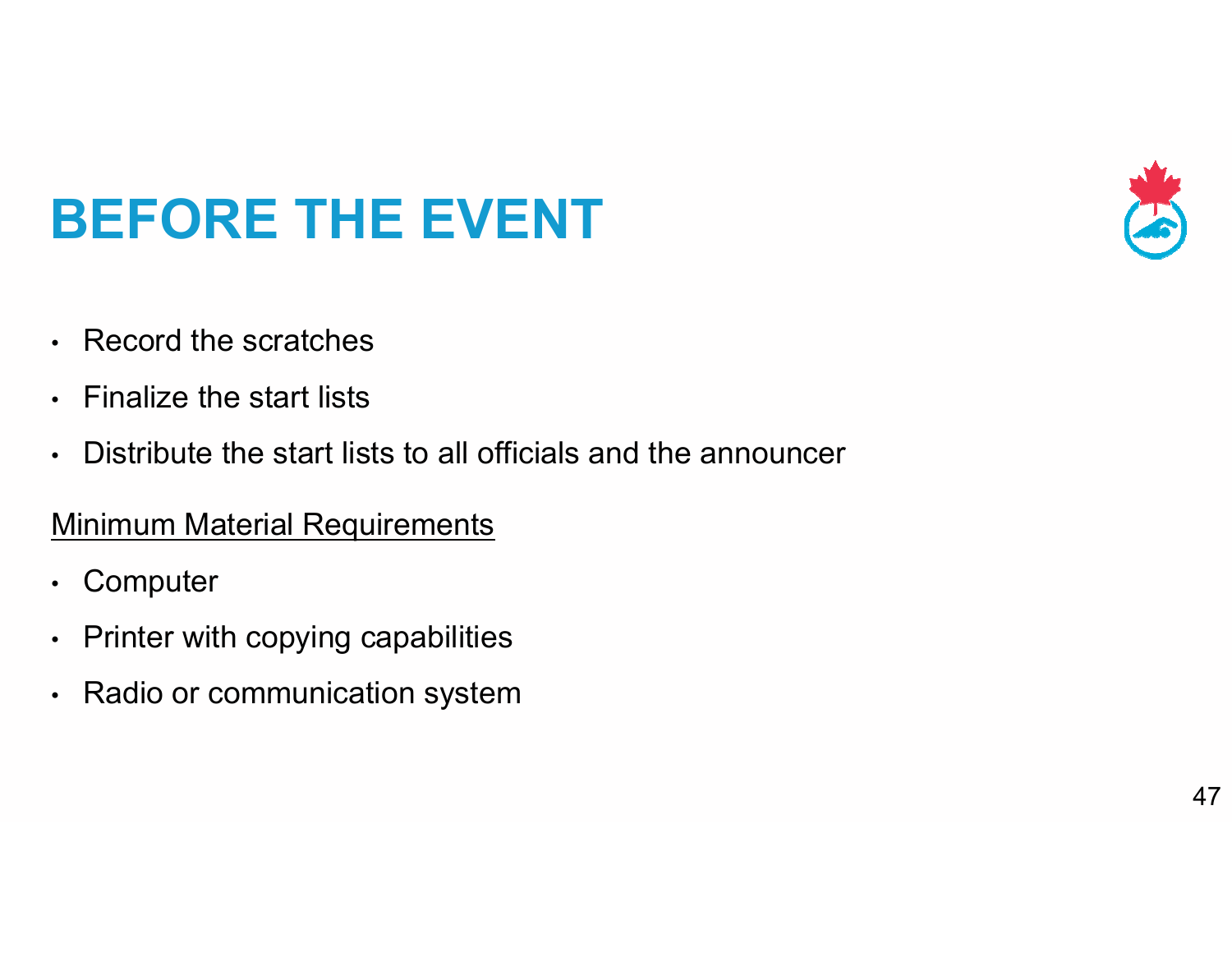## **DURING THE EVENT**

- •Receive and register all information from the Referees
- •Communicate with all judges on the water, especially Referees
- •Advises the Chief Referee every time there is an infringement
- •Advise if a swimmer withdraws or is withdrawn
- •Keep all the reports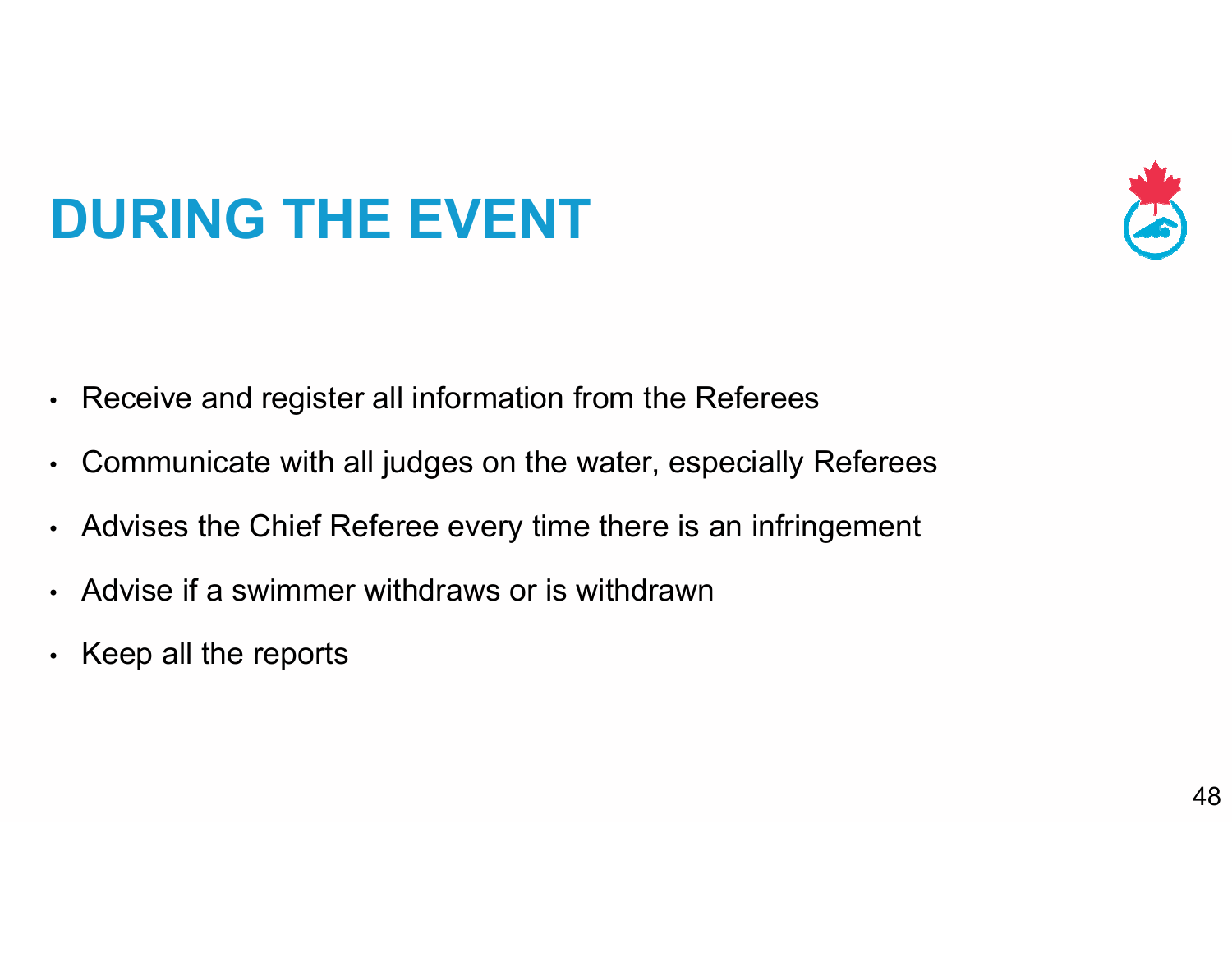

## **AFTER THE EVENT**

- • Establish the results, submit them to the Chief Referee for their signature and provide them to the Awards Chair.
- The function of the Chief Recorder is generally done by the IT Manager, except for International events where a person will be assigned at this position.

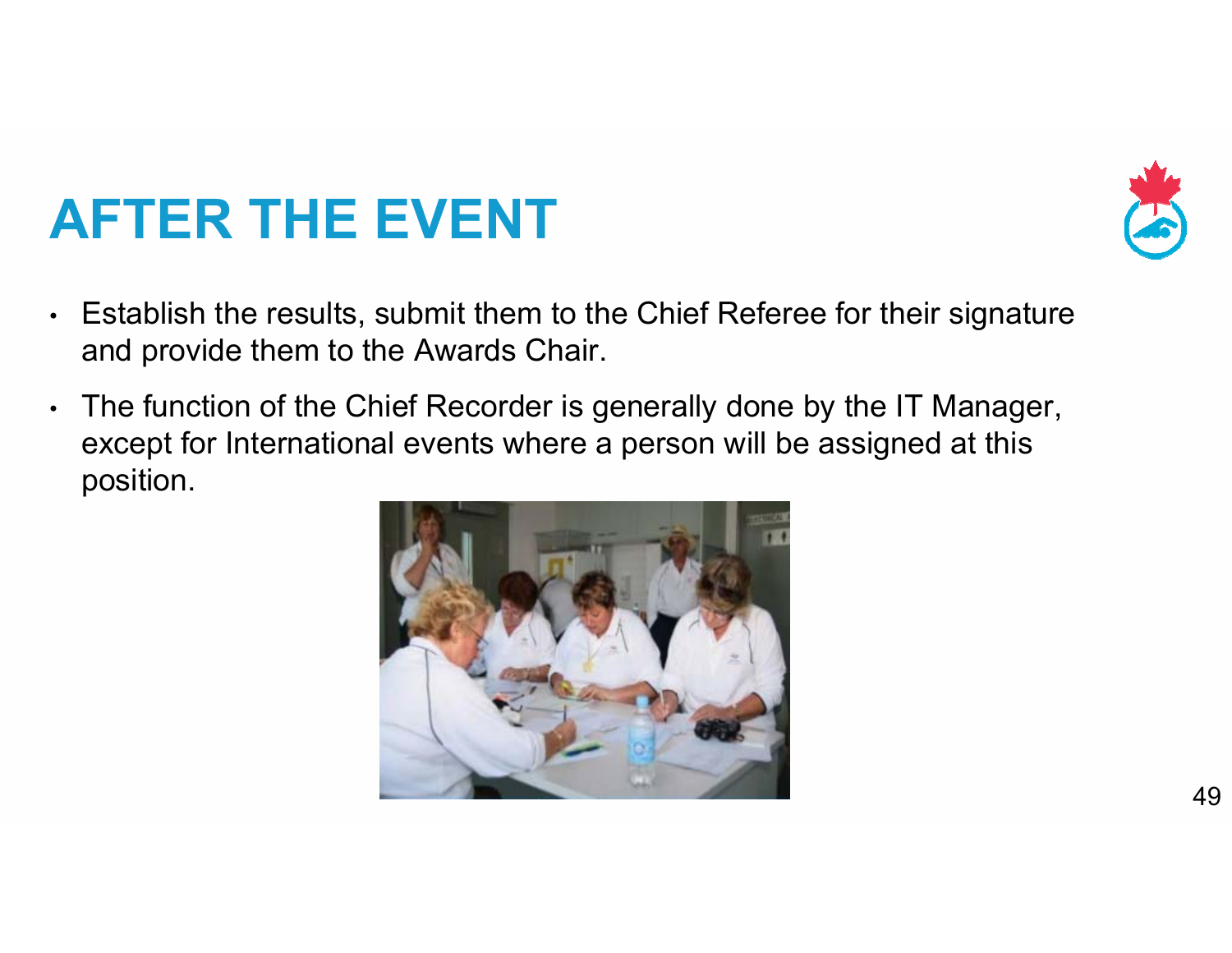## **FINA OPEN WATER SWIMMING RULES RELATED TO RECORDER ROLE**

*OWS 3.53 Record withdrawals from the competition, enter results on official forms, and maintain record for team awards as appropriate.*

*OWS 3.54 Report any violation to the Chief Referee on a signed card detailing the event, and the rule infringement.*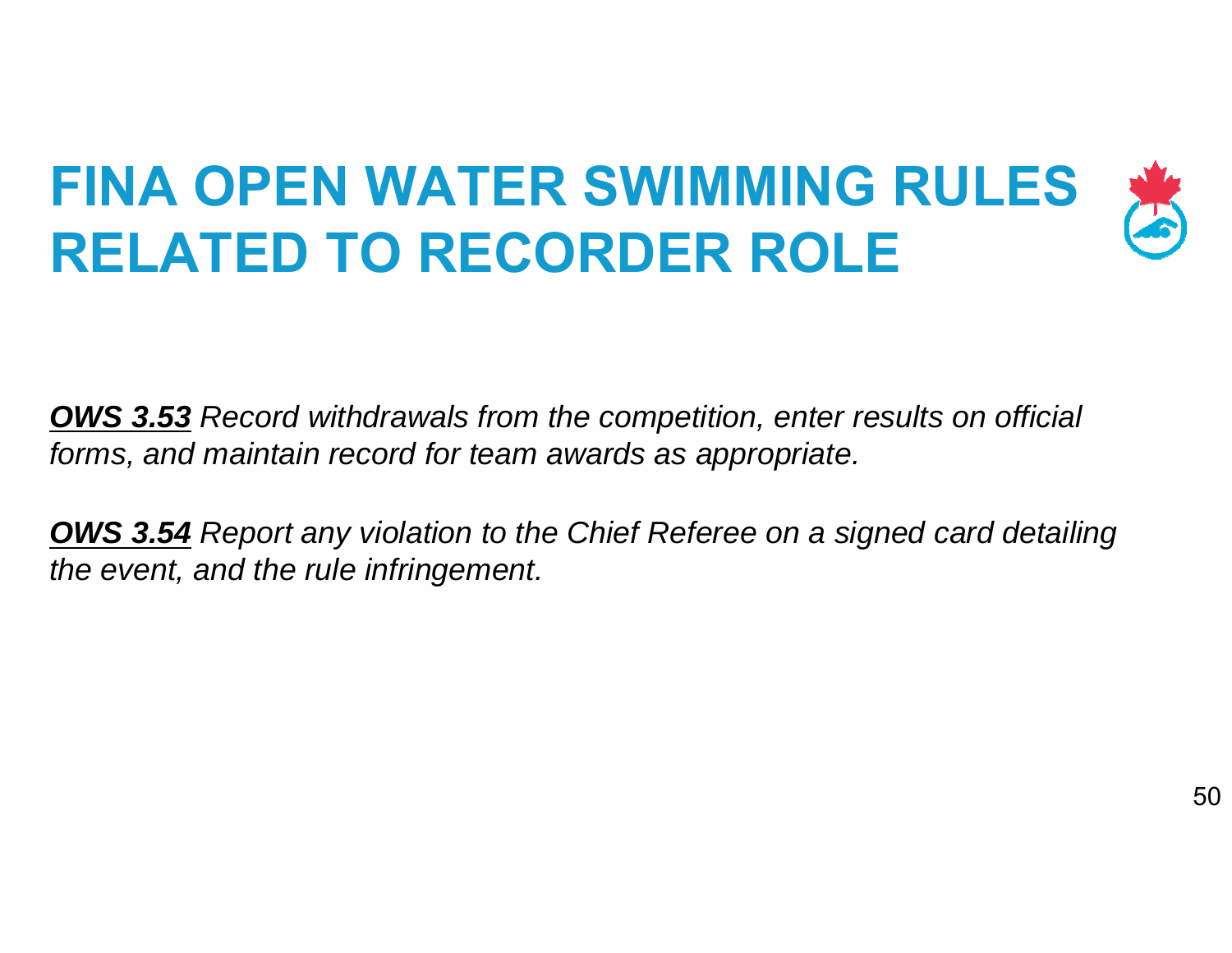

# **CLERK OF COURSE DUTIES**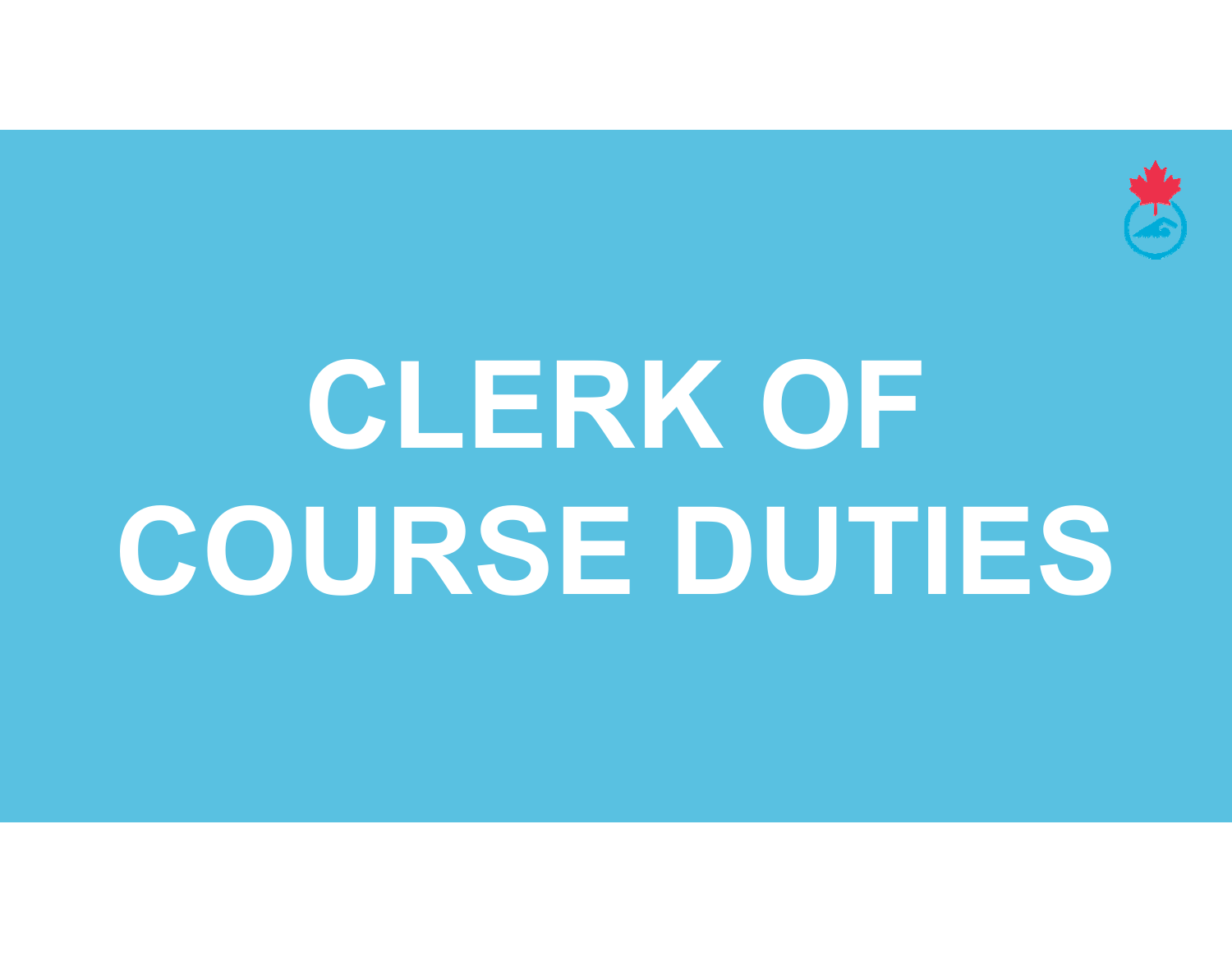## **QUALITIES OF THE CLERK OF COURSE**



- <u>Attention to detail:</u> to avoid mistakes and complete all tasks in allotted time under a certain amount of pressure.
- Courteous: to work with a variety of people as a team and communicate effectively. Often the first contact at a competition for the coaches.
- $\bm{\cdot}$  Exact: to transfer appropriate and correct information.
- $\bm \cdot$  <u>Efficient:</u> to delegate tasks appropriately and avoid duplication of work.
- Methodical: to avoid omissions.
- $\bm{\cdot}$  <u>Patient:</u> to maintain a calm outward appearance.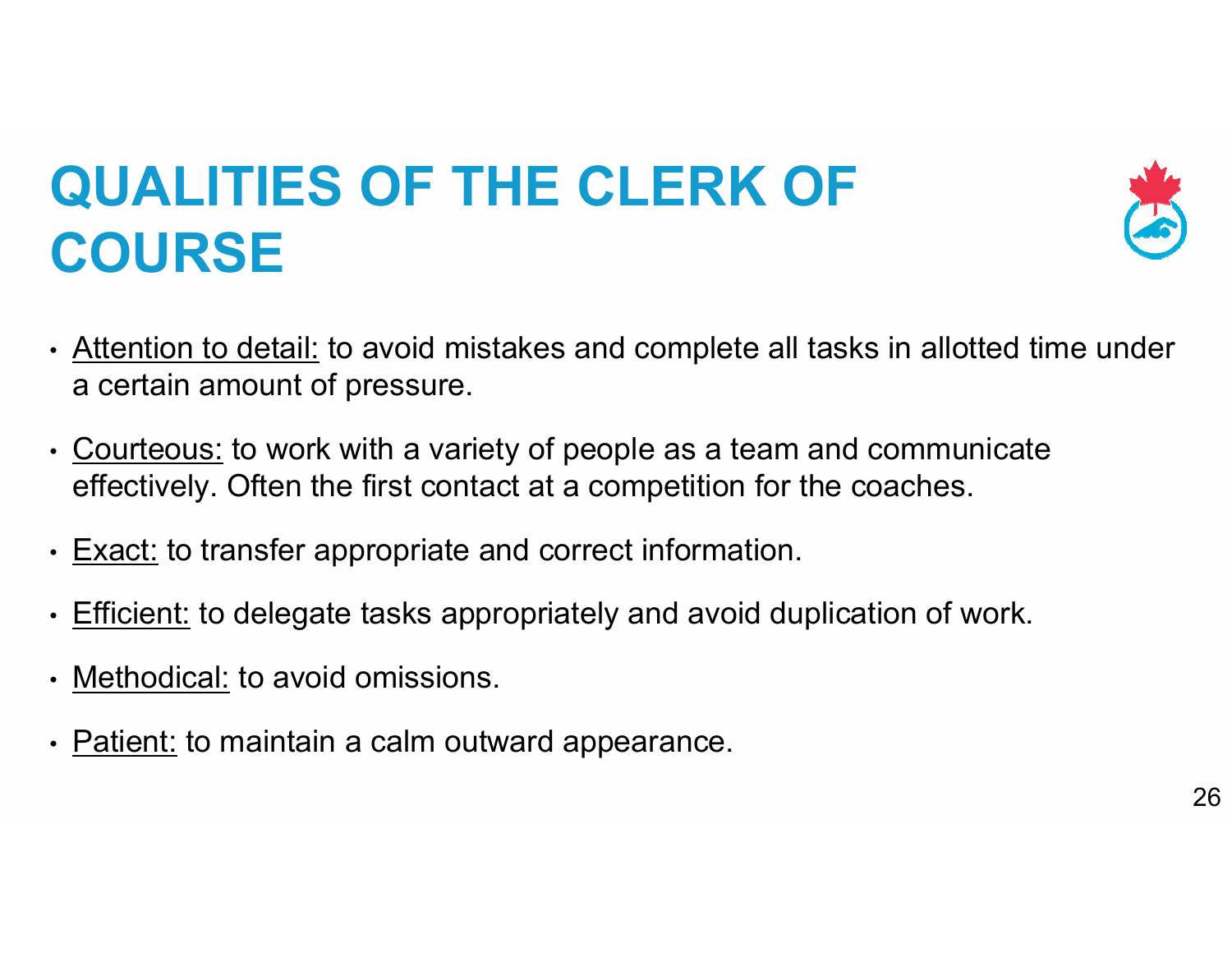## **BEFORE THE EVENT**



- The Clerk of Course is responsible for gathering, preparing and organizing the swimmers to the start line
- Inform the markers, marshals and all other persons working with the Clerk of Course, the specific tasks assigned to them
- Ensure the participant's reception area is ready
- Receive the start lists from the Recorder
- Ensure that the swimmers are not wearing any jewelry including watches and piercings, and that their finger and toe nails are clipped shor t
- Verify the swimmer's markings and their chip bracelets if they are being used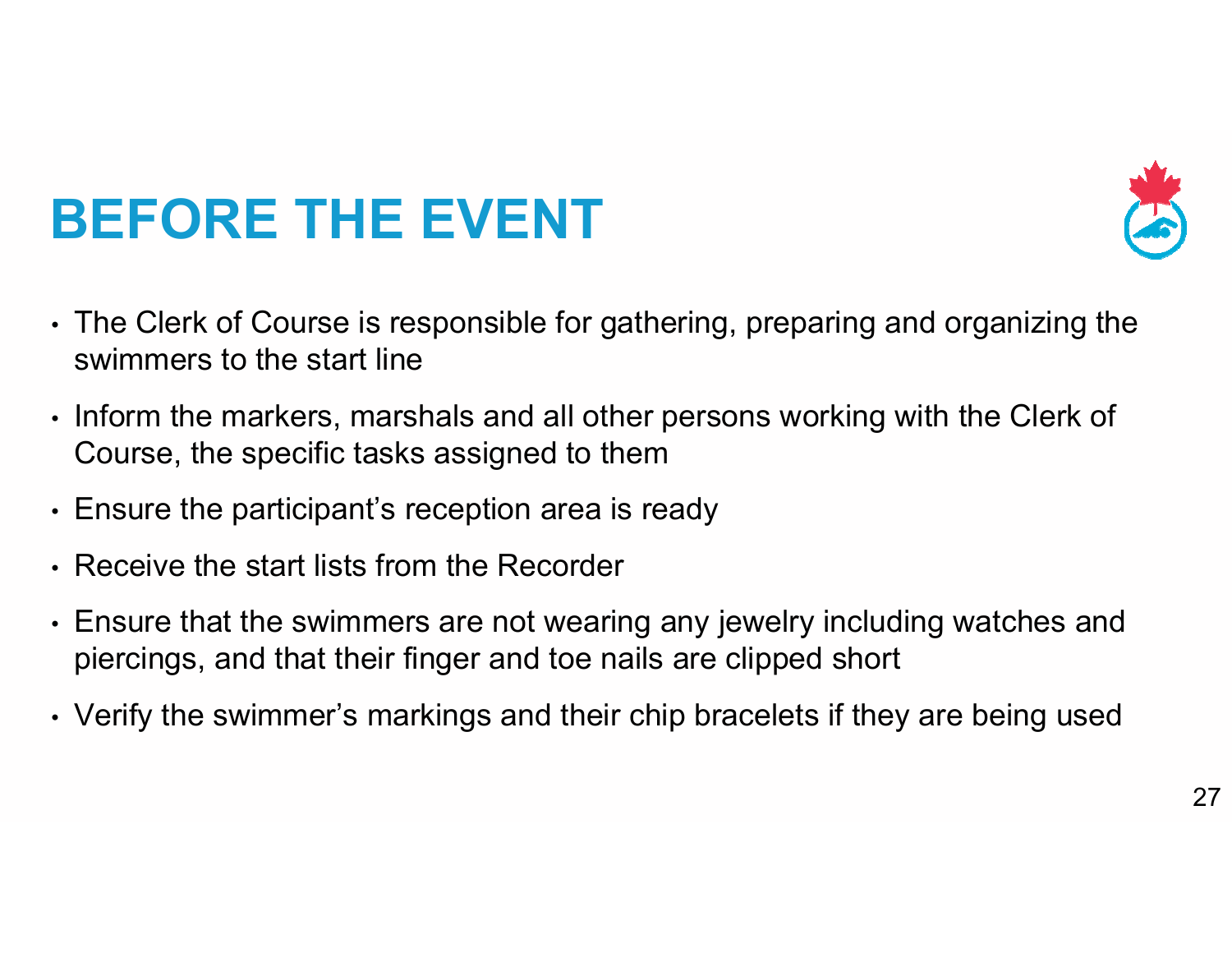## **BEFORE THE EVENT (cont'd)**



- Verify that swimmer's bathing suits respect FINA rules for Open Water Swimwear. For further information, please refer to the FINA Requirements for Swimwear Approval (FRSA). GR5 Rules and BL8 By-Laws
- Gather the participants in the designated zone prior to the start.
- Keep swimmers informed of the time remaining before the start (30min., 15min., 5min., 4min., …1min.)
- Record the swimmers entering the water to confirm number to Referees, Safety Officer, Chief Referee, Turn Judges, Recorder, etc.
- Take care of bags and swimmer accreditation cards during the race to return them to the swimmers at end of the race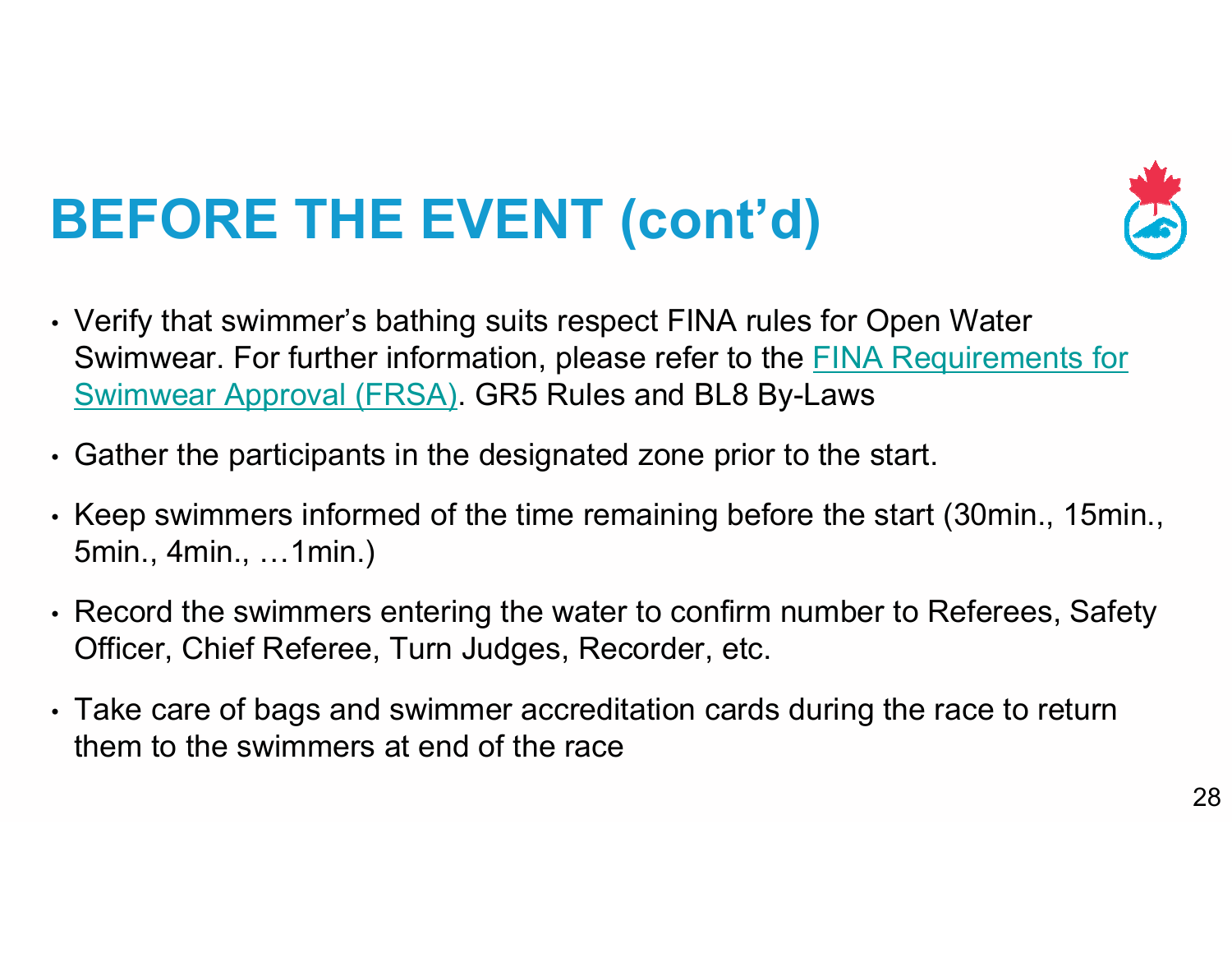

## **BEFORE THE EVENT (cont'd)**

#### **Minimum Material Requirements**

- •Course plan with area indicated for swimmers' personal effects
- Start list
- Large black indelible felt pens (20mm) or stamps or tattoos (note: plan for coloured markers for swimmers with darker complexions)
- Nail clippers or scissors and a liquid disinfectant
- •Megaphone or microphone to announce the time remaining to the start
- Access to the FINA swimwear list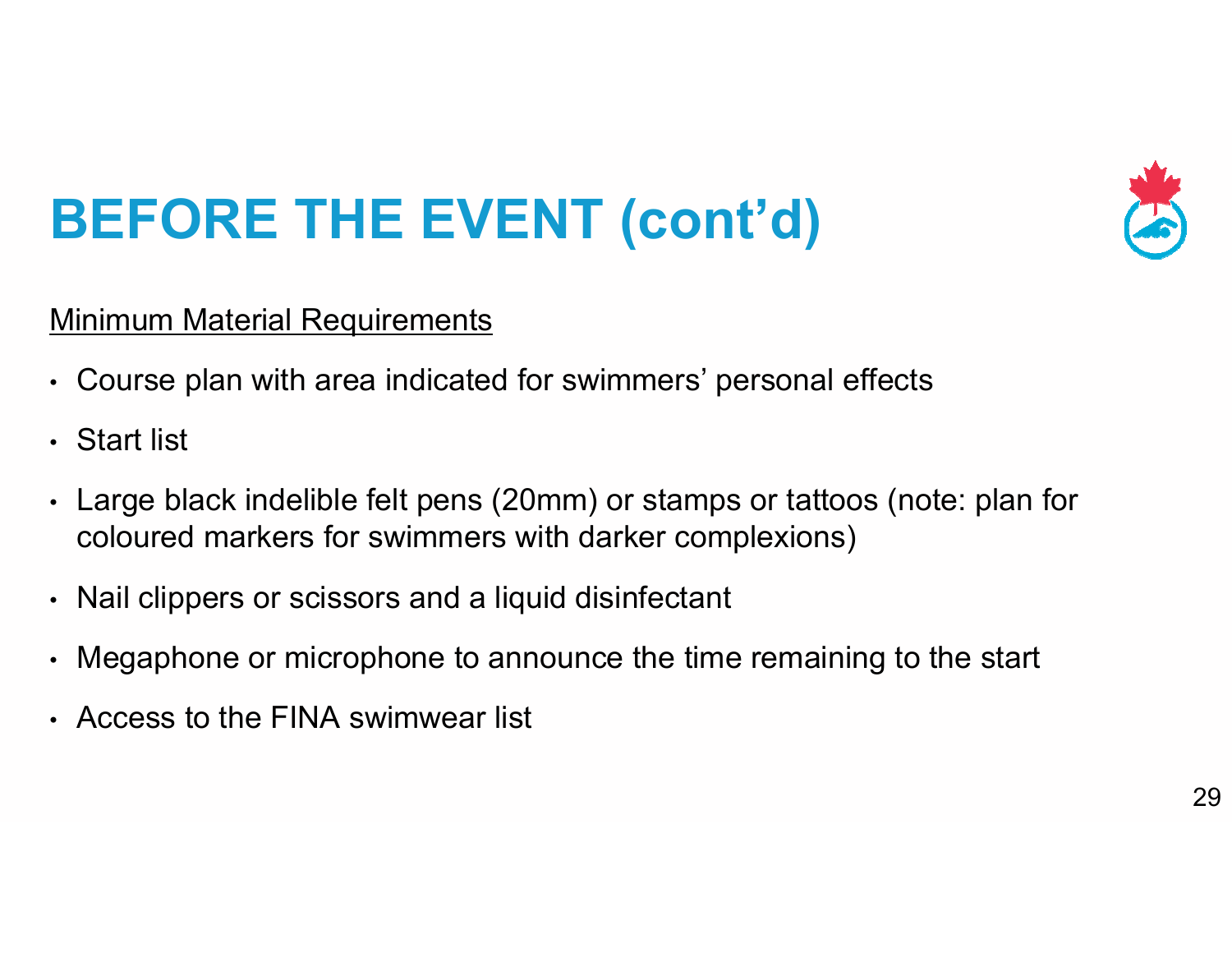## **DURING AND AFTER THE EVENT**

#### During the event

- Ensure the transfer of the swimmers personal effects from the start zone to finish zone if necessary
- Ensure that all of the swimmer's requirements are available for the end of the race (snacks, blankets, hot beverages, etc.)

#### After the event

- Count swimmers to ensure they have all returned to land and have been accounted for
- Return accreditation cards, if required
- Continue to ensure that the swimmer's needs are being met at the end of the race (snacks, blankets, liquids, etc.)
- Submit Clerk of Course report to the Chief Referee

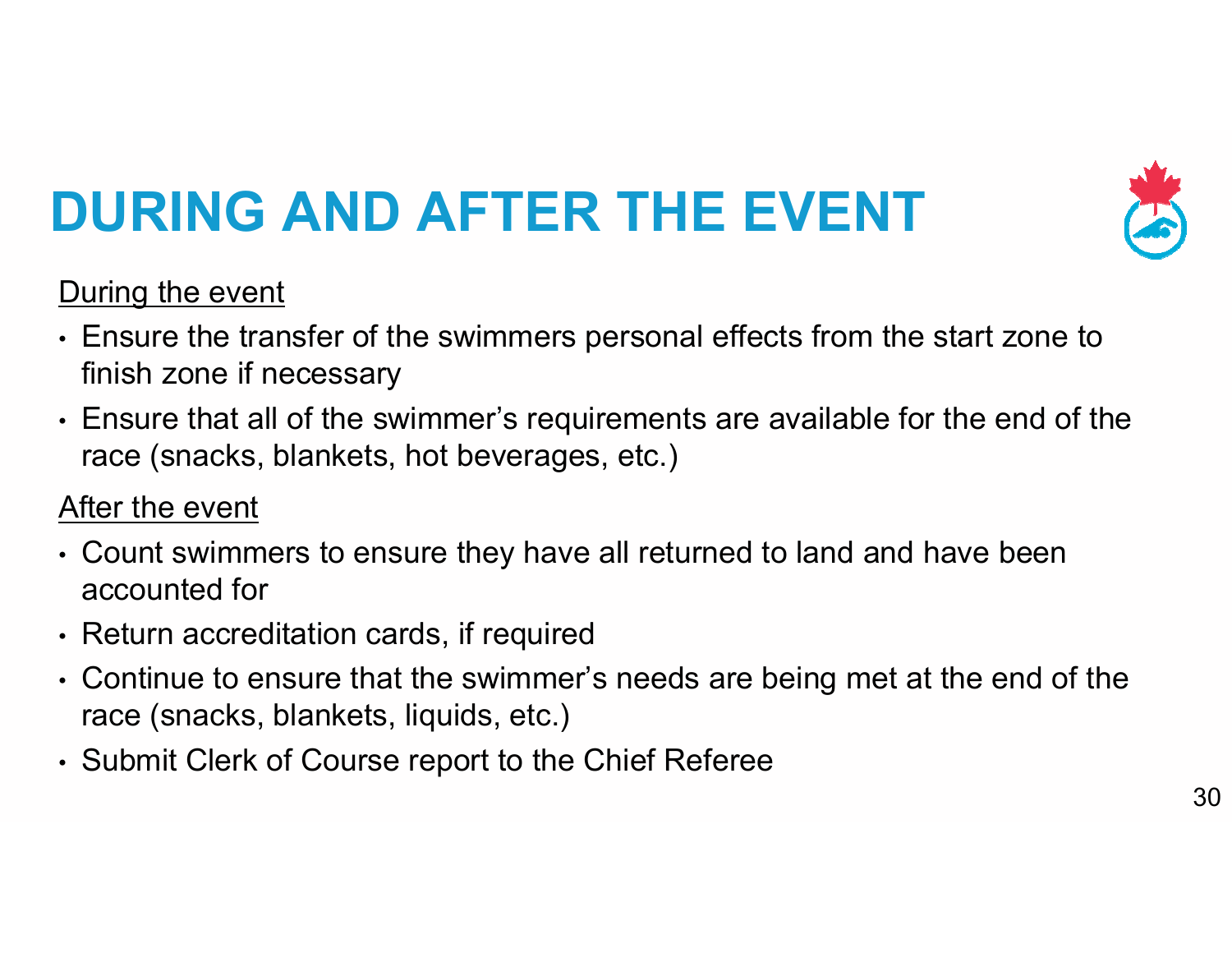

## **MARKERS**

#### **Under responsibility of the Clerk of Course**

Before the start of the event:

- Control the swimmer identification process (Passport, ID card).
- Request swimmers put on suits prior to marking unless indicated otherwise, or other instructions have been given.
- Verify that the swimmer is not greased.
- Verify finger and toe nails, jewelry, earrings etc.
- In certain competitions, install a microchip transponder according to provided instructions.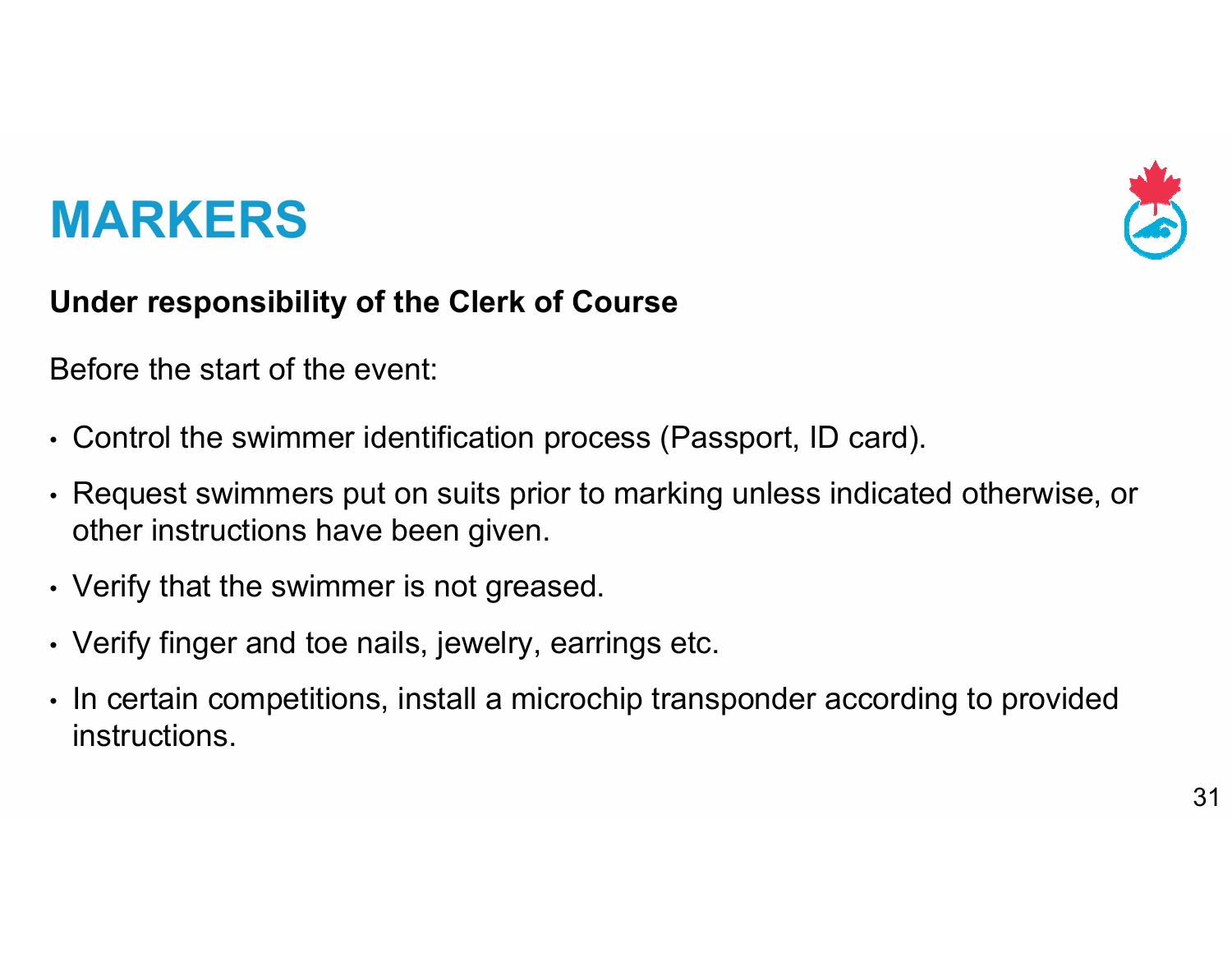32

## **MARKER (cont'd)**

- Mark the swimmers with the number assigned to them. Ideally, all of the following should be marked:
	- $\circ$  Hands (must be easily visible by video) -
	- $\circ$  Upper arms numbers must be marked vertically
	- $\circ$  Scapula (shoulder blades) numbers must be marked horizontally
- Respect the marking model.
- Ensure that numbers are clear and legible.
- If writing numbers by hand, pay special attention to the numbers **1** and **7**
- Ensure that the marking is **not** done by the swimmers or coaches (respect of marking models)

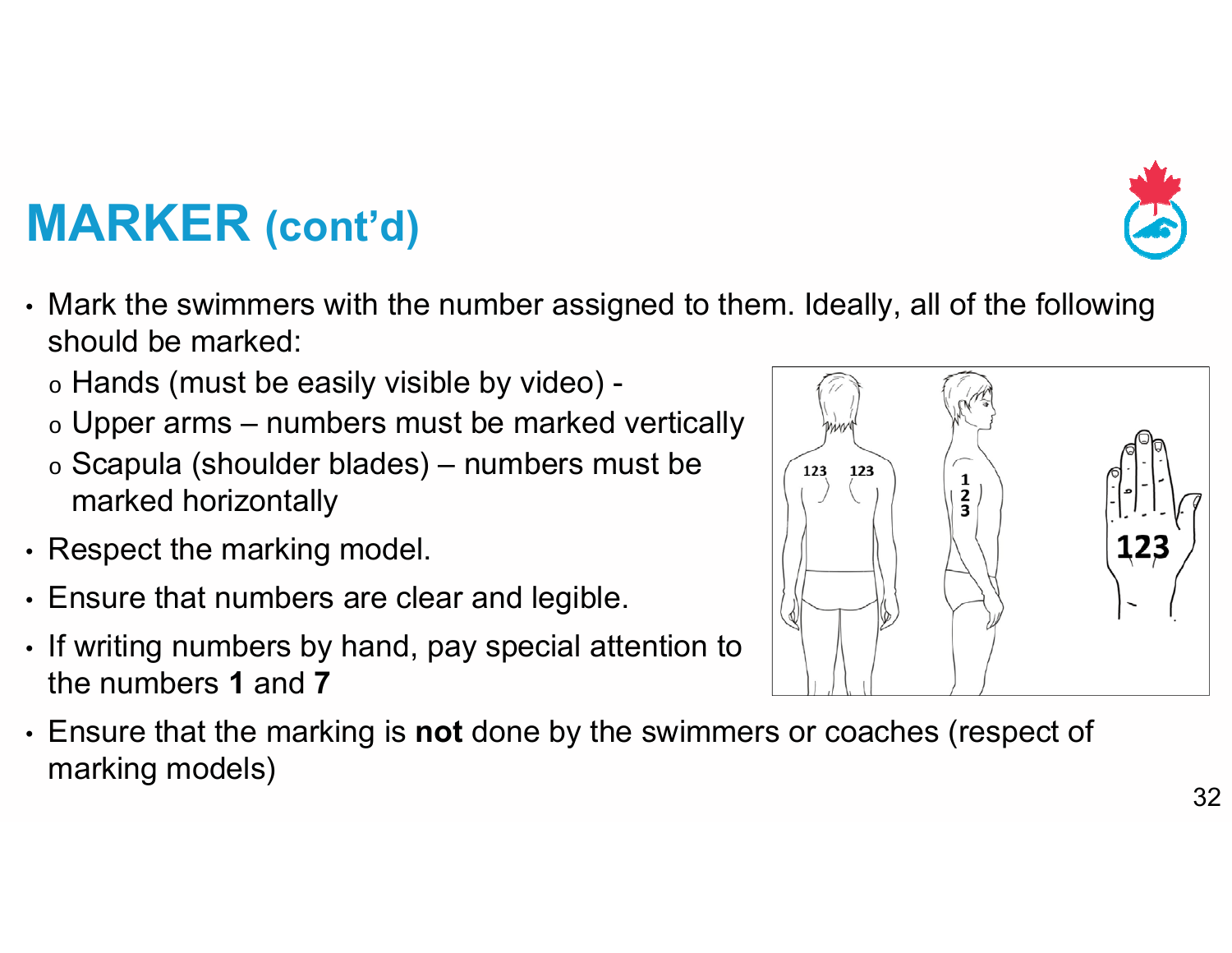## **MARKER (cont'd)**

#### During and after the event:

- • Prepare swimmers' personal effects, snacks, etc. to be returned to the athletes
- •If microchip transponders have been distributed, retrieve them
- •Return Accreditation cards at the request of the Clerk of Course

#### Mandatory minimum equipment

- •List of swimmers and their assigned numbers
- • Indelible large black felt pens (20mm) or stamps (note: plan for coloured markers for swimmers with darker complexions)
- •Chip bracelets if they are being used
- •Nail clippers or scissors with a liquid disinfectant National Company of the state of 33





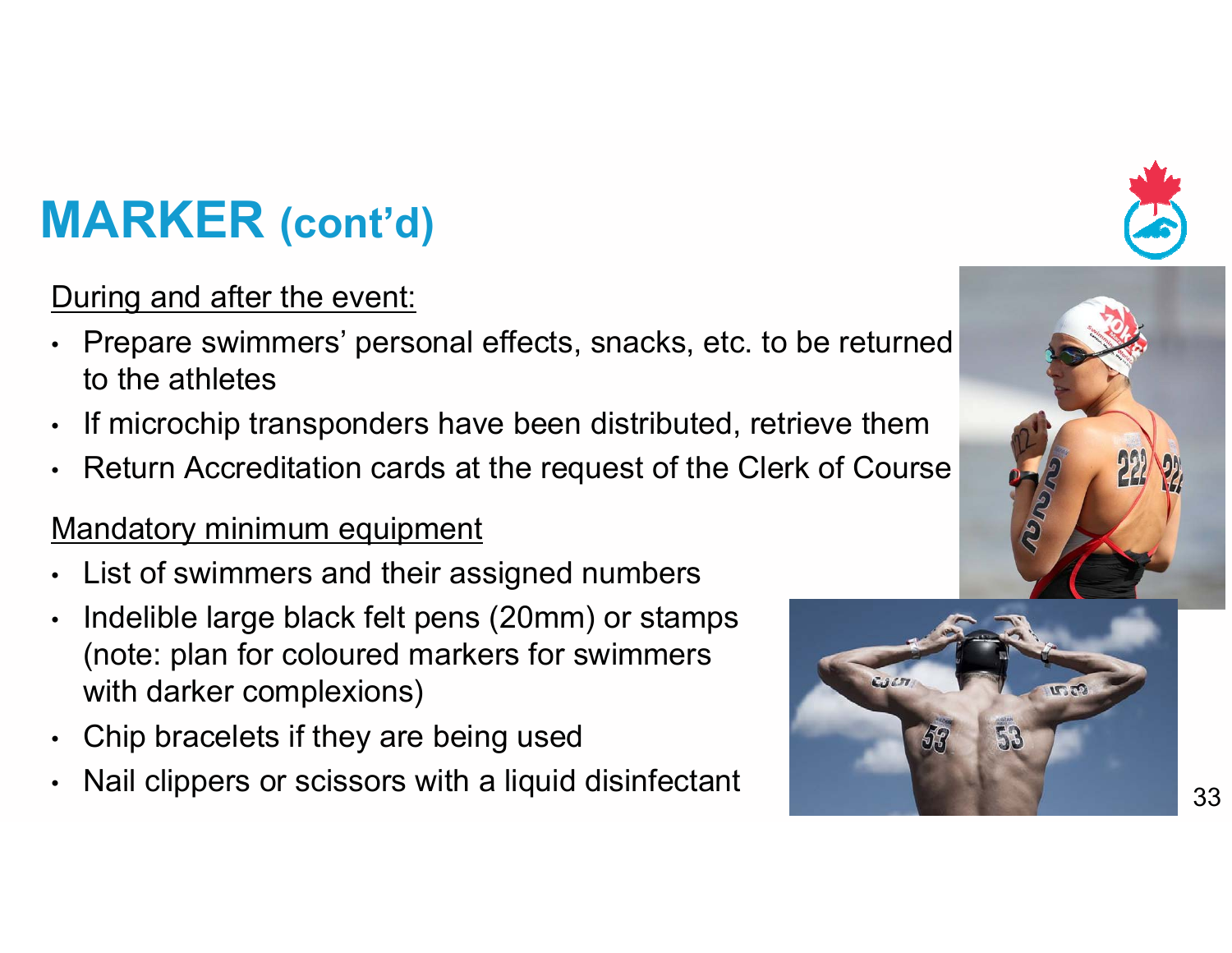## **FINA OPEN WATER SWIMMING RULES RELATED TO CLERK OF COURSE ROLE**



*OWS 3.47 Assemble and prepare competitors prior to each event and ensure proper reception facilities at the finish are available for all competitors.* 

*OWS 3.48 Ensure each competitor is identified correctly with their race number and that all swimmers have trimmed fingernails and toenails and are not wearing any jewelry, including watches.* 

*OWS 3.49 Be certain all swimmers are present, in the assembly area, at the required time prior to the start.*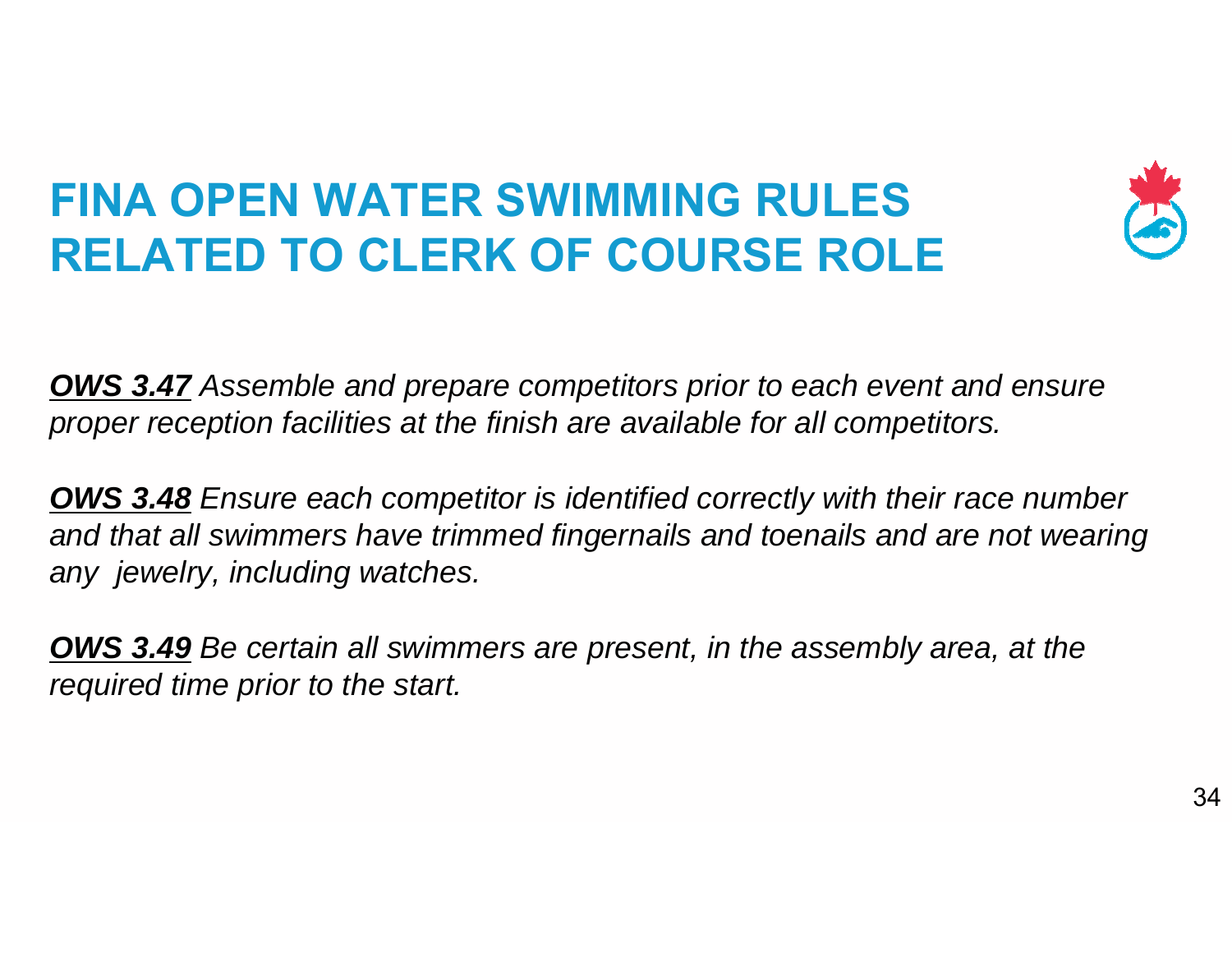## **FINA OPEN WATER SWIMMING RULES RELATED TO CLERK OF COURSE ROLE**



*OWS 3.50 Keep swimmers and officials informed of the time remaining before the start at suitable intervals until the last five minutes, during which one minute warnings shall be given.*

*OWS 3.51 Be responsible for ensuring that all clothing and equipment left in the start area is transported to the finish area and kept in safekeeping.*

*OWS 3.52 Ensure that all competitors leaving the water at the finish have the basic equipment required for their well-being should their own attendants not be present at that time.*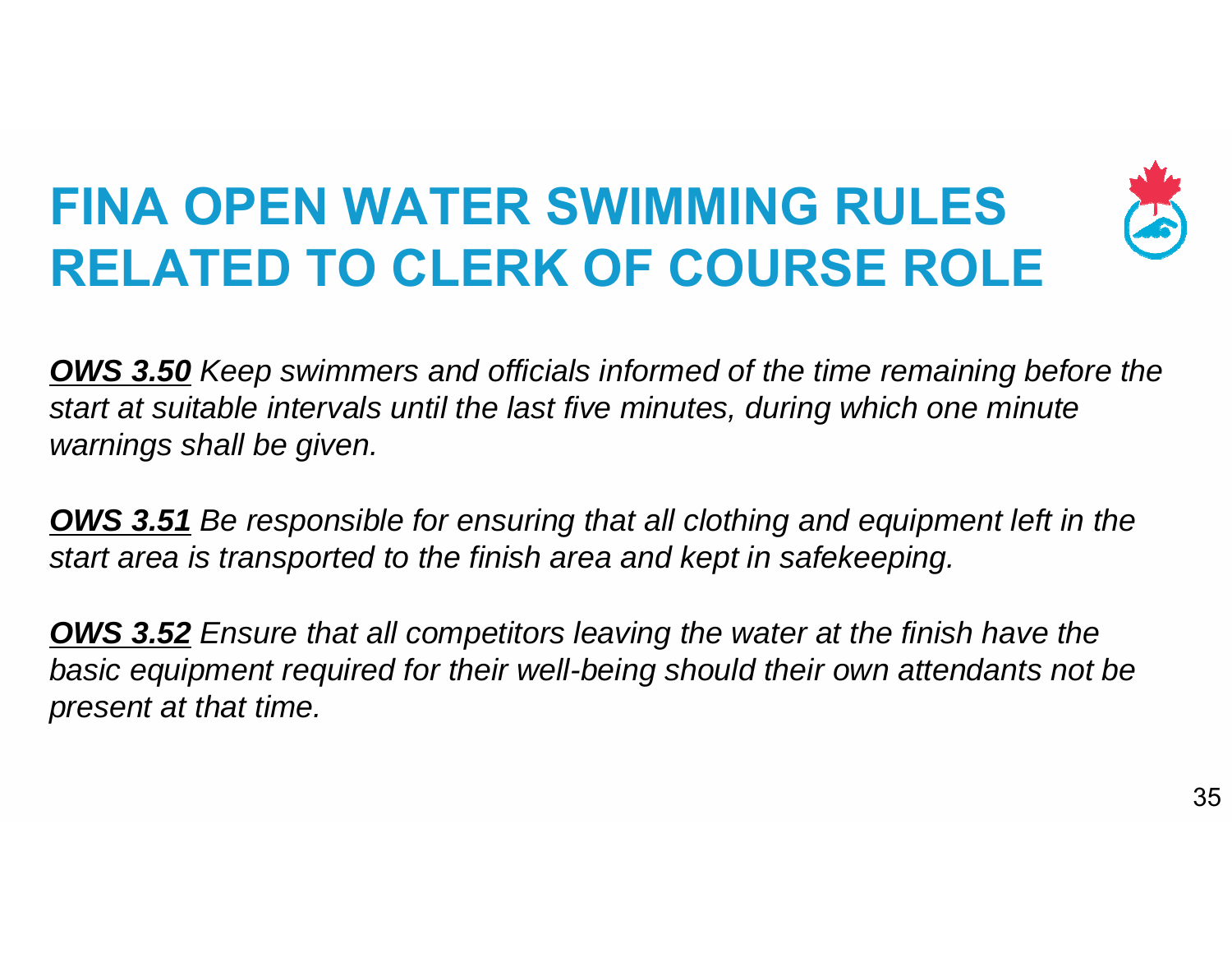

# **COURSE OFFICER DUTIES**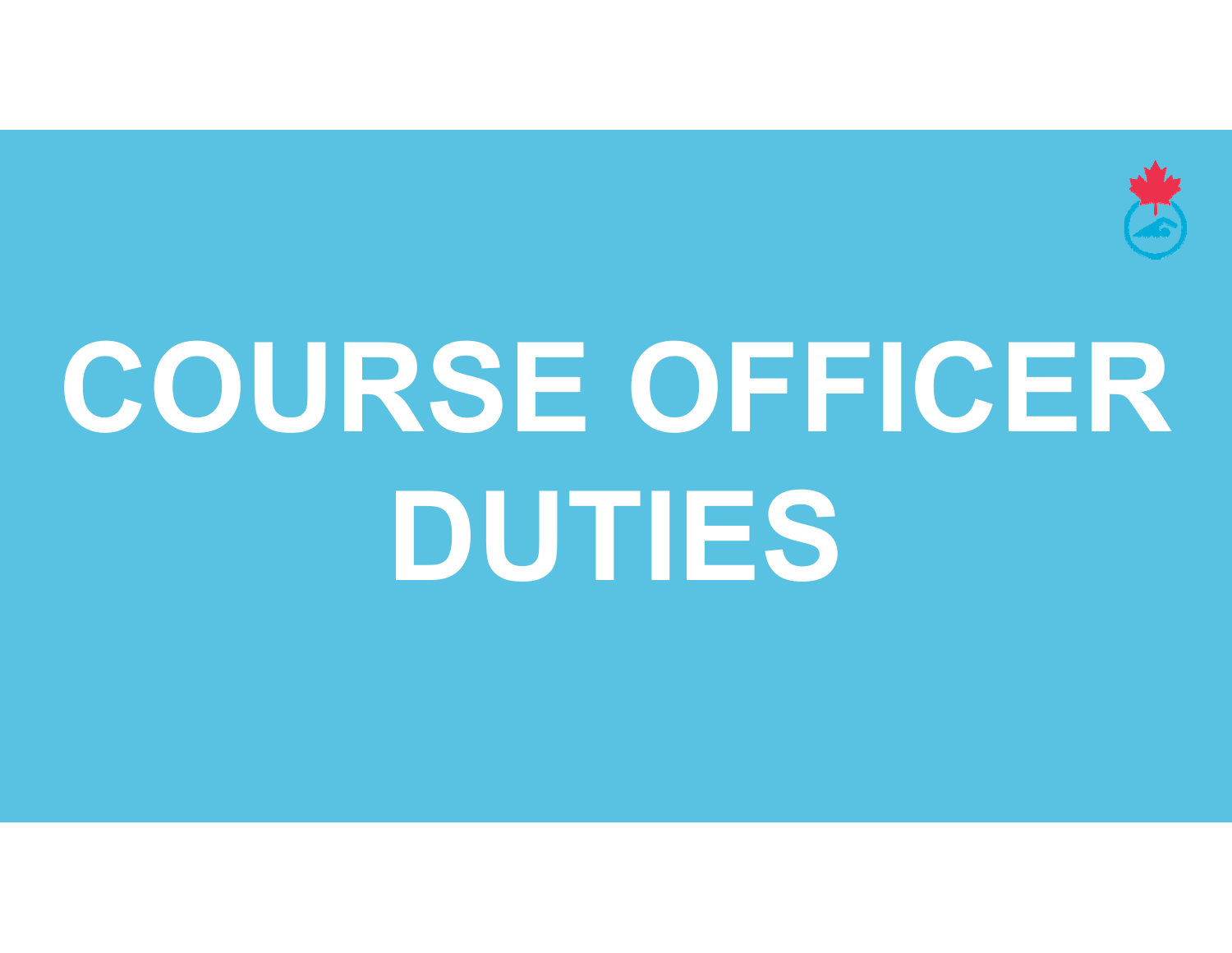

- Verify the course with the Chief Referee, Course Officer and, at international meets, the FINA Delegate
- Verify the implementation of the Safety Protocol and Safety Materials
- Attend the Safety Meeting
- Provide safety officials with any pertinent information on dangers, evacuation procedures, etc.
- Receive the start list from the recorder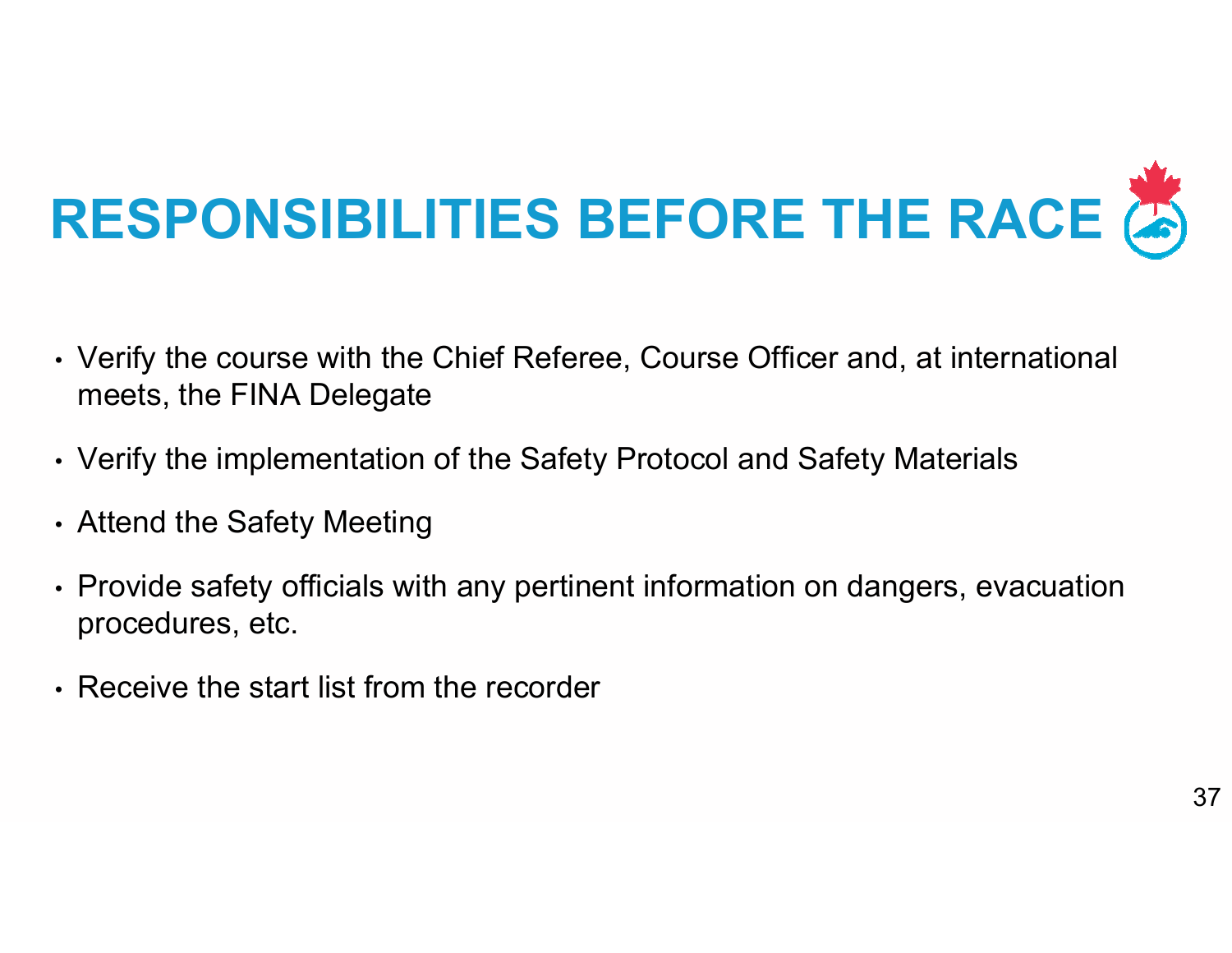

## **DURING THE EVENT**

- •Follows the progress of the race from shore
- $\bullet$ Provides replacement equipment when necessary
- $\bullet$ Checks the finish area that all equipment is in place and operating
- Ensures the first aid team are in place and the necessary safety material available – warm towels, water, chairs, etc
- •Ensures the arrival staff are in place and prepared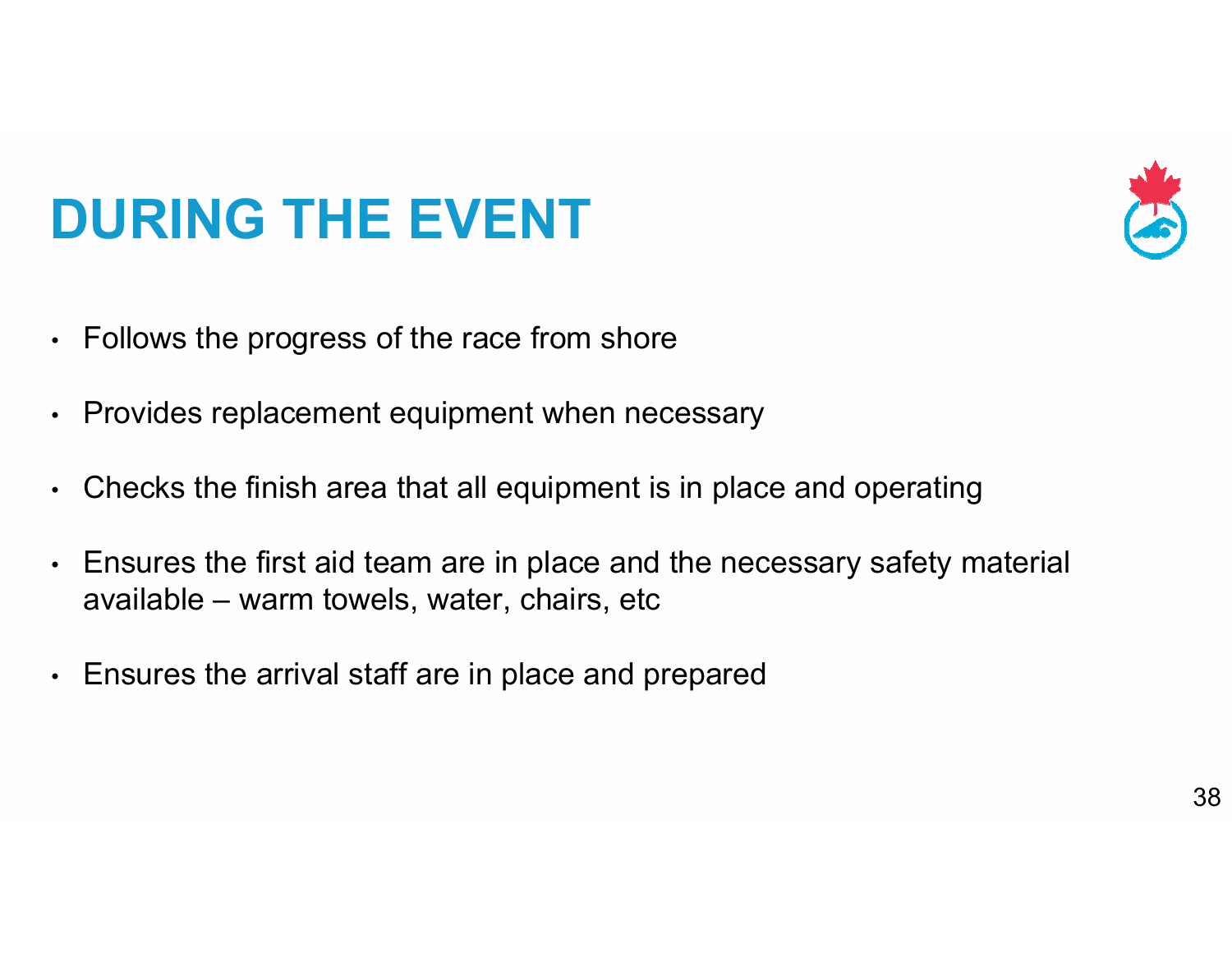## **FINA OPEN WATER SWIMMING RULES RELATED TO COURSE OFFICER ROLE**

*OWS 3.42 Be responsible to the Management Committee for the correct survey of the course*

*OWS 3.43 ensure that start and finish areas are correctly marked and all equipment has been correctly installed, and where applicable is in working order*

*OWS 3.44 ensure all course alteration points are correctly marked, and installed prior to the commencement of the competition*

*OWS 3.45 with the Referee and Safety Officer inspect the course and markings prior to the commencement of the competition*

*OWS 3.46 ensure that Turn Judges are in position prior to the start of the competition and report this to the Referee*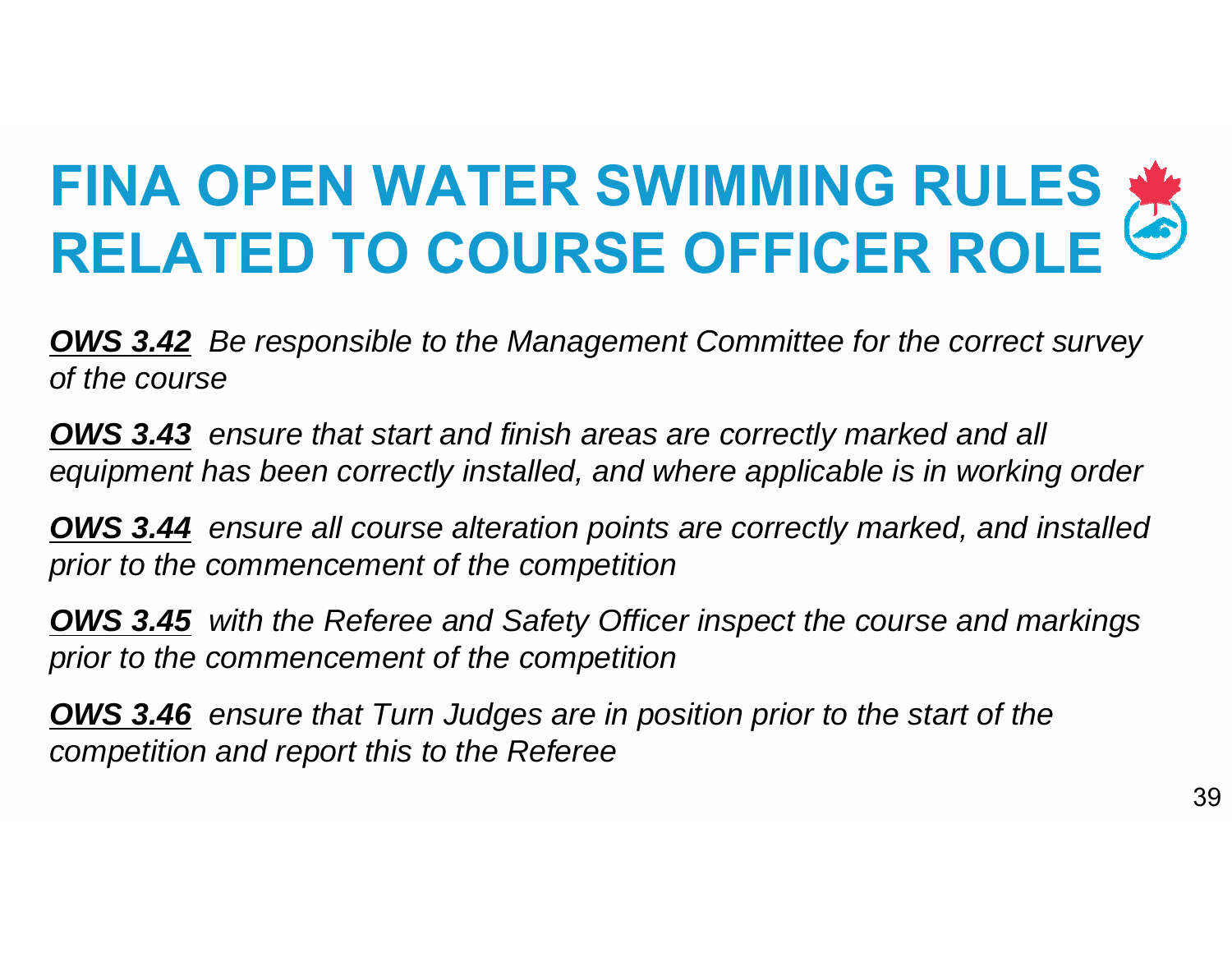

# **STARTER DUTIES**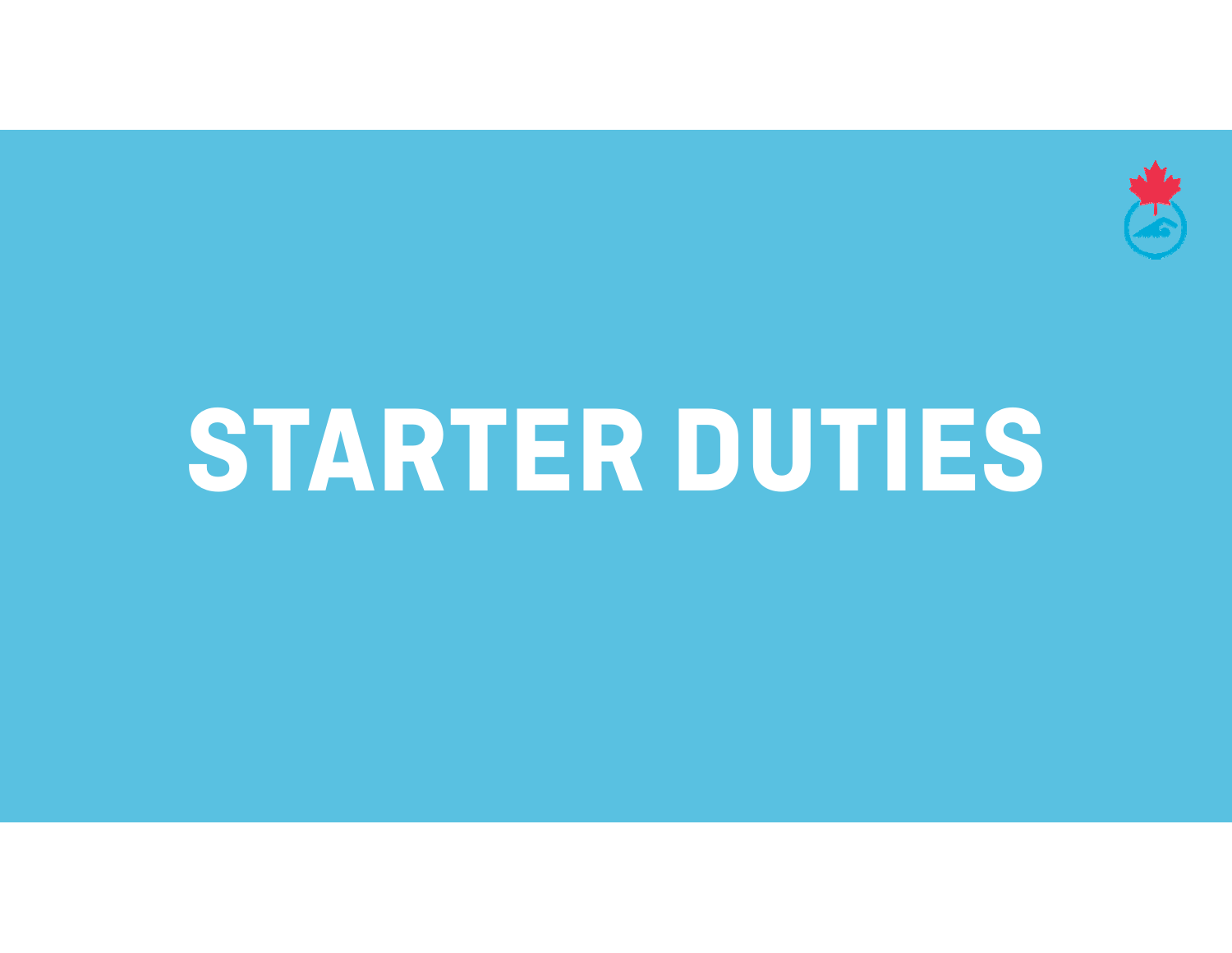## **BEFORE THE RACE**

- Verify that the starting system electronic starter, gun or other equipment is present and functioning properly
- Verify that there are flags available for the start and the starting platform is safe
- Is present at the technical meeting
- Is knowledgeable of the flag signals used prior to the start of the race.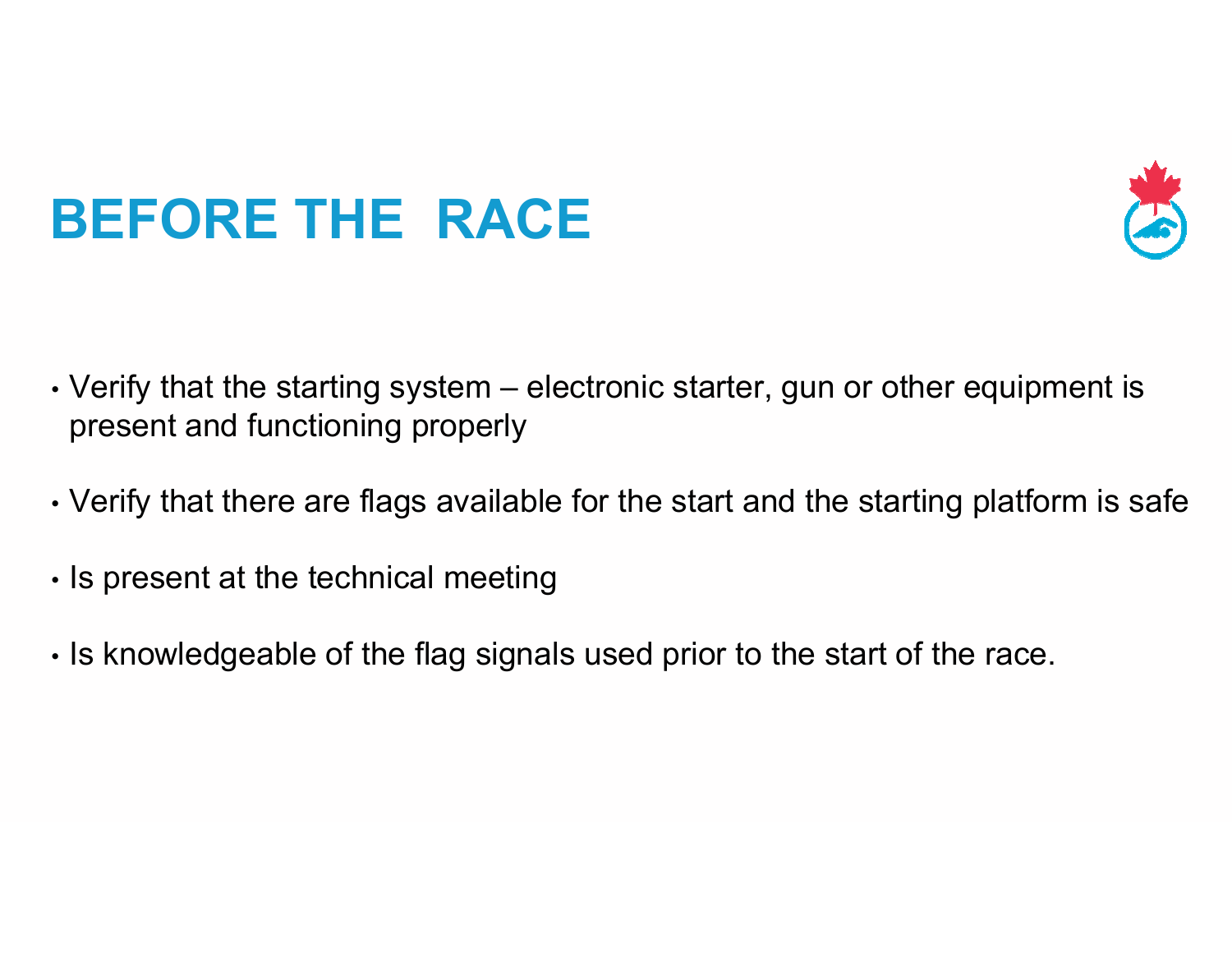## **DURING THE START**

- Starter shall be in a position so as to be clearly visible to all competitors, facing the referee:
- The start shall be given by lowering the flag with the arm extended while sounding simultaneously an audible signal once he judges that the swimmers are ready
- When the start is a dive start from a platform the start signal will be preceded by the command 'take your marks'
- $\bullet$  Note: the starter may occupy other compatible functions such as Finish Judge.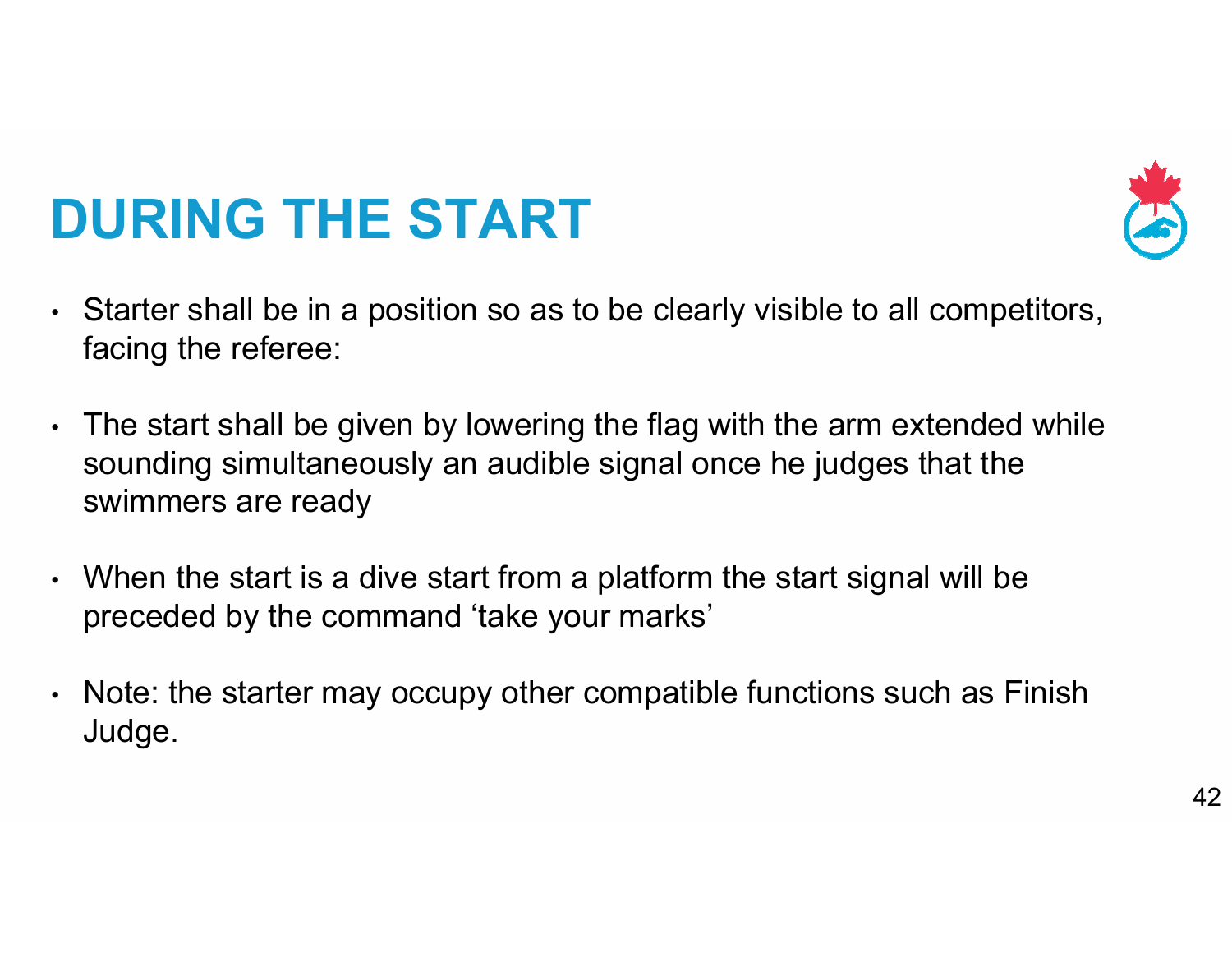



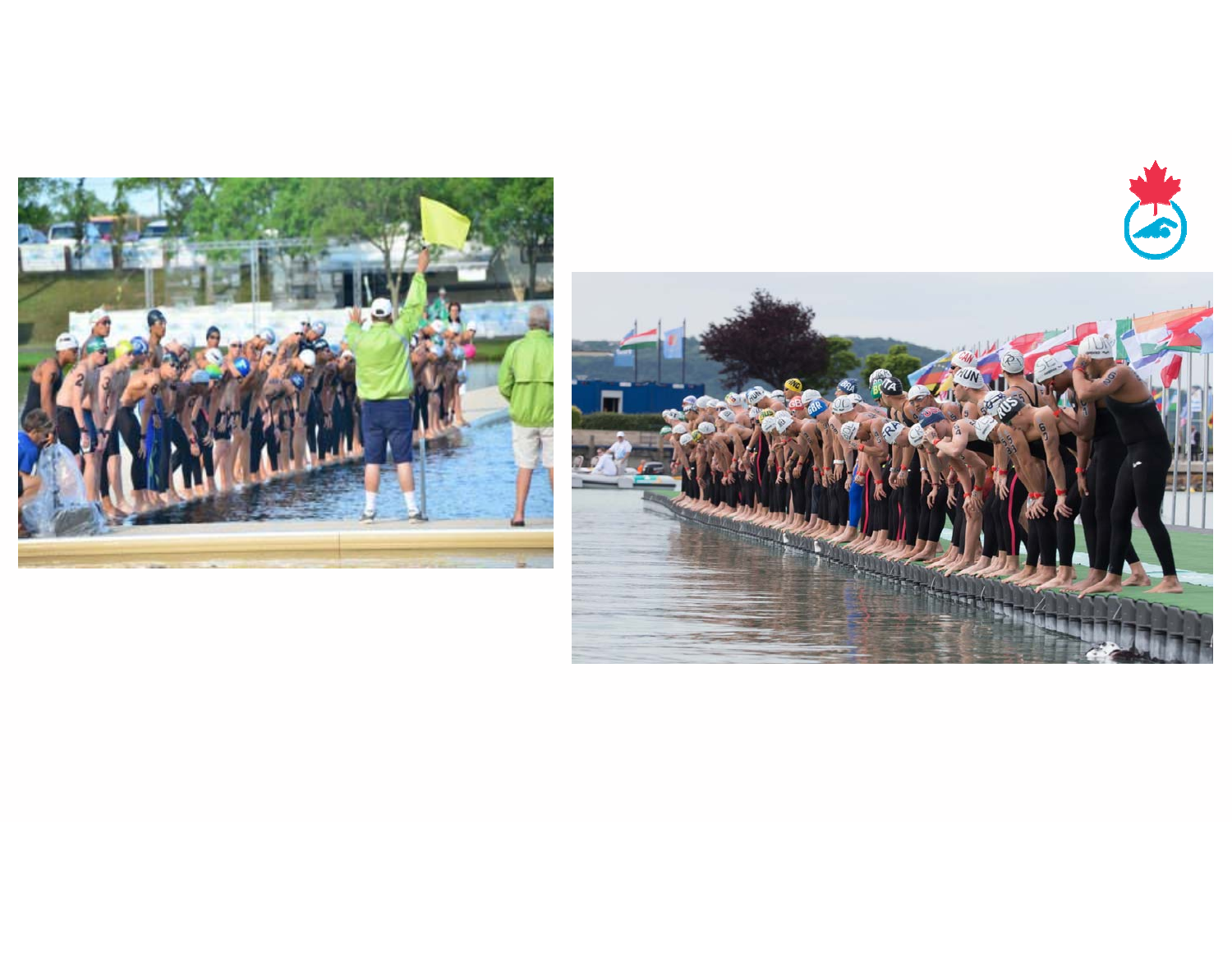## **FINA OPEN WATER RULES RELATED TO THE STARTER**

*OWS 3.11 start the race in accordance to OWS 4 following the signal by the Chief Referee.*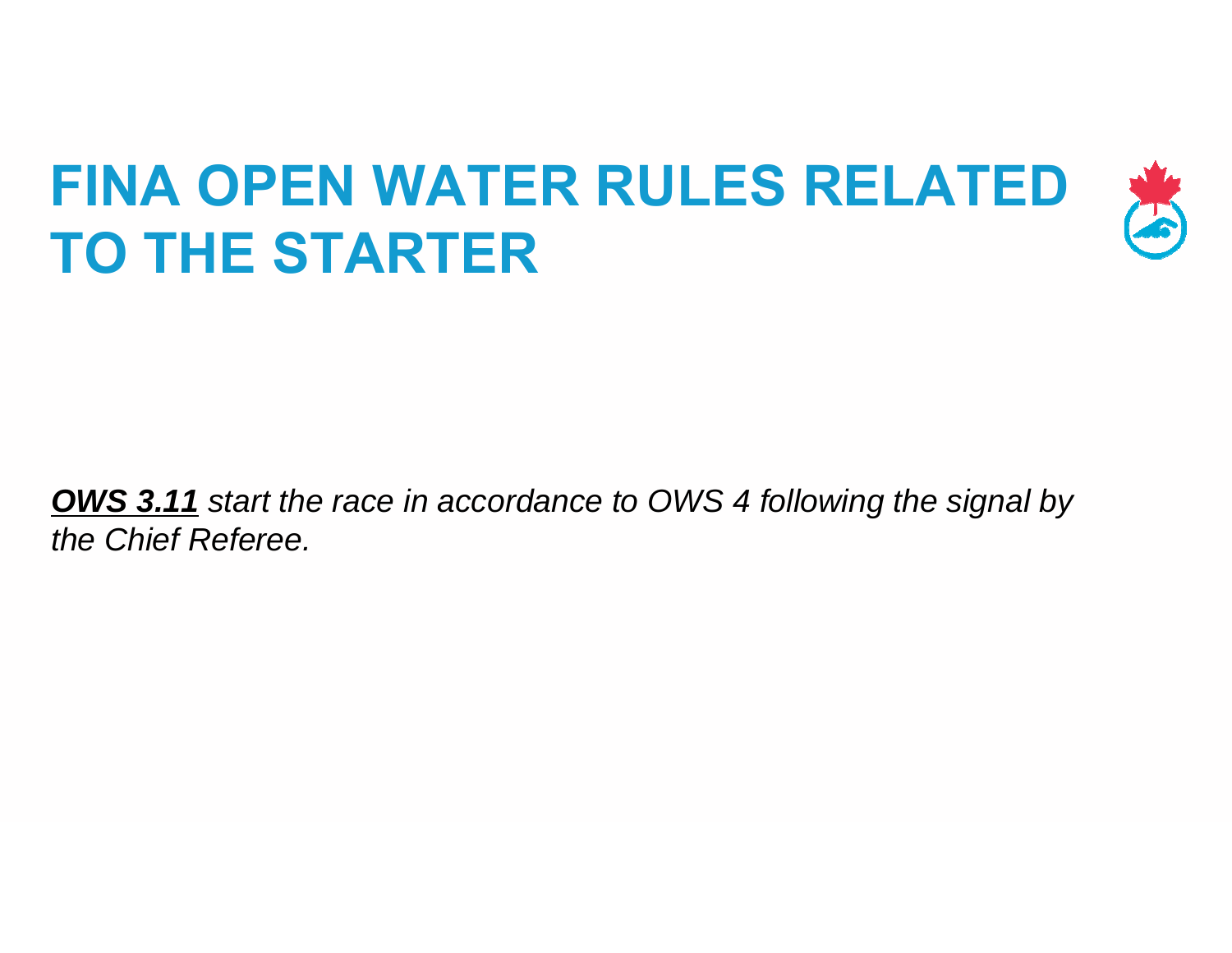

# **CHIEF TIMEKEEPER DUTIES**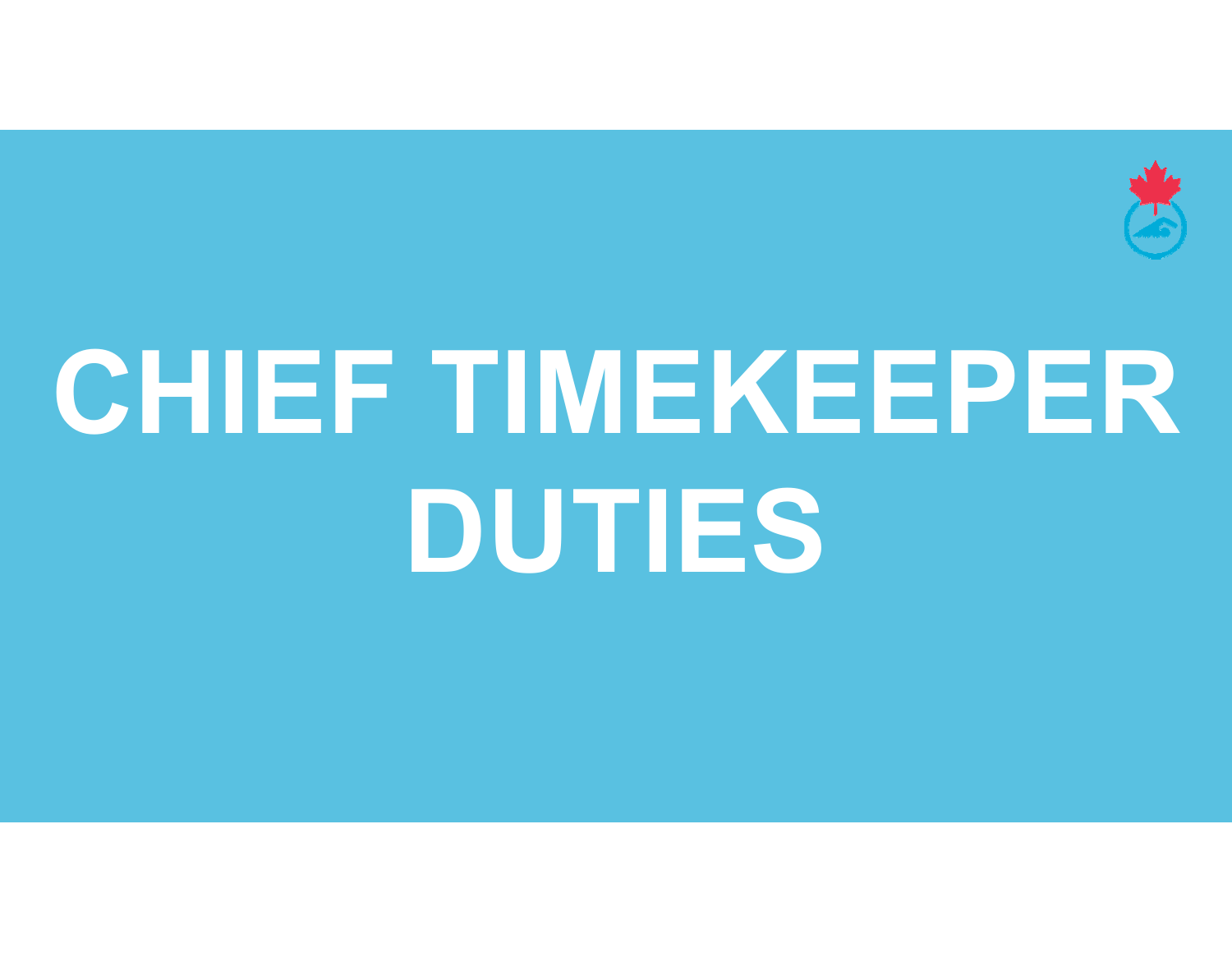

# **SEIKO**

- Verify that all stopwatches are in working order
- Synchronize stopwatches with the clock giving the official time 15 minutes prior to the start
- Receive the start list from the Recorder
- Assign timekeeper positions at the start and finish of the race

#### Mandatory Minimum Equipment

- Stopwatch with recording and printing capacity, rolls of paper and batteries
- Clip boards
- Start list

**BEFORE THE EVENT**

• Pencils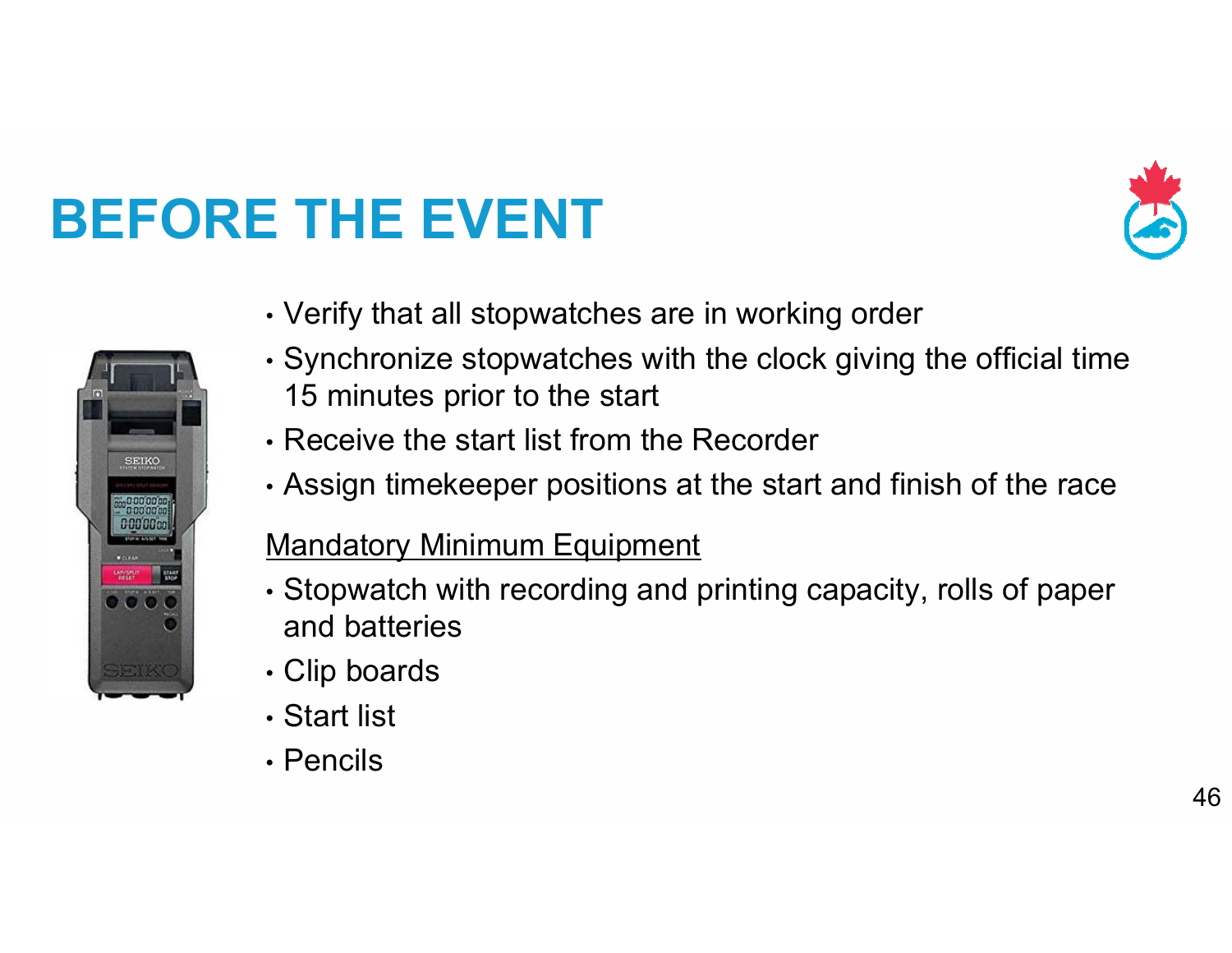## **DURING THE EVENT**

- The Chief Timekeeper aligns himself, along with a minimum of 2 timekeepers, beside or above the arrival pad taking care to not impede the Chief Finish Judge or the Finish Judges
- Supervises timekeepers
- $\bullet$ Receives signed tapes of recorded times from the Timekeepers
- •Records the official times and transmits them to the Chief Finish Judge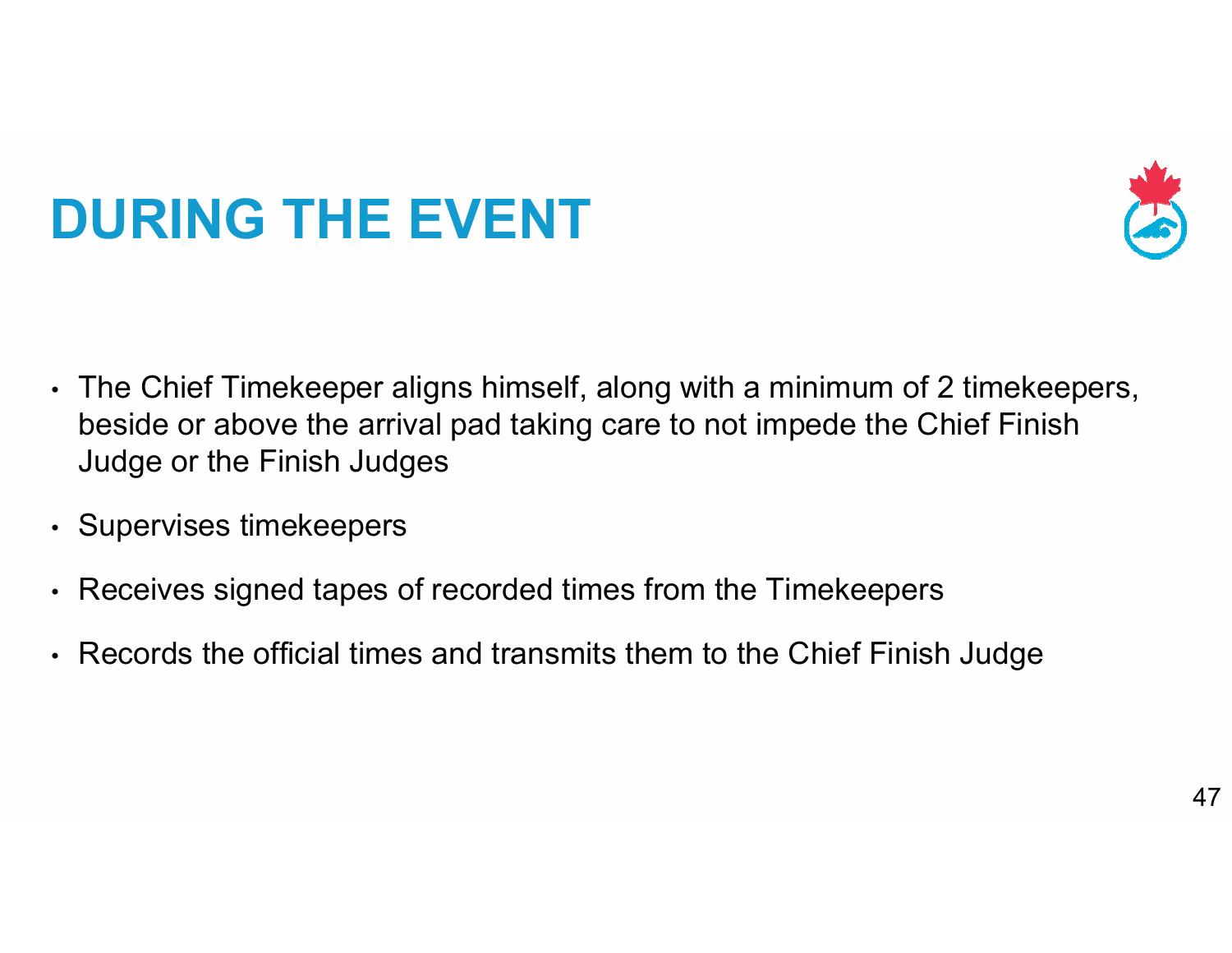

## **AFTER THE EVENT**

- Gives the order to stop all the stopwatches once the Chief Referee has declared the race finished
- • Gives the timekeeper tapes (signed by the timekeepers and the Chief Timekeeper) to the Chief Finish Judge
- Together with the Chief Finish Judge, establishes the times of the swimmers according to the order of arrival recorded by the Finish Judges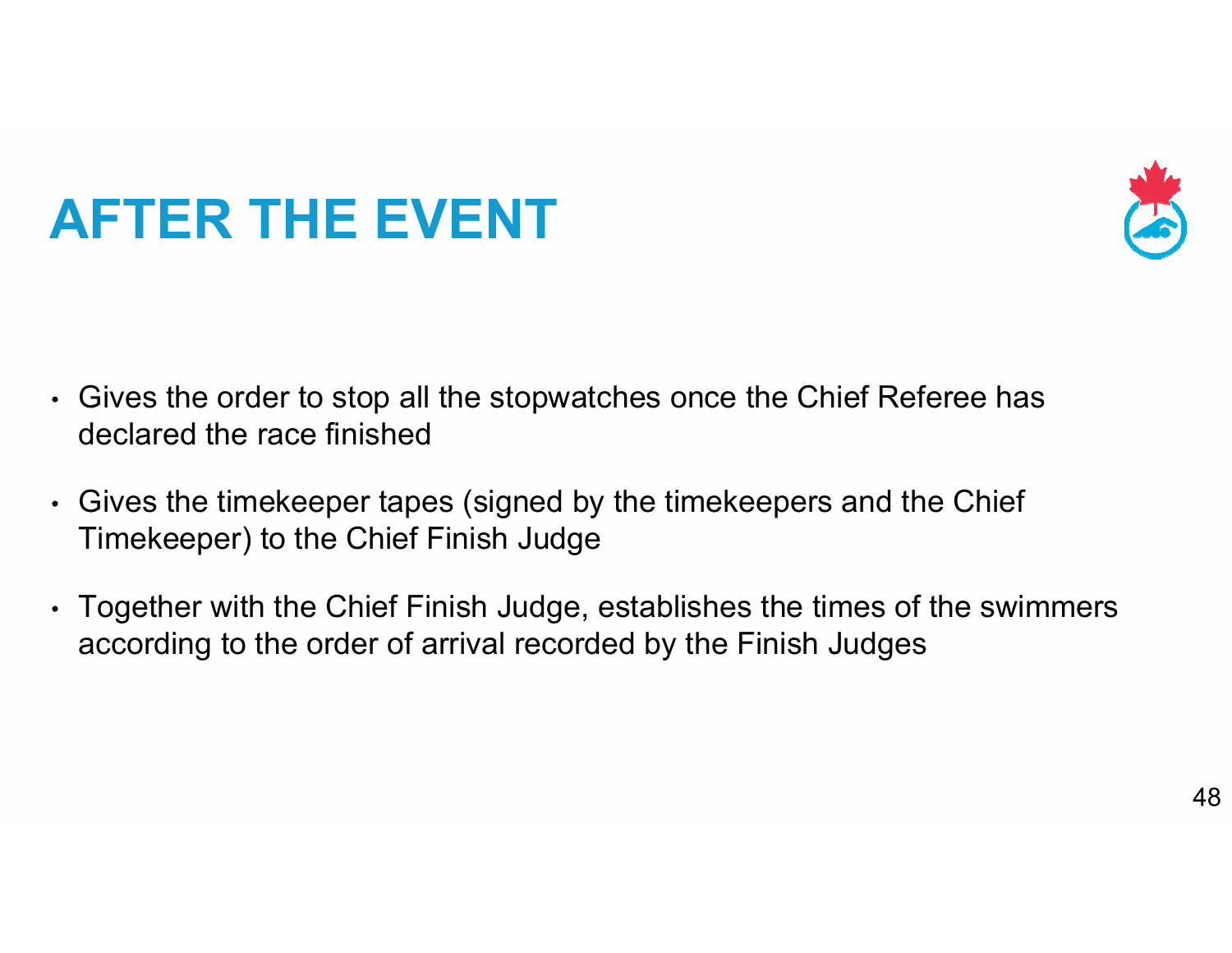## **FINA OPEN WATER SWIMMING RULES RELATED TO CHIEF TIMEKEEPER ROLE**

*OWS 3.12 Assign at least two Timekeepers to their positions for the start and finish.*

*OWS 3.13 Ensure that a time check is made to allow all persons to synchronize their watches with the official running clocks 15 minutes before start time.*

Note: where tape watches are used, OWS 3.14 and OWS 3.15 are not observed.

*OWS 3.14 Collect from each Timekeeper a card showing the time recorded for each swimmer, and, if necessary, inspect their watches.* 

*OWS 3.15 Record or examine the official time on the card for each swimmer.*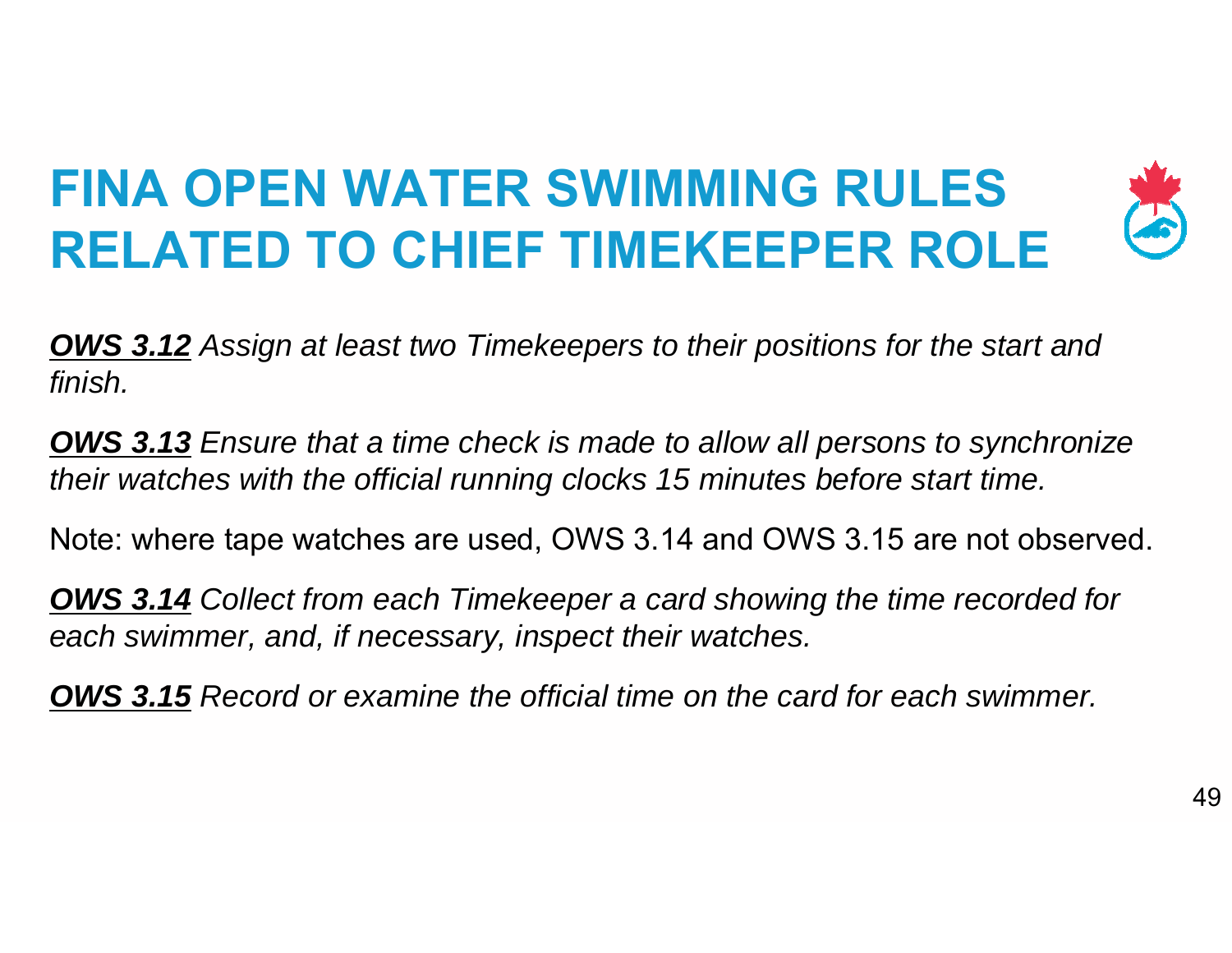

# **CHIEF FINISH JUDGE DUTIES**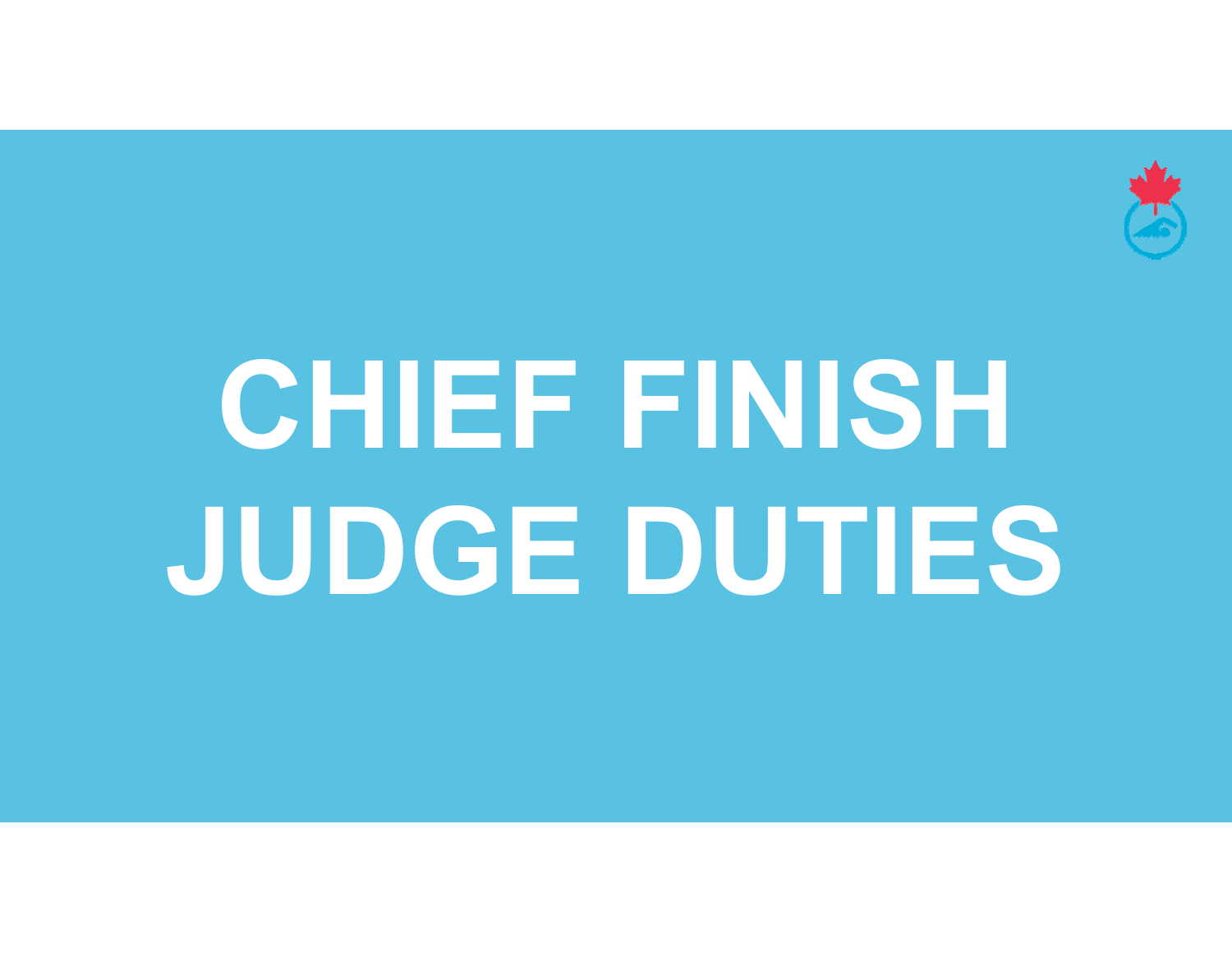## **BEFORE THE EVENT**



- Receive, in sufficient number, arrival forms from the Organizing Committee
- Receive the start list from the Recorder
- Indicate to the Finish Judges their positioning at the arrival and the procedure to take the order of arrivals

#### **Minimum Material Requirements**

- Pencils
- Start list
- Arrival forms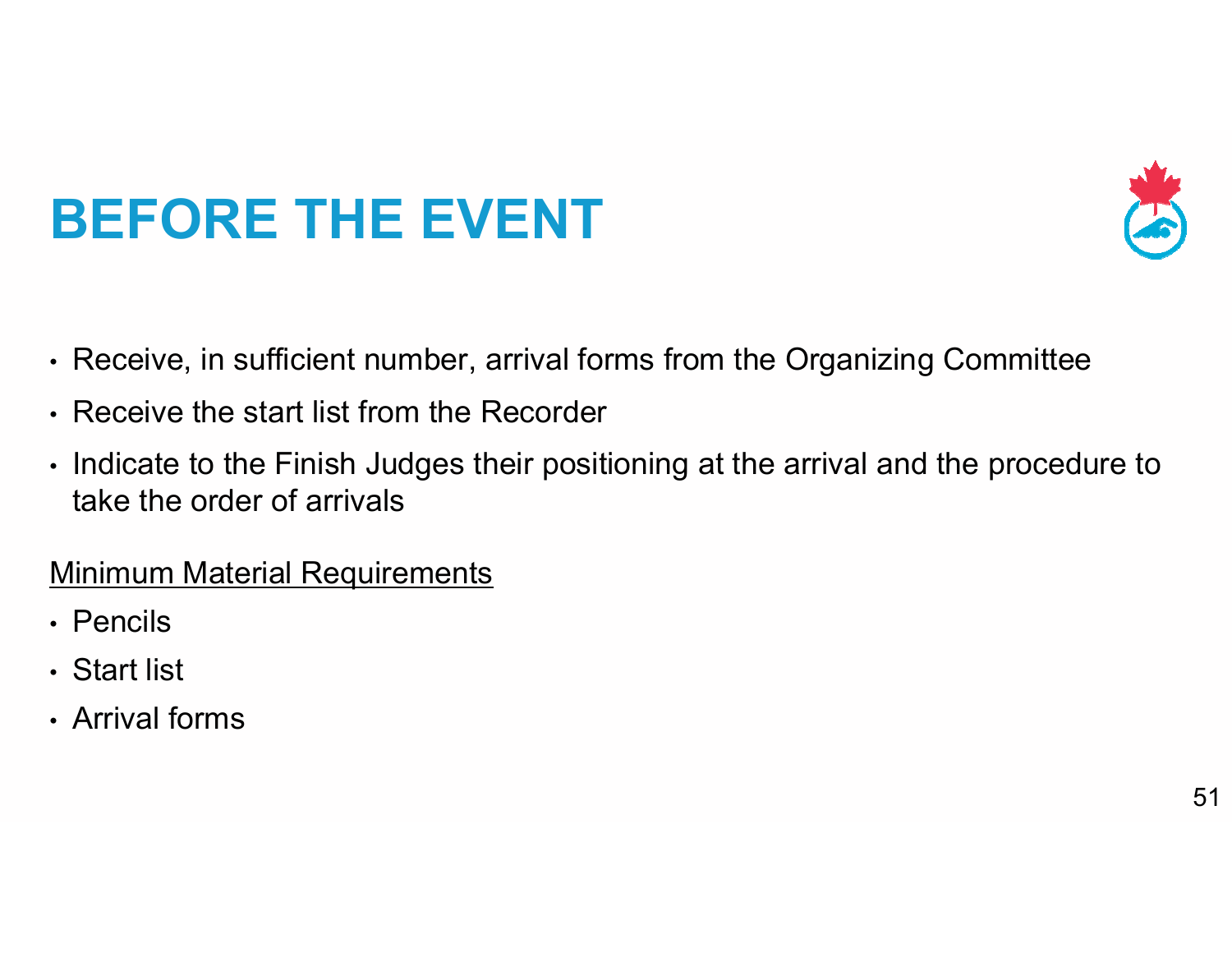

## **DURING AND AFTER THE EVENT**

- The Chief Finish Judge aligns himself beside or above the arrival pad.
- At each arrival, record the swimmer's number on the arrival forms.

#### After the event

- Establish the order of arrivals, using their arrival orders and those of the Finish Judges, and submits it to the Chief Referee.
- In conjunction with the Chief Timekeeper, the Chief Finish Judge sets a time for each swimmer using the order of arrival. Time is a ranking tool and should not be used as proof of arrival.
- Collect signed Finish Judges' Arrival Forms

*Note: If there is a discrepancy between the judges' order of finish and the time recorded by the timekeepers, the matter is directed to the Referee for their review. Video replay can be extremely helpful in resolving discrepancies.*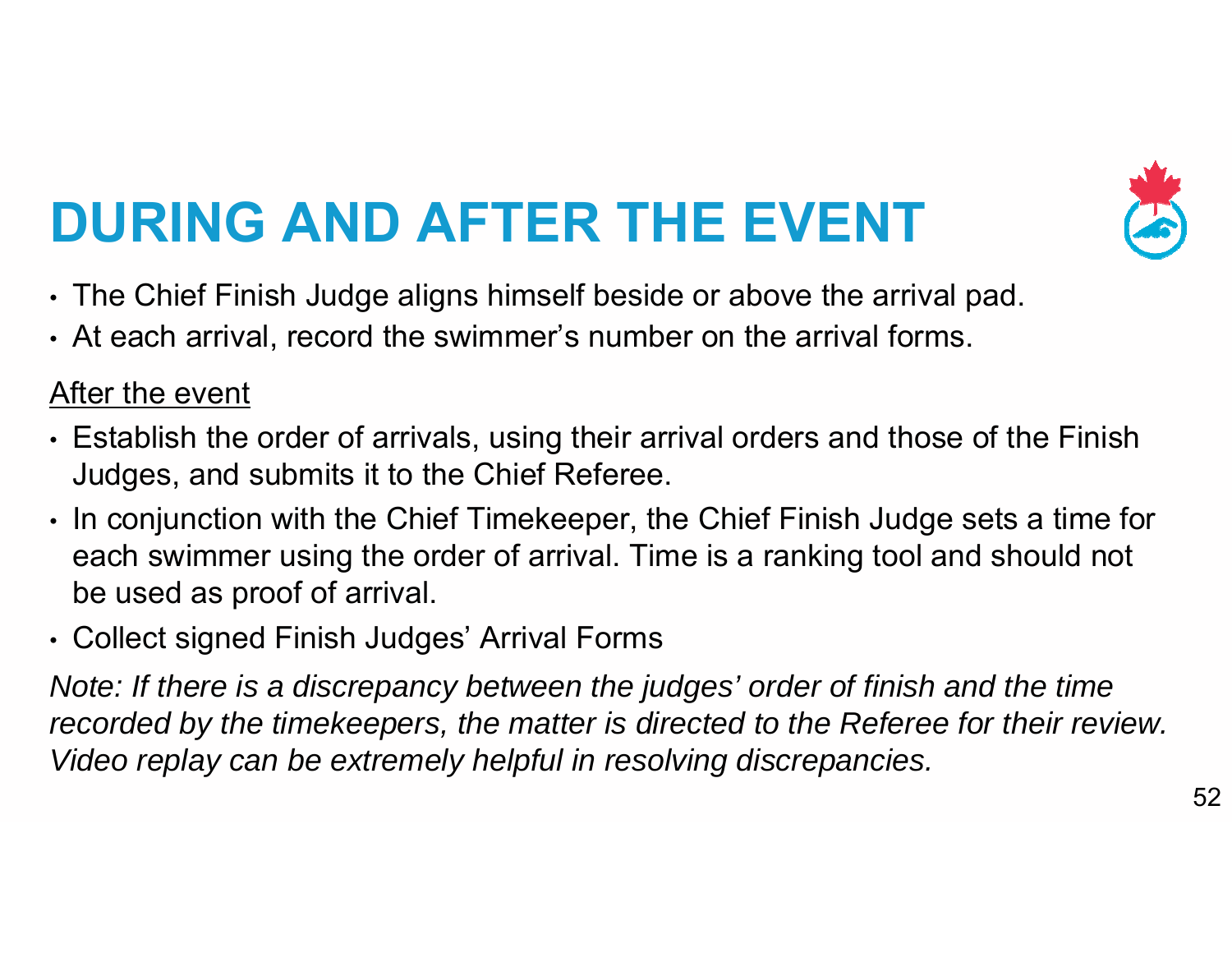

## **POSITIONS OF TIMERS AND FINISH JUDGES AT FINISH**





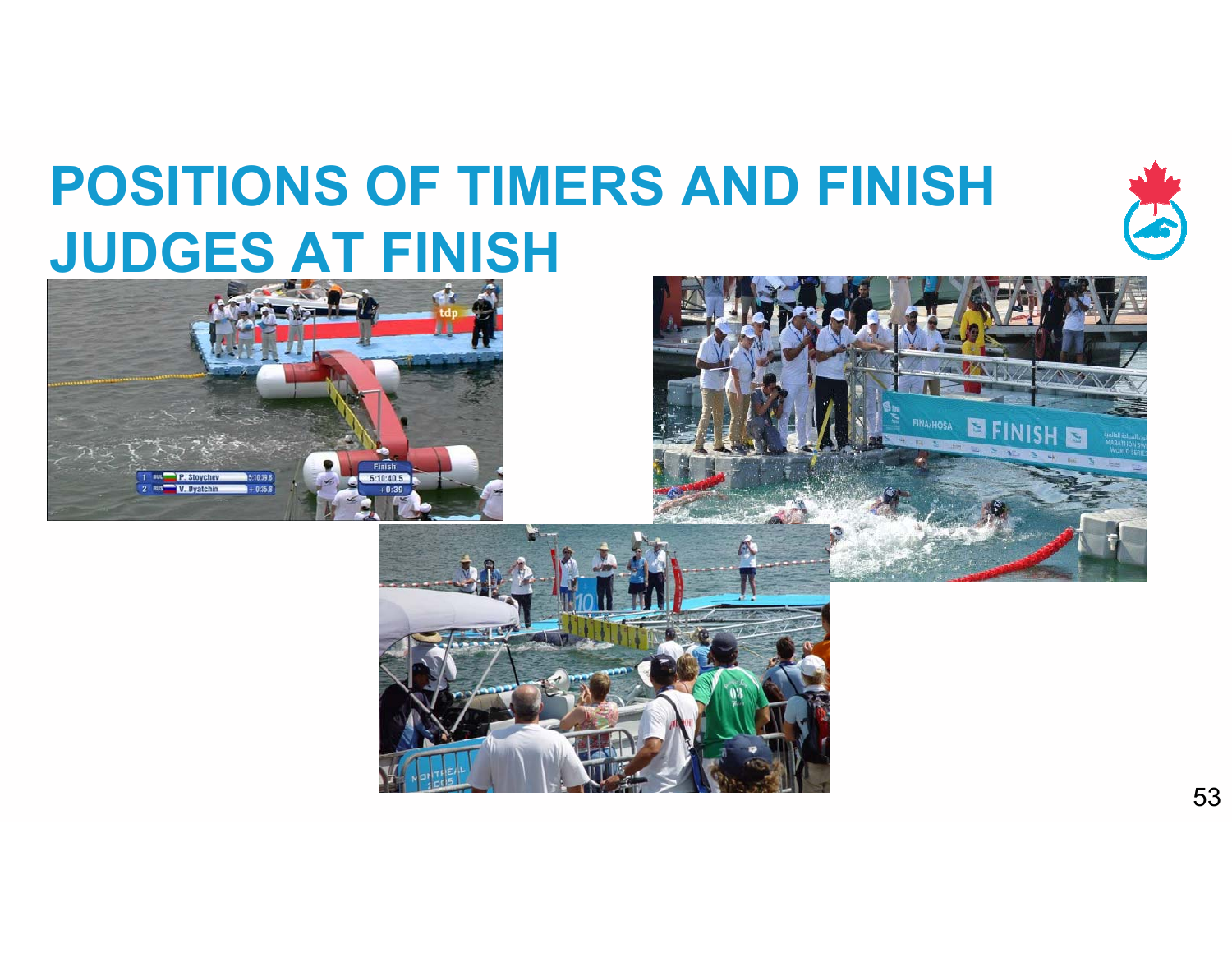## **FINA OPEN WATER SWIMMING RULES RELATED TO CHIEF FINISH JUDGE ROLE**

*OWS 3.19 Assign each Finish Judge to a position.* 

*OWS 3.20 Record and communicate any decision received from the Referees during the competition.* 

*OWS 3.21 Collect after the race, signed results sheets from each Finish Judge*  and establish the result and placing which shall be sent directly to the Chief *Referee.*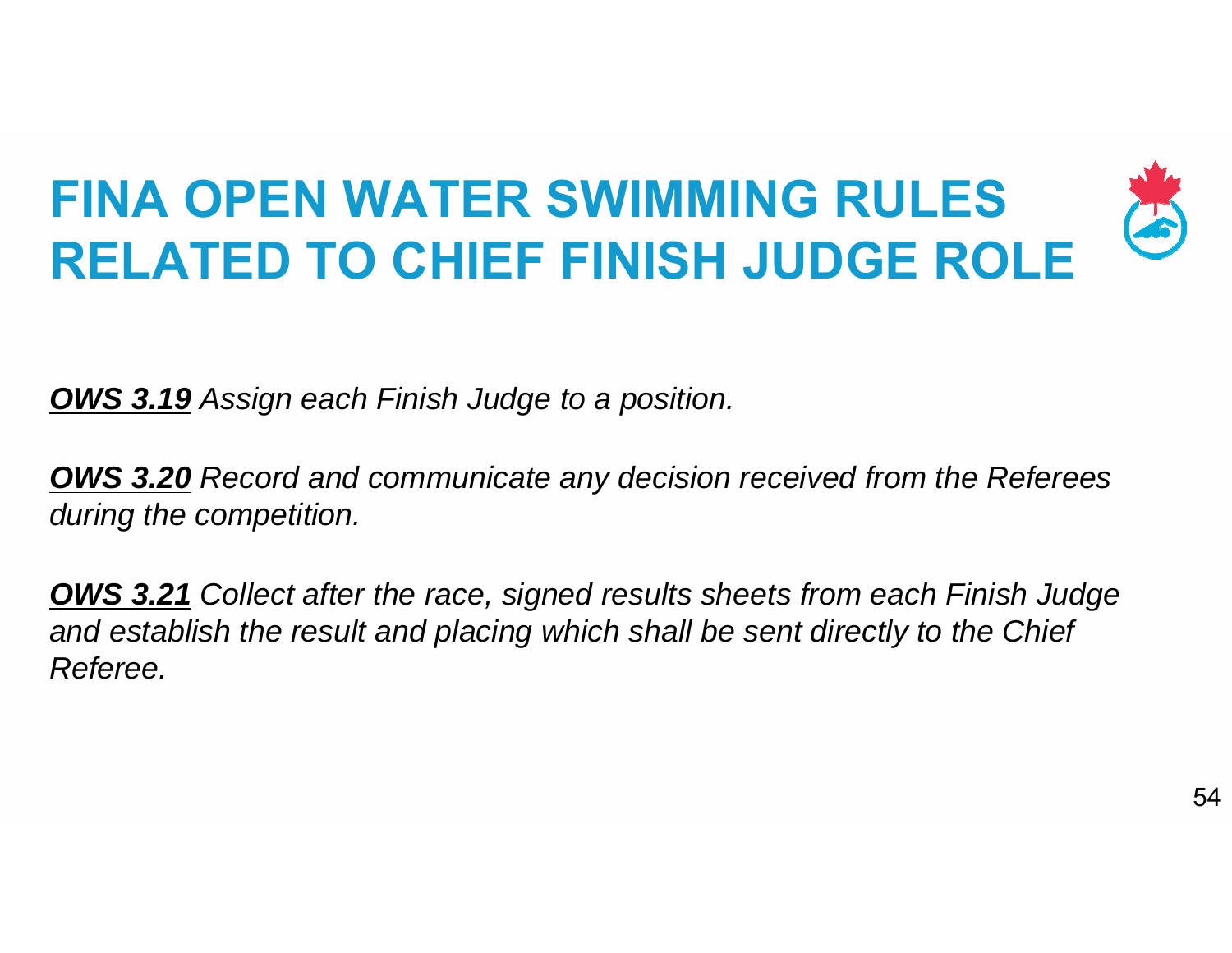## **FINA OPEN WATER SWIMMING RULES RELATED TO CHIEF FINISH JUDGE ROLE**

*OWS 3.22 Confirm to each Race Judge their escort boat and instruct them in their duties.* 

*OWS 3.23 Record and communicate any decision received from the Referees during the competition.*

*OWS 3.24 Collect after the race, signed sheets from each Race Judge of their observations during the race which shall be sent directly to the Chief Referee.*

*Note: the Finish Judges must not perform Timekeeper functions during the same event.*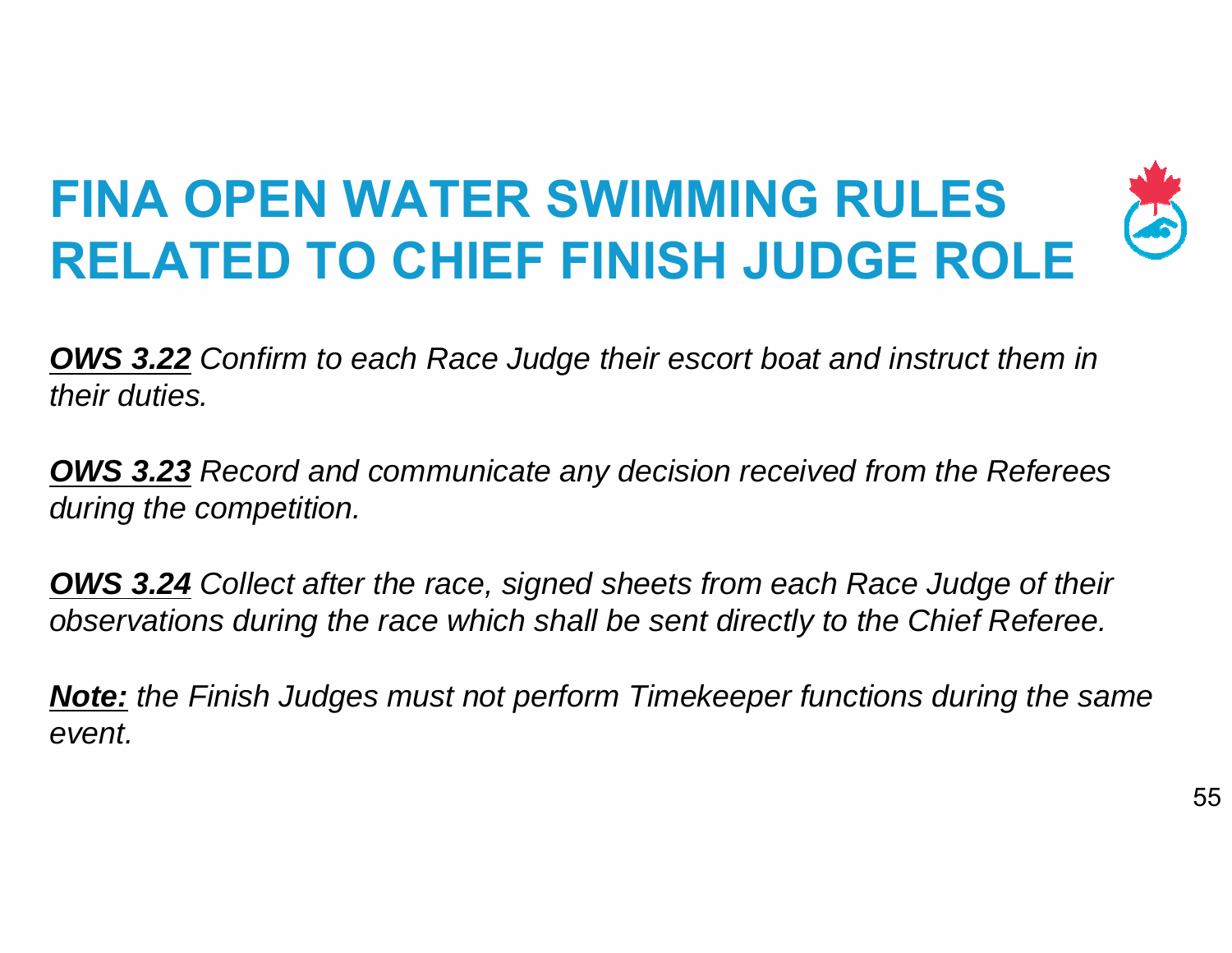# **FINA WETSUIT AND SWIMSUIT REGULATIONS REVIEW**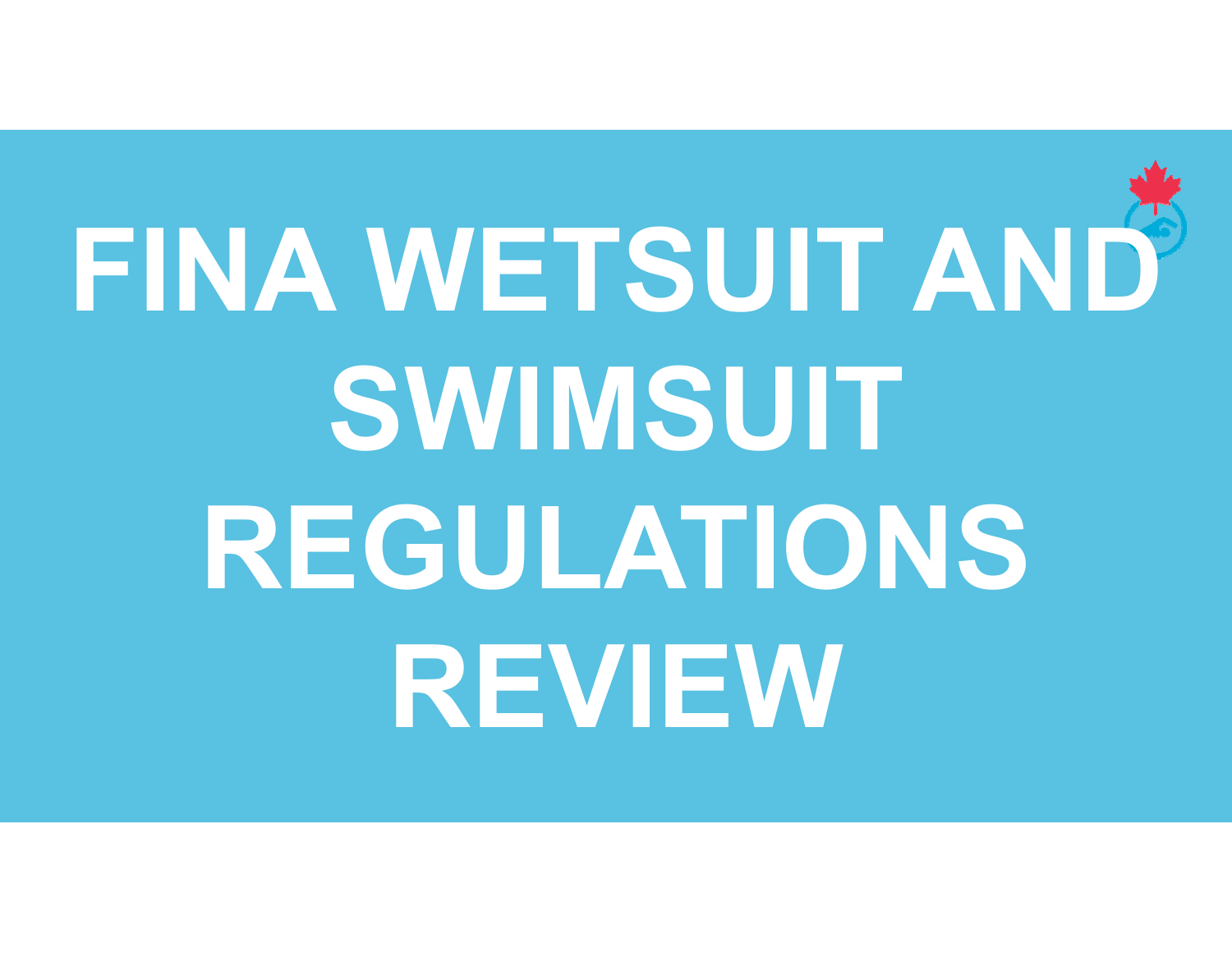

## **FINA SWIMSUIT REGULATIONS**

*BL 8.2 In swimming competitions the competitor must wear only one swimsuit in one or two pieces. No additional items, like arm bands or leg bands shall be regarded as parts of a swimsuit.*

*BL 8.4 For open water swimming competitions with water temperature from 20 C swimsuits for both men and women shall not cover the neck, nor extend past the shoulder, nor extend below the ankle. Subject to these specific shape specifications, swimsuits for open water swimming competitions shall further comply with all other requirements applicable to swimsuits for pool swimming competition.*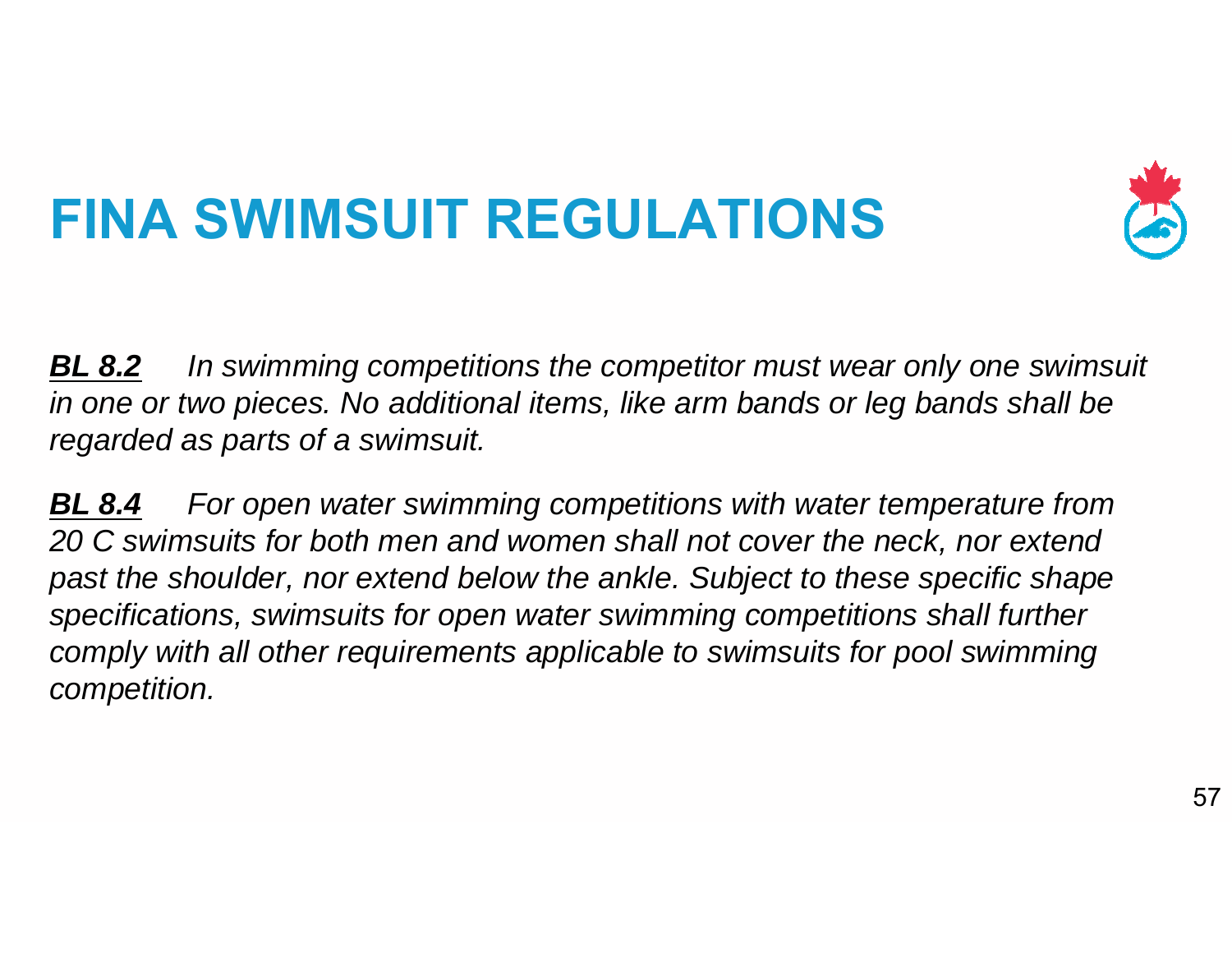

## **FINA WETSUIT REGULATIONS**

*BL 8.5 For open water swimming competitions in water with temperature below 20 C, men and women may use either swimsuits (BL 8.4) or wetsuits. When the water temperature is below 18 C, the use of wetsuits is compulsory.*  For the purpose of these rules, wetsuits are swimsuits made of material providing *thermal insulation. Wetsuits for both men and women shall completely cover torso, back, shoulders and knees. They shall not extend beyond the neck, wrists and ankles.* 

*BL 8.6BL 8.1 to BL 8.5 apply also for the masters Open Water competitions.*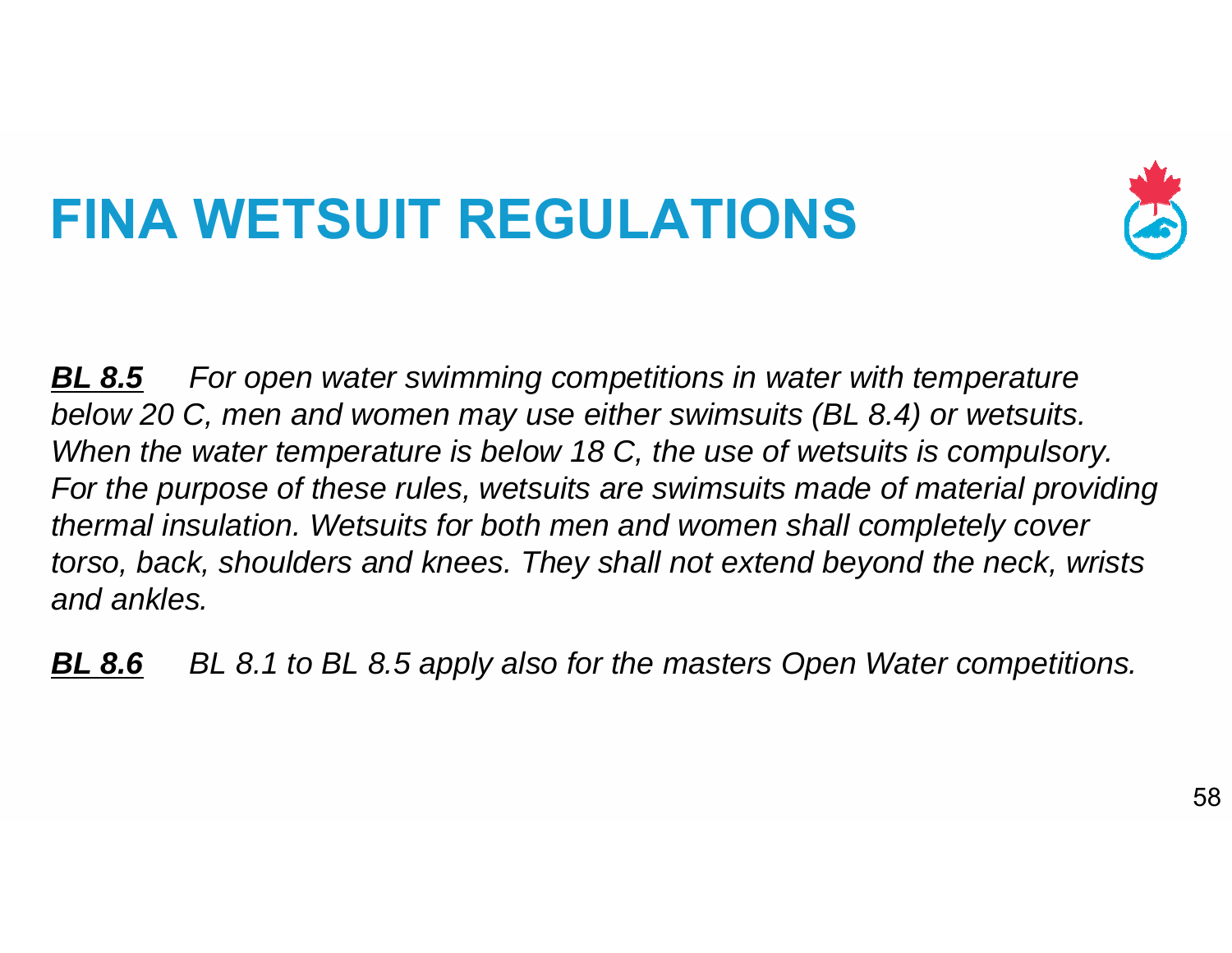## **OFFICIALS ATTIRE REMINDER**



As Open Water Swimming competitions take place outdoors in variable conditions, please ensure you have all the equipment required for the forecasted weather:

- •**Hat**
- •**Sunglasses**
- •Sunscreen
- •Jacket
- •Gloves
- •Sweater
- •Raincoat
- •Shoes that are appropriate for your assigned position
- •Any other clothing that may be needed for the weather condition s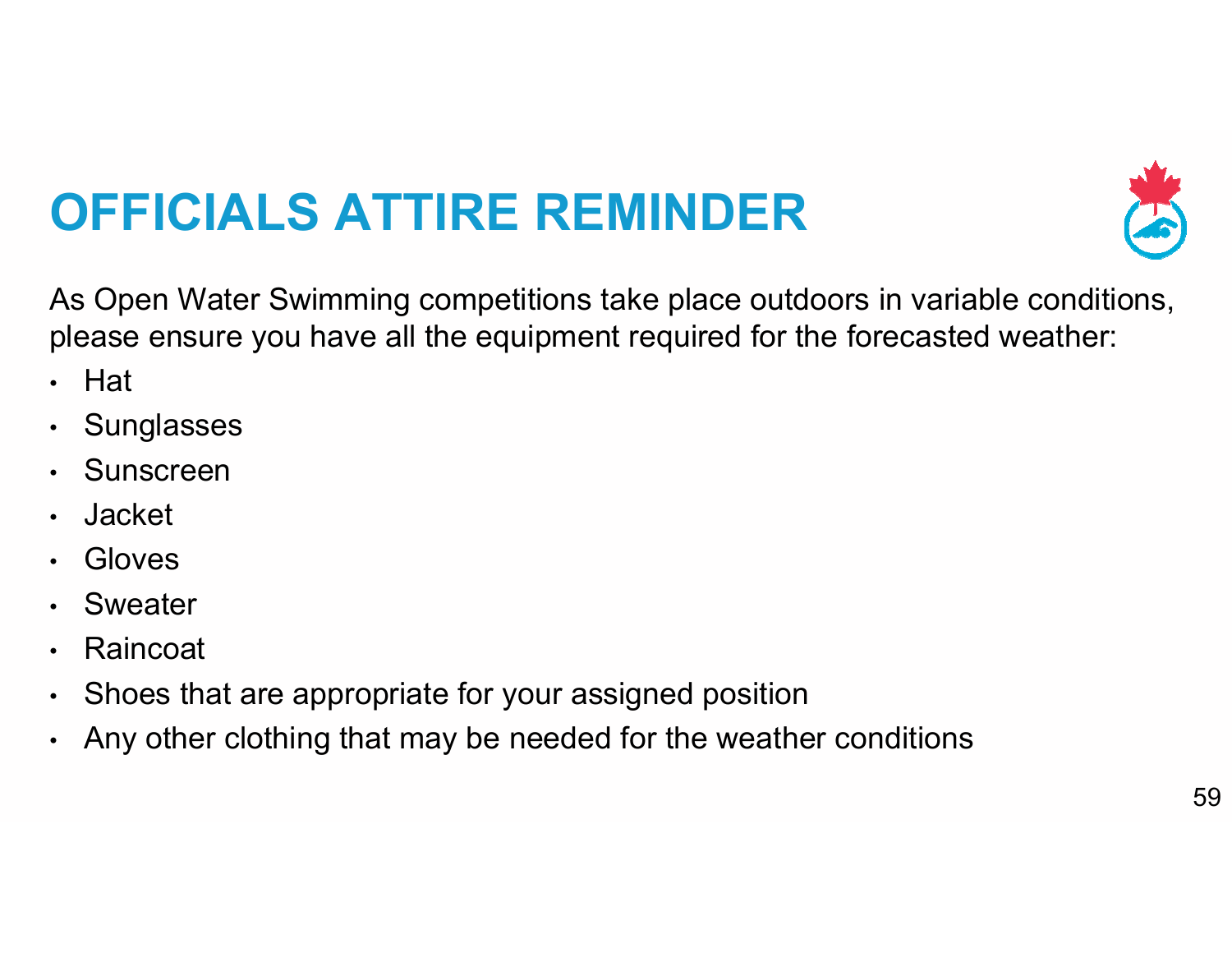

## **RESOURCES**

• Safety Guide, Supplementary Rules, Meet Manager Guidelines: https://www.swimming.ca/content/uploads/2021/01/Open-Water-Safety-Guide-and-Event-Director-Guidelines-v13.pdf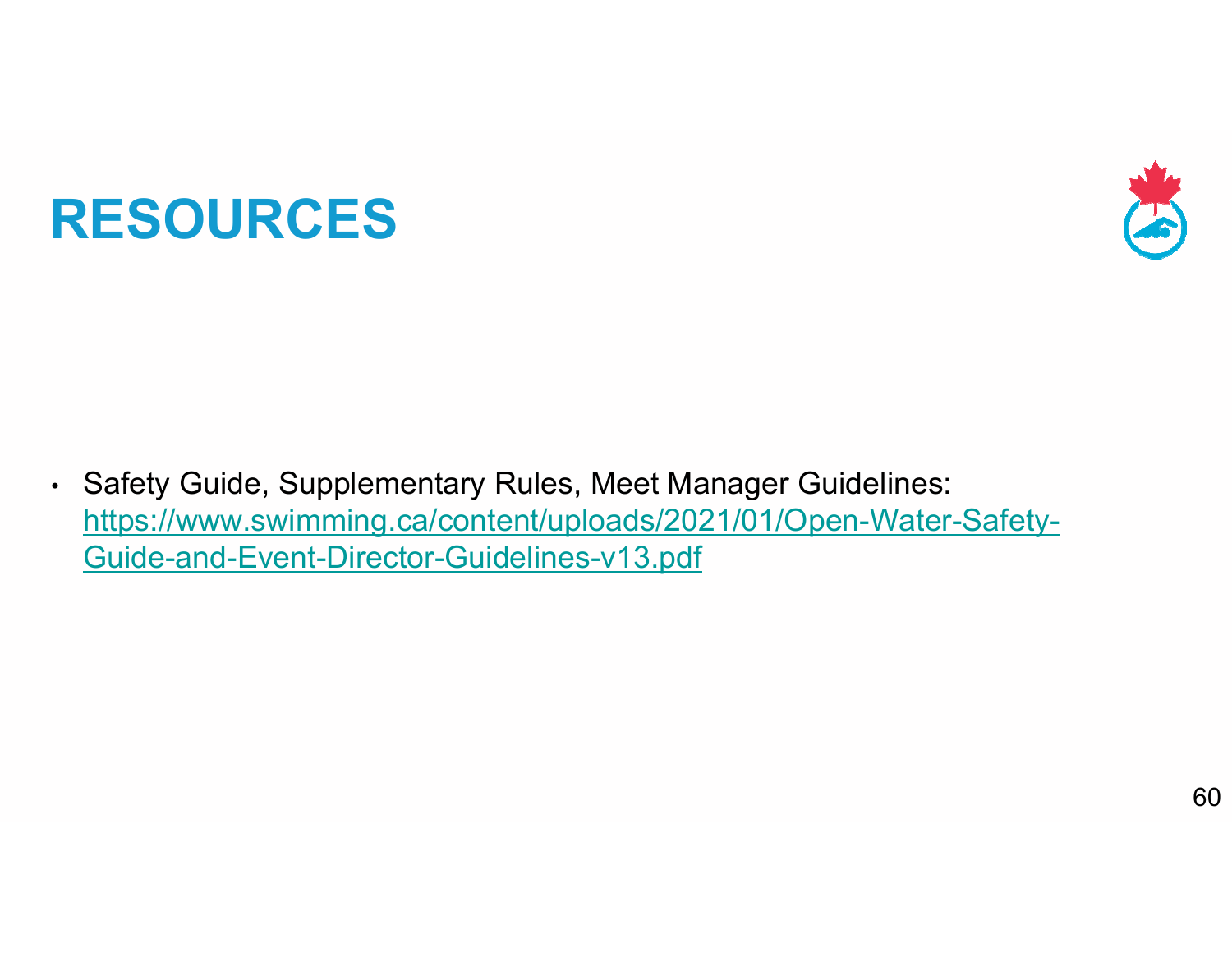## **CONGRATULATIONS**

You have now completed the Level 2 OWS Clinic.

To be certified as a Level 2 Open Water official you must obtain 2 experiences in the following Open Water positions:

- •1 experience as Clerk of the Course or as Event Director
- •1 experience as Chief Timekeeper or as Chief Finish Judge

To participate in the Open Water Level 3 Clinic you must be certified as a Level 2 Open Water official.